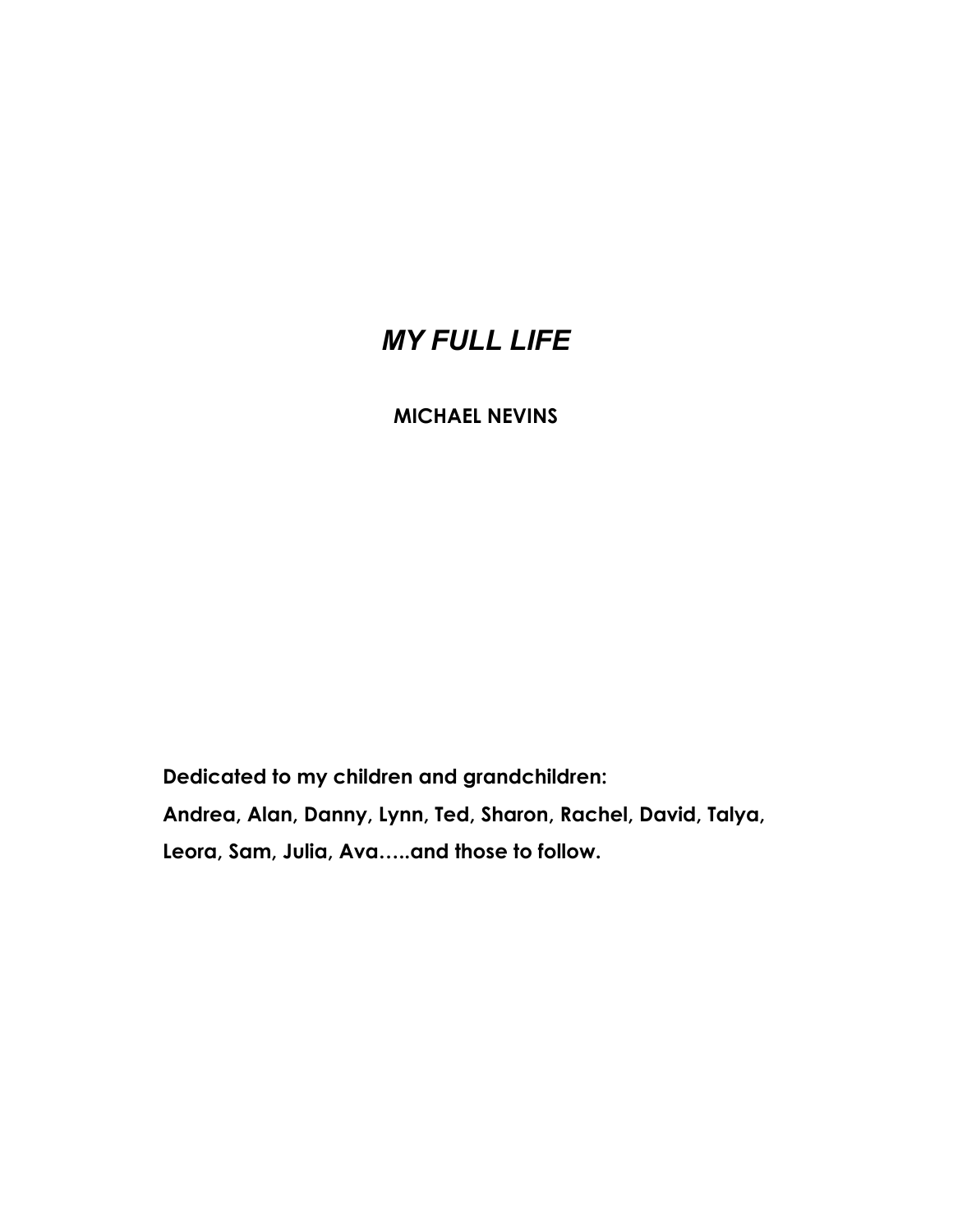## **INTRODUCTION**

Having passed eighty years and, I flatter myself, still being of sound mind, I thought it would be fun to gather some favorite memories in one place while I still can. I read somewhere that repeating stories is "an old man's penchant" - probably true - and although these days I sometime forget recent events, it's remarkable how I'm able to recall past trivia. Much that's contained here will be familiar to family and friends who've often, or too often, heard my stories. I confess that occasionally I've been guilty of embellishing facts for effect and grandchildren sometimes roll their eyes as if to say, "You've told us that before" - but, at least so far, they haven't complained "You told it wrong." That being the case, perhaps my target audience should be future generations who might be curious about their ancestor's adventures and misadventures.

This will not be a conventional autobiography. No particular message or senior wisdom will be offered nor will this be a comprehensive review of everything that transpired during my life or descriptions of everyone I knew along the way. Rather, it's merely a loose collection of anecdotes and vignettes, presented in roughly chronological order, that I hope may be of interest to some readers - perhaps even amusing.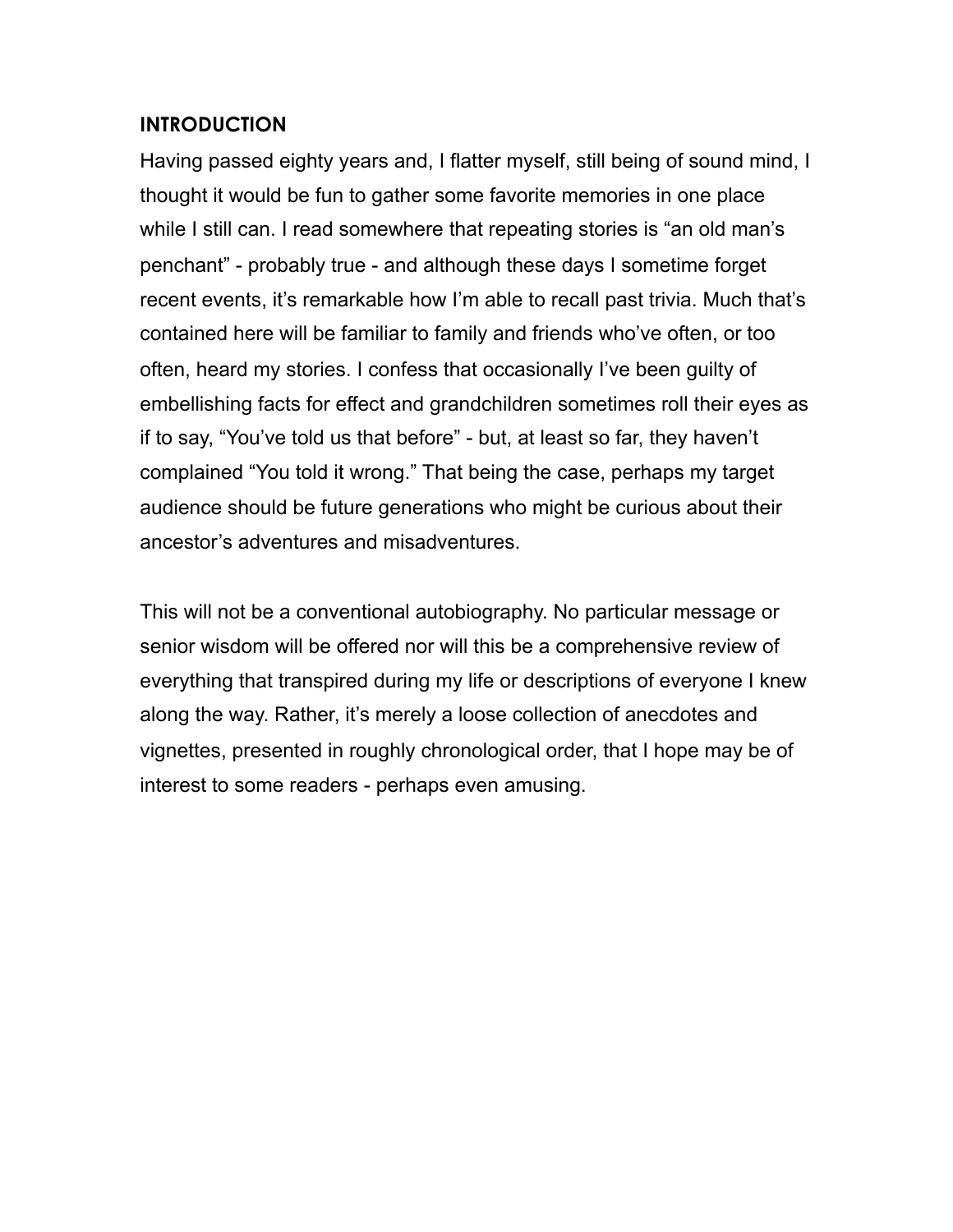# **CONTENTS**

- 1. THE ESCAPE OF BELLA COHEN
- 2. BRONX BOY
- 3. CUTTING THE CORD
- 4. EUROPE ON \$5 A DAY
- 5. LET THEM EAT EGGS SOFT BOILED
- 6. GOING TO THE DOGS
- 7. CAPTAIN NEVINS MD
- 8. HAIR SPRAY
- 9. SERENDIPITY
- 10. BERGEN PINES
- 11. WRITING HISTORY JUST FOR FUN
- 12. ROOTS
- 13. WANDERING JEW
- 14. HOPE DIES LAST
- 15. THE AMOROUS ADVENTURES OF "MIKE BIALYSTOCK"
- 16. RIVER VIEW
- 17. FOUR WOMEN
- 18. FAMILY
- 19. IF NOT NOW WHEN?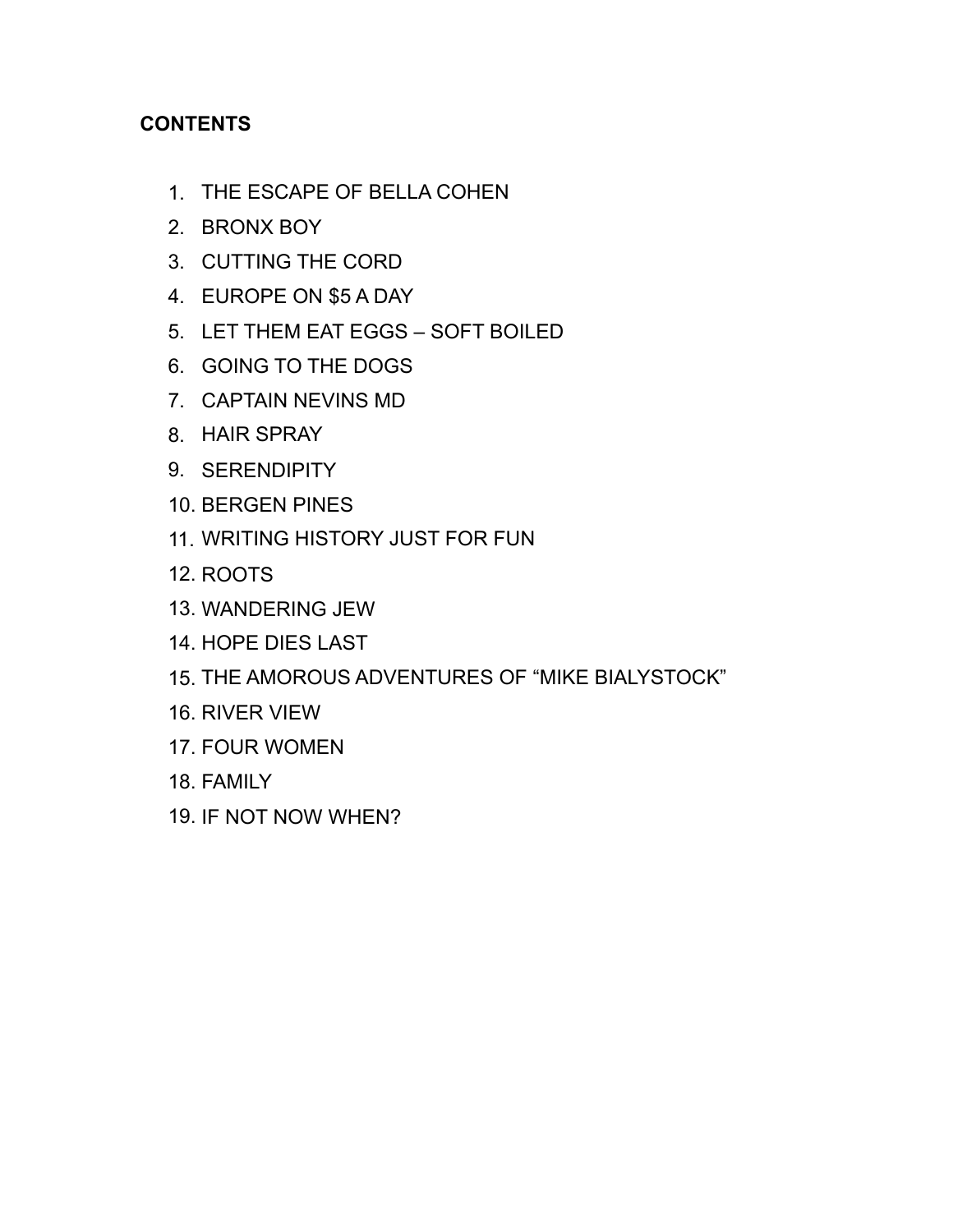#### **1. THE ESCAPE OF BELLA COHEN**

My mother Belle Nevins (née Bella Cohen) was born in Newark, NJ in 1907. She was the last of four children, twelve years younger than sister Augusta and eight years after Rose; brother Dave was rarely mentioned because he committed the cardinal sin of marrying a *shiksa* and moved away. The Cohen clan (originally Chuvin or Chuwin) originated in Tarnopol Province in Galicia (Ukraine today) and shortly after arriving in New York in 1894, mom's father Abram married Mara Klein who was from the same region. Grandpa eked out a living as a grocer but couldn't afford to educate his older children beyond elementary school. He didn't consider it important to educate women but Belle was a gifted piano player and during summer vacations earned the \$100 annual tuition needed to pay for college by accompanying dance troupes in public playgrounds.

Chafing at her culturally stifling life in Newark, Belle yearned for adventure in the glamorous Big City that beckoned from across the Hudson. Sam Nevins, whom she met on a blind date, was a dental student from New York who must have seemed like an ambassador from a foreign world. When they married on her 23<sup>rd</sup> birthday, no doubt, Belle figured this would be her ticket out of confinement in Newark. But not right away, escape was delayed by the Great Depression. So for the first two years of their married life my parents remained in Newark and while Pop commuted to work in Manhattan, Mom got a job teaching in a local elementary school. One morning each week students in a home economics class served whatever they cooked that morning to the teachers who had their own lunchroom and on one fateful day, the students made PORK CHOPS! Like many of Newark's Jewish households, the Cohen family was minimally observant but did adhere to dietary laws – more or less. Certainly no ham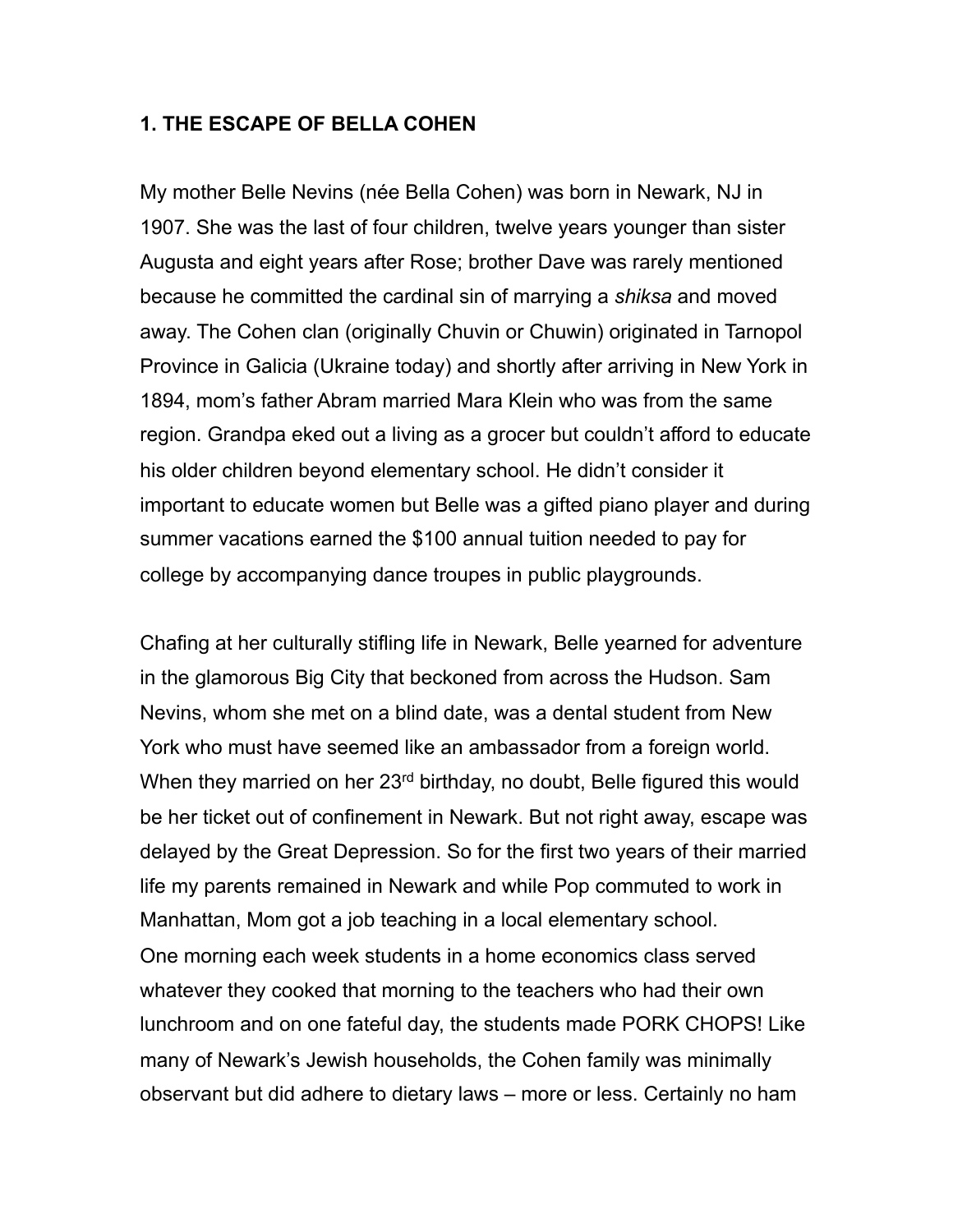or pork had ever passed my mother's lips so now she was faced with a moral dilemma. Because she was shy and didn't want to call attention to herself, she guiltily choked down some of the forbidden chop. A few hours later, Belle began having stomach cramps and, naturally, she knew the cause – it was Divine retribution! She'd sinned and would have to suffer the consequences, but when the pain worsened she went to see the family doctor. He heard her confession, silently examined her belly and then came his diagnosis: "Lady. It's not the pork chop. "YOU'RE PREGNANT!"

Several months after the pork chop Incident, my brother David was born and not long after that Mom finally got her cherished wish when my parents moved to the sophisticated Big City – actually, to the Bronx. Now fast forwarding four years to 1936, Mom was pregnant again and approaching term. The natural place for her to deliver the next pork chop was Beth Israel Hospital – known to the locals as "The Beth." So, as they say in Newark, I was "born at the Beth" and as soon as Mom was discharged, my parents hurried back to the Bronx, where I grew up.

There's a postscript to this part of the story. In 1997, when sister Augusta's 100th birthday was celebrated in California, nearing age 90 and nearly blind from macular degeneration, Mom made the trip along with several family members. Augusta always had a sharp tongue and, pointing at Belle, complained to my sister-in-law that she had to care for my infant brother (the first pork chop) for several months after his birth because the college girl wasn't up to the task of mothering. In fairness, Belle was teaching at the time and I always thought that Augusta resented her younger sister's relatively privileged life. For many years my mother sent financial guilt offerings to her less well-off sisters who were left to care for their aging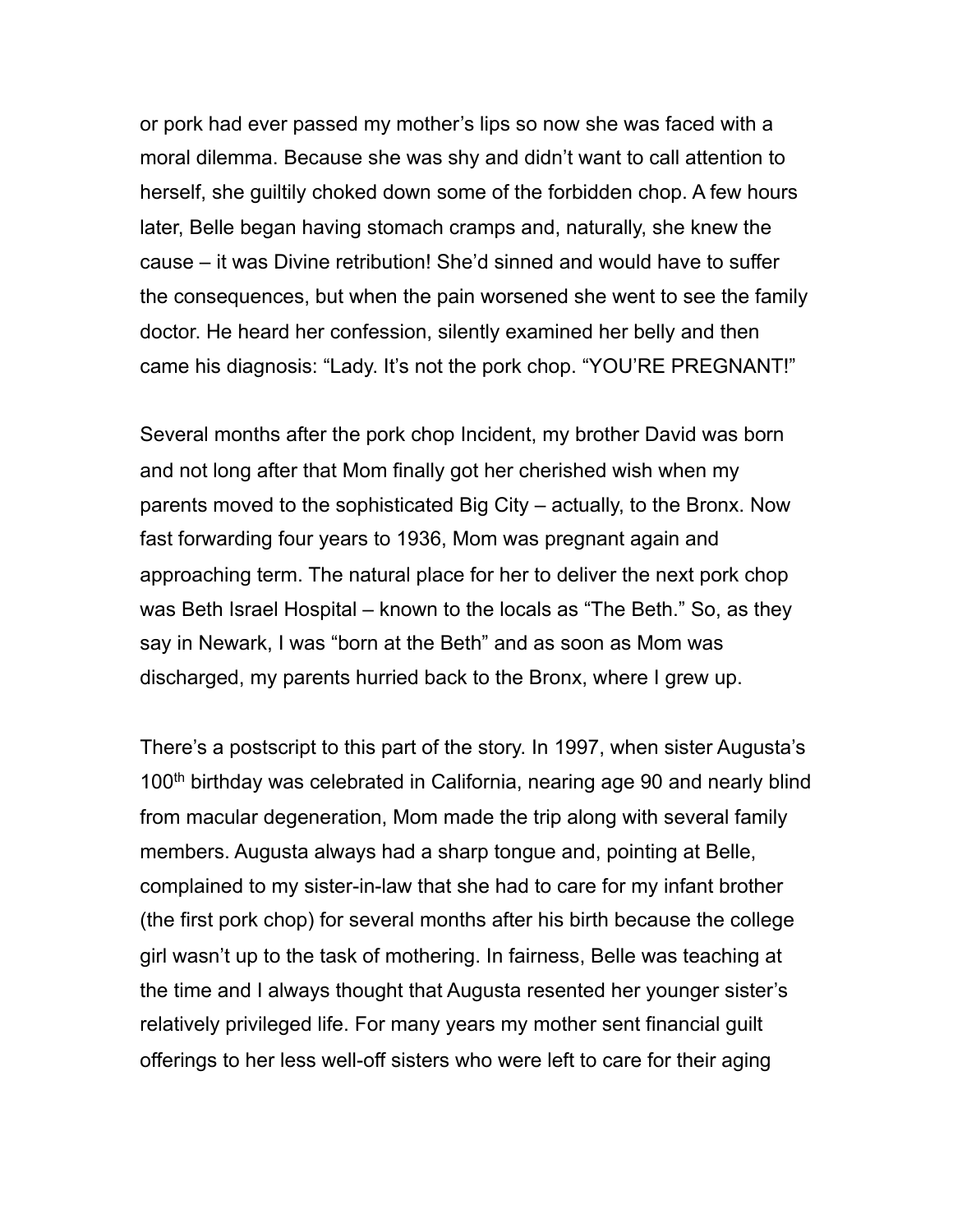parents, but some 60 years later, this wasn't enough to absolve her from deserting the Newark family.

My mother was an avid reader and her favorite author was Philip Roth – with good reason because they were related. As best I can interpret our complex family tree, her father's sister-in-law was a great aunt of the famous writer, which somehow makes Roth and me distant relatives – anyway, both of us were born at the Beth, he in 1933, me in 1936. Whenever Mom read Philip Roth's semi-autobiographical novels, she would search for references to our family's dirty linen that she suspected he sometimes disclosed (especially in his novel *The Ghost Writer.*) Several years ago, I wrote an essay about Roth's novel *Nemesis* which described a polio epidemic in Newark in 1944. The book's protagonist seemed like a dead ringer for my Uncle Lou (Rose's husband) so I sent a copy to Philip Roth thinking that he might be amused. I wasn't surprised that the famously reticent novelist didn't bother to reply.

In 2015 when Philip Roth was given an honorary degree at the Jewish Theological Seminary's commencement exercises in New York, he was hailed as "a giant of modern literature." Since my son Danny was Dean of the rabbinical school when handshakes and congratulations were being exchanged after the ceremony, he had the chance to tell the honoree that he believed that they were distantly related. Roth appeared surprised, but seemed pleased and replied, "I didn't know that I had a rabbi in the family." I like to imagine that this might have stimulated some literary stirring in his mind, but Roth has officially retired from creative writing, so I guess we need not worry that our tenuous connection might become grist for some future work. However, if it ever did and if she were still around, Mom surely would have spotted it and said, "He's done it again."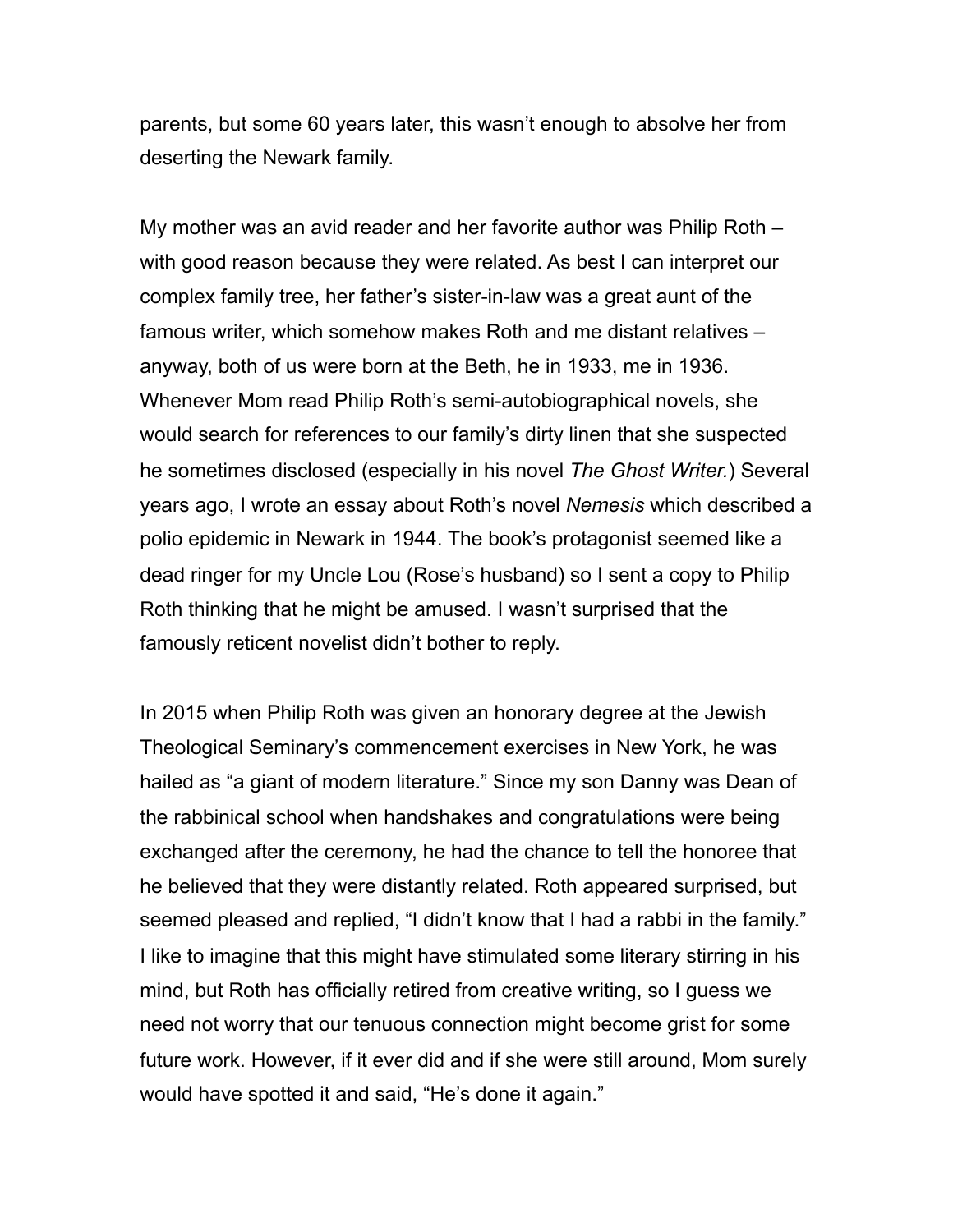Life in the Bronx couldn't have been as exciting as, say, Greenwich Village, but free at last from family shackles Mom thrived there. She was active in B'nai Brith and my parents played lots of golf on public courses - in later years when she could hardly see, Pop would tee up her ball and follow its path, usually about 75 yards straight down the middle. Eventually Mom got over her New Jersey phobia, although In 1961 when I first introduced my future wife to my parents, Phyllis had all the right credentials except for one: she was born in Teaneck, NJ. To her credit, Mom quickly forgave Phyllis that flaw. Ironically, in their later years my parents re-crossed the Hudson when they moved to Fort Lee, and after Pop died, my mother wound up in senior housing in Teaneck; although nearly blind from macular degeneration she was still accompanying singers on the piano until she passed away at age 96 – all marbles still intact. Belle/Bella Cohen/Chuvin had returned to the land of her roots, even as I did when I began medical practice in Bergen County in 1968, thirty-two years after being born at the Beth.

Several years after Mom died, I attended a medical conference at Douglas College in New Brunswick and afterward at dinner found myself sitting with strangers. In order to make polite conversation, I asked whether Douglas used to be named New Jersey College for Women because that's where my mother had gone to college and a woman sitting opposite me said that yes it was the same place and asked my mother's name? I was surprised by the question but shocked when she said, "Oh yes, I know about Belle Cohen." She explained that she worked in the alumni office and that in 2003 when planning the graduation ceremony she contacted members of the 75th year class and invited them to attend. By then my 96 year old mother was in her last year of life and to frail travel but the alumni office sent someone with a tape recorder to interview her. I knew nothing about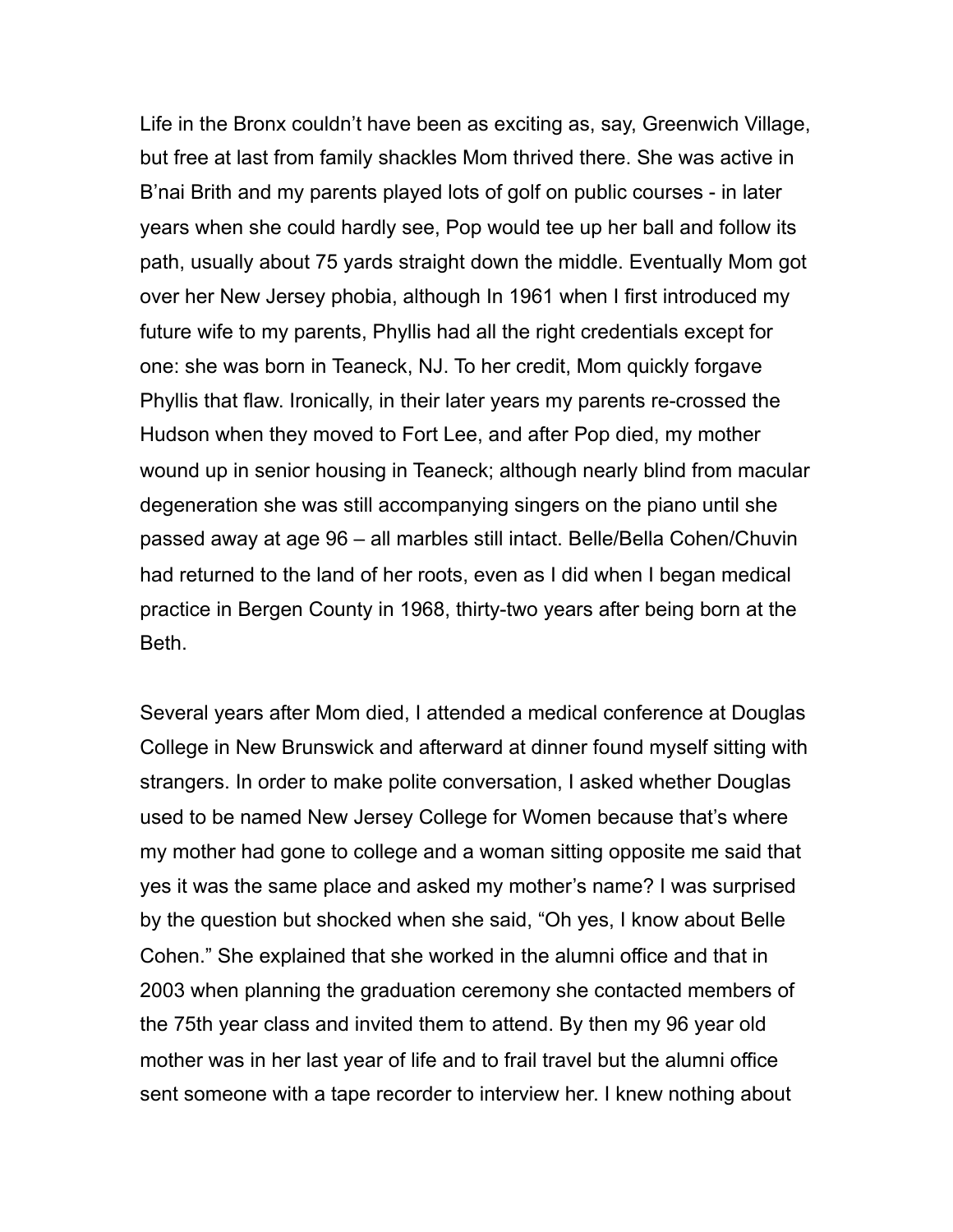this and this woman was offered to send me a transcript and when it came, I learned something new about Belle Cohen. Although her father couldn't afford the tuition, he was able to pay for a monthly train pass for her daily trip back and forth from Newark to New Brunswick. Apparently there were only 20 tickets to each pass book so at the end of the month she often was a few rides short. Not a problem for my intrepid mother because after the conductor punched the ticket and moved on, she would retrieve the "chad" from the floor and paste it back. Education was of paramount importance for her - and later to provide for her children.

Our family narrative was typical of the Jewish condition in 20<sup>th</sup> century America and, as such, could have served as the basis of a Philip Roth novel. Surely there were parallels between my mother's and her cousin's desires to escape banality – as Nathan Zuckerman (the author's fictional alter ego) says in *The Ghost Writer*, he needs "to leave little New Jersey and all the shallow provincials therein for the deep emancipating world of Art….those moneyless immigrant shopkeepers …who'd carried on a *shtetl*  life ten minutes walk from the pillared banks and gargoyle insurance cathedrals of downtown Newark."

Growing up I'd never cared much for my parent's taste in furniture which I considered rather dowdy. By the time that late in life Mom moved to senior housing, most of her furnishings had been discarded but she still retained a few favorites. One day when Phyllis visited my mother, she casually remarked that a certain mahogany end table was elegant looking. Mom perked up and said she'd bought it for \$100 in 1929 at Bambergers in Newark for their first apartment. Just a few days later, Phyllis spied a photograph in the *New York Times* of what looked like the very same table. The accompanying article was about the annual Armory Show in New York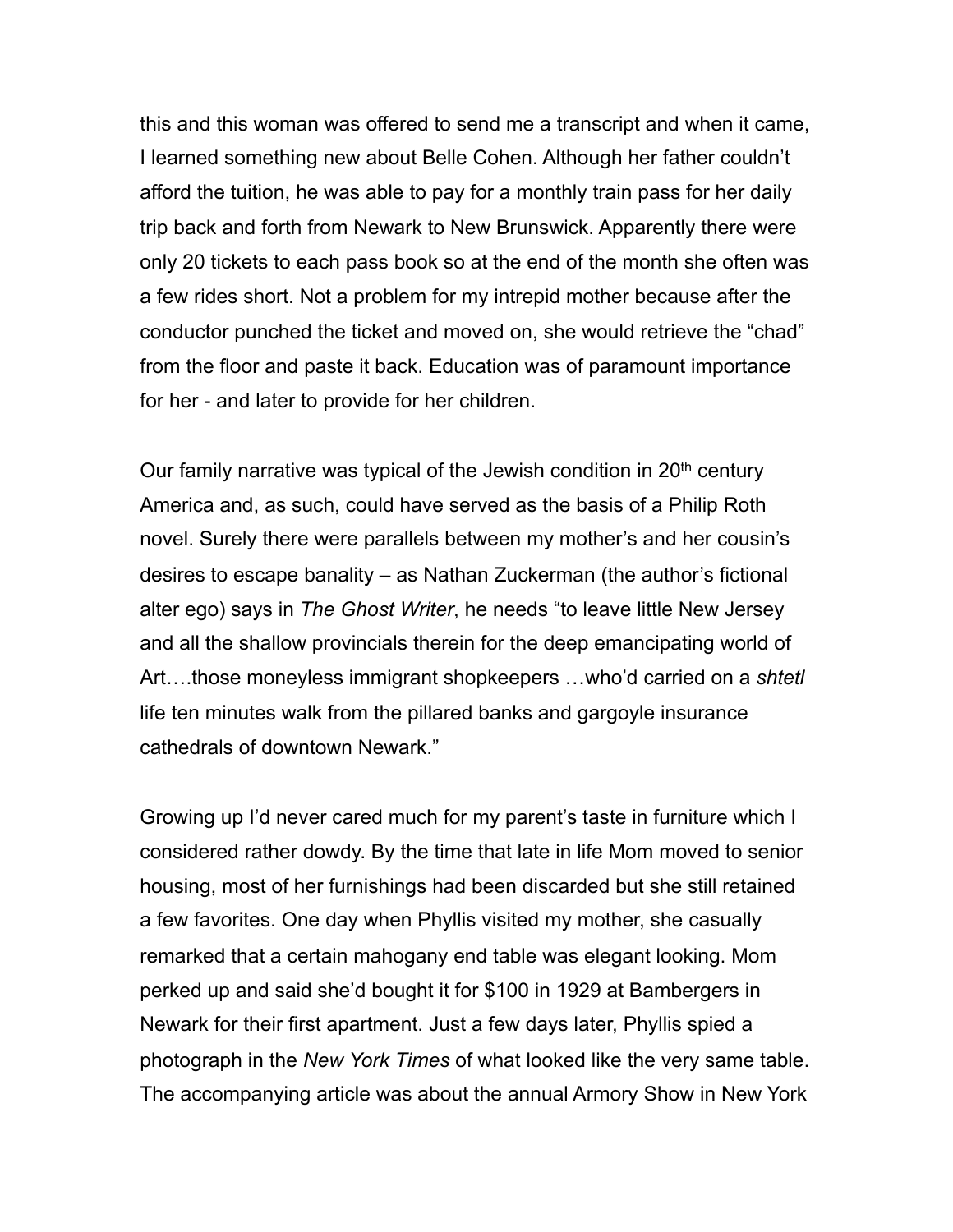which featured American furniture and this table was billed as the star of the show. It was a Queen Anne style tea table made by Rhode Island furniture maker John Goddard in 1760 – and the asking price was \$4 million! Phyllis was so excited that she made a special trip to the city and after close inspection confirmed that Mom's table was identical – except, admittedly, the mahogany of the original was more beautiful. When this was reported back, Mom didn't seem particularly impressed by the price tag but her reply to me was classic Jewish Mother. She said, "You never appreciated it, but I always had a sense of style."

Still, my mother's copy had to be worth something -- right? After she died I asked an appraiser to pay special attention to this table. He examined it carefully and then offered \$100. In 2005 the original sold at Sothebys for over \$8.4 million! Yes, Bella Cohen had style and knew a good thing when she saw it.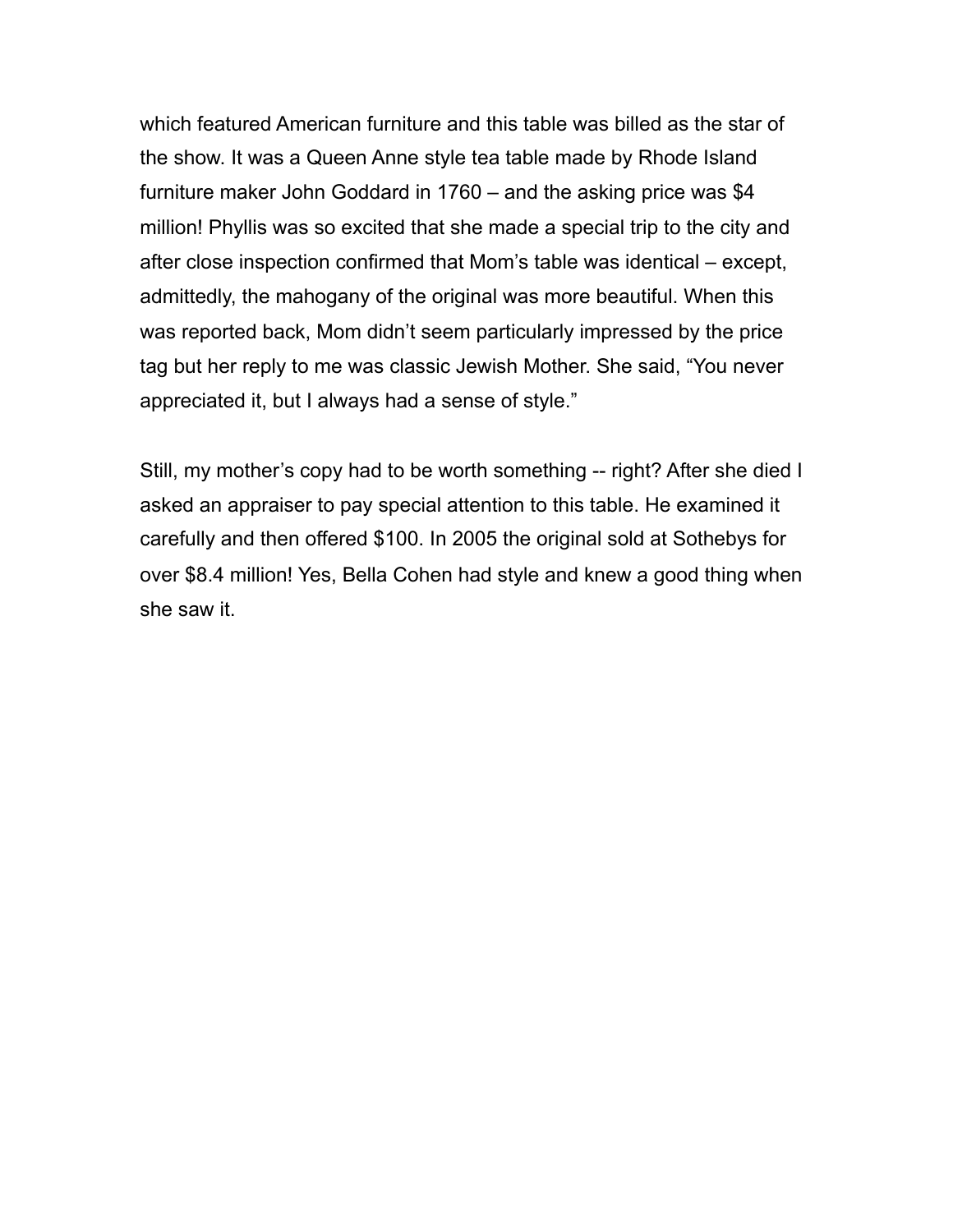#### 2. **BRONX BOY**

Although I was born in Newark (May 2, 1936) as soon as my mother left the hospital my parents took me home to 1535 Undercliff Avenue in the West Bronx where I grew up. Our sixth floor apartment looked out on the Harlem River and although there was only one tiny bathroom the four of us never felt cramped. Mom may have had "style" but she wasn't a very imaginative cook and dinners usually featured red meat – meatballs, meatloaf, pot roast and the dreaded calves liver – held in my cheek and spit out the window as soon as Mom turned her back. On Sundays my parents liked to drive to the "country" (Westchester) for a fancy restaurant meal but, in truth, my favorite gourmet destination was the humble Automat on 161<sup>st</sup> Street with its tempting displays of food behind glass windows. If you put a few nickels into a slot, a little door would pop open and you could extract a delicacy – chicken pot pie, Harvard beets, creamed spinach, Parker House rolls, glaced cakes. Sometimes Mom would bring Automat food home for dinner – after all, their slogan was "Less Work for Mother." Not to be forgotten among my gastric memories are infinite sweets: Mallomars, Oreos, Fig Newtons, Milky Ways, Oh Henry's, Mounds and Hershey Bars, Fudgsicles, Popsicles, Creamsicles, Mellow-Roll ice cream cones, Juicy Fruit and Dentyne chewing gum, cream cheese and jelly sandwiches, bananas and sour cream, jello with canned fruit, chocolate pudding. No wonder my clothing size was "Husky."

Pop was the breadwinner, but Mom was in charge of everything else. She never was overly demonstrative and although neither my brother or me ever had birthday parties, we didn't feel deprived of love – it just wasn't expressed. Those who knew him would scarcely believe that our genial father was a disciplinarian, but when my brother or I were at our worst,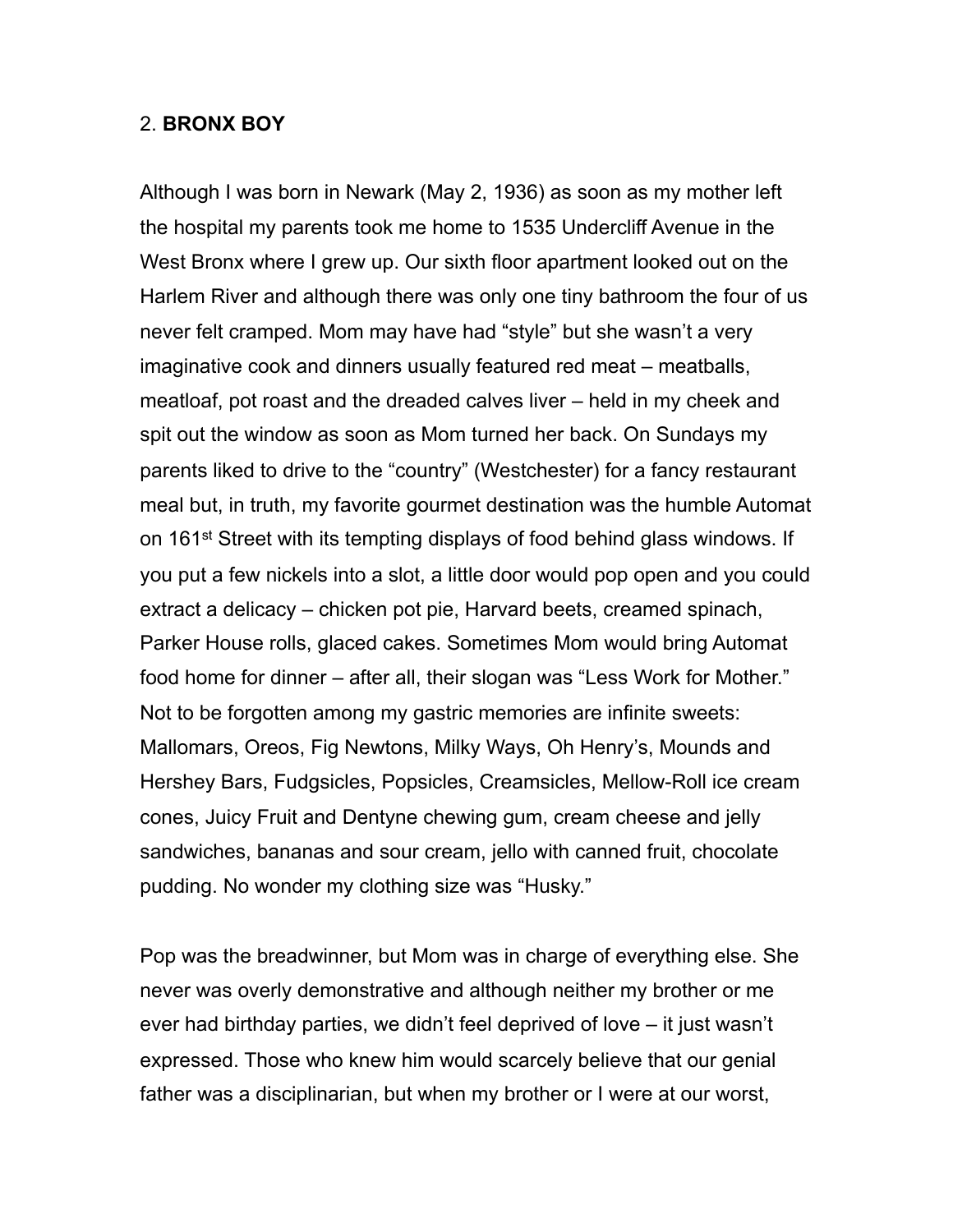Mom would threaten, "Just wait till your father comes home." And yes, there were extremely rare times when he laid his "strap" (belt) on our bottoms, probably much more painful for him than for us but Mom wasn't to be denied. She sometimes took us to museums and Broadway shows and part of the grand cultural design for her sons were piano lessons. I don't recall them with any pleasure and I certainly had no skill, but happy times were when David and I shared the piano bench with Mom while she accompanied us as we belted out our favorite show tunes and Gilbert & Sullivan songs. Although Pop couldn't carry a tune he was an opera buff and when long playing records came along, he collected albums of his favorite Verdi and Puccini operas. We nearly wore out *Oklahoma, South Pacific, Brigadoon, The King and I* and *Finian's Rainbow.*

When I attended P.S.104, kindergarten through  $6<sup>th</sup>$  grade, everyone was intimidated by the stern Principal Miss Mahon and her assistant "One Gun" Horgan - another terror with the same surname was nicknamed "Two Gun" Horgan. On report cards I usually received A's in conduct, but only B+ in performance - with written comments "Could do better." On Assembly days the boys all wore white shirts and blue ties, squeaky brown corduroy knickers and itchy high socks and sometimes we had to memorize themes from classical music – example: we would chant in unison themes like, "Barcarolle from Tales of Hoffman b-y-y-y Offenbach." I was addicted to ten cent comic books but, alas, as soon as I left for college Mom threw out my treasured collection. My favorites were Superman and Batman but I also read dozens of Classics Comics so that many years later while an English major in college, I knew the plots of all the great books which helped me get good grades.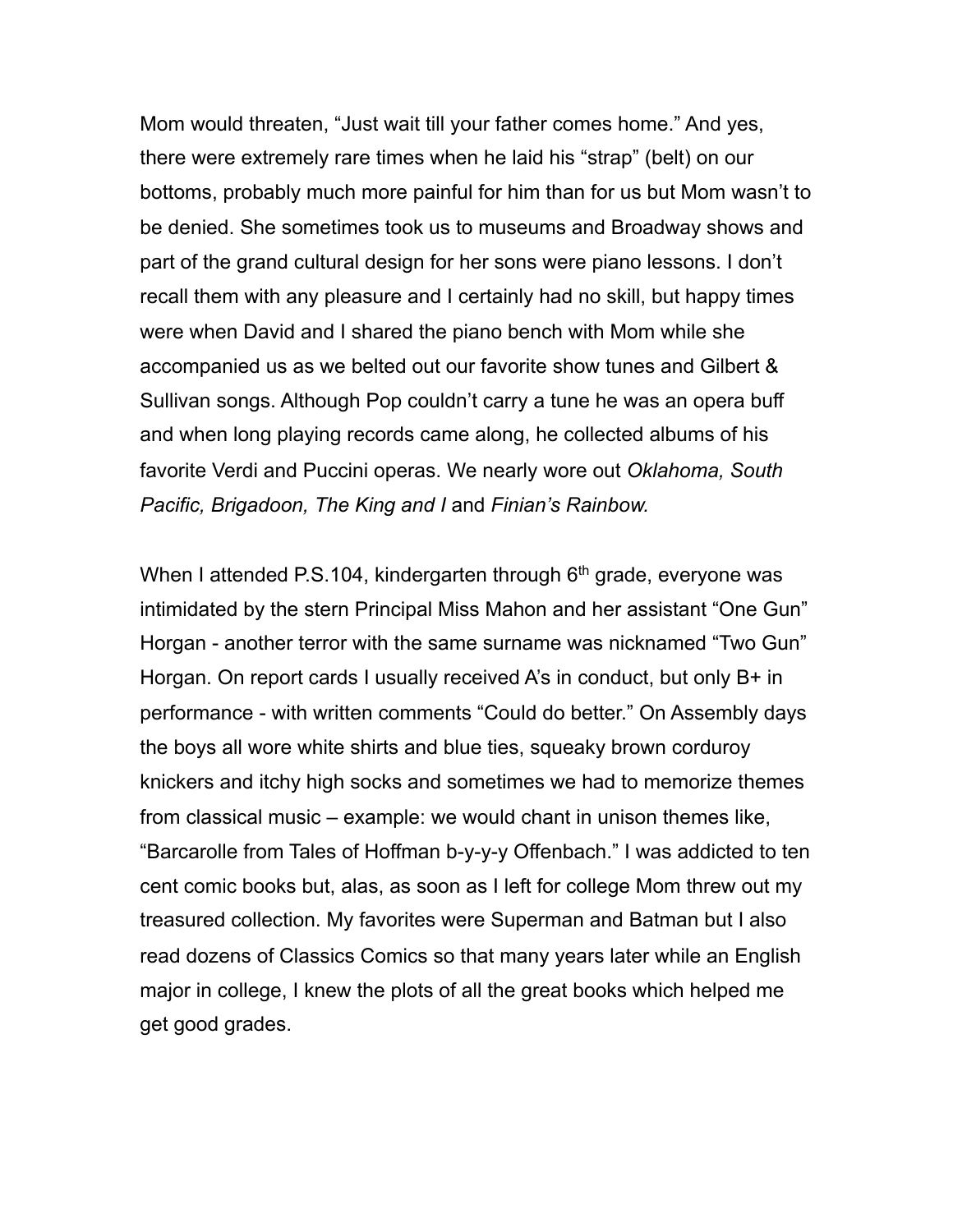Long hours were spent with "our gang" bicycling on the sidewalks, making model airplanes, flipping cards, shooting marbles and an endless variety of street games with pink rubber "Spaldeens" – punchball, boxball, stickball, stoop ball. If we were lucky, sometimes our building's friendly doormen would permit us to work the elevator and every evening starting at 5:00 PM, I was glued to the kitchen radio listening to fifteen minute long adventure programs - my favorite The Lone Ranger lasted thirty minutes. Our tiny dinette was both the family workplace and playroom. In the evenings we might play casino or gin rummy, later even some Bridge, and after homework was done, my brother and I would pull out the side-leafs of the dining table and play miniature ping pong.

One of my earliest memories, from when I was about five and a half, was a radio broadcast of a Giants football game that was interrupted to announce the attack on Pearl Harbor. During the war years all boys memorized the silhouettes of enemy warplanes so that we could identify them if we were attacked. I was proud that Pop, overage for the draft, was an air raid warden and wore a white helmet during blackouts. In grade school we wore plastic name tags around our necks – just in case -- and there were periodic air raid drills when we'd crouch beneath our desks; sometimes we'd evacuate the school building and, if really lucky, were sent home early. To aid the war effort, we collected tinfoil from cigarette packs, diligently cleaned our plates and patriotically planted "victory gardens." I remember hearing news of the Normandy invasion on the radio and reading in the newspaper that the Atomic Bomb had been dropped on Hiroshima. Everyone grieved when FDR died of a stroke and we all rejoiced when VE Day arrived; our street was closed to traffic and there was a memorable block party. In 1947 we were among the first in our building to own a television set (7" screen) and I recall neighbors coming in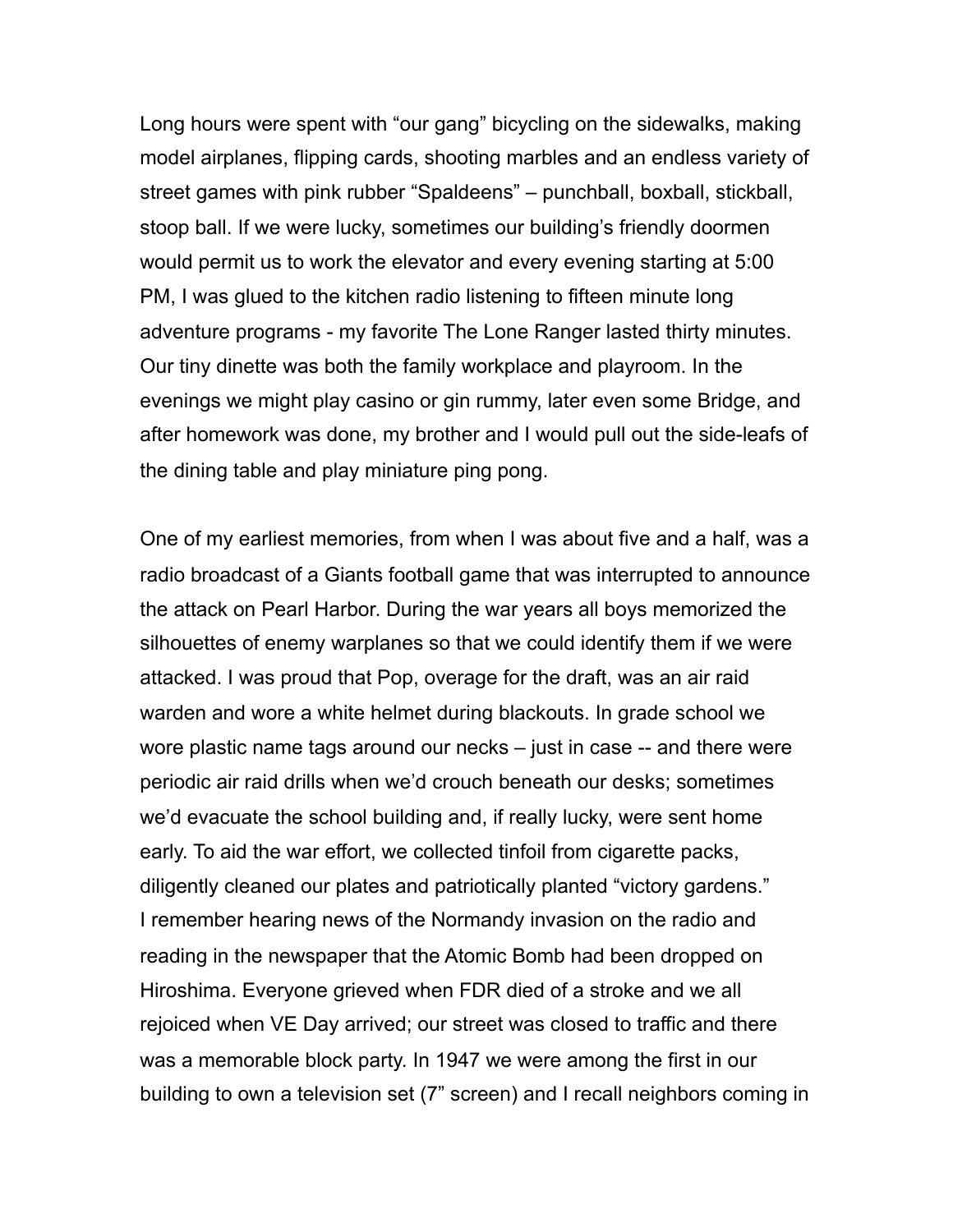to watch Joe Louis fight for the heavyweight championship. We loved watching the Milton Berle, Ed Sullivan and Sid Caesar shows and I was an avid Howdy Doody fan *before* he had his face surgically changed! (Who remembers that?)

Our West Bronx neighborhood was predominantly Jewish and I hardly knew any Christians other than teachers or building workers. Judaism was a mystery that most young people accepted without question and the adults made no effort to explain its ways; indeed, probably few of them knew much about theology themselves or seemed to care. Nevertheless, in my home we never mixed milk and meat and whenever we visited my grandparents, the cuisine was classic Ashkenazic: chopped liver, challah, gefilte fish, matzah ball soup, borscht, boiled chicken, *tzimmas,* stewed prunes, sponge or honey cake.

At Passover seders, Grandpa would sit off to the side and mumble in Hebrew without engaging with the children – except for the traditional Four Questions. On Yom Kippur we would walk several miles to his *shul* near the Grand Concourse and waited outside until Grandpa took off a few minutes to come out and greet us. A very fat lady, Miss Porter, came to our house once a week to teach David and me just enough to get us through our Bar Mitzvahs and all I remember of my big day was that after the ceremony, my usually sober father had too much to drink and later at the party at our apartment, to my great embarrassment, he was "feeling no pain." Nevertheless, the experience must have made some positive impression for I never considered the possibility of marrying a gentile. I was an obedient Jewish boy, always anxious to please my parents.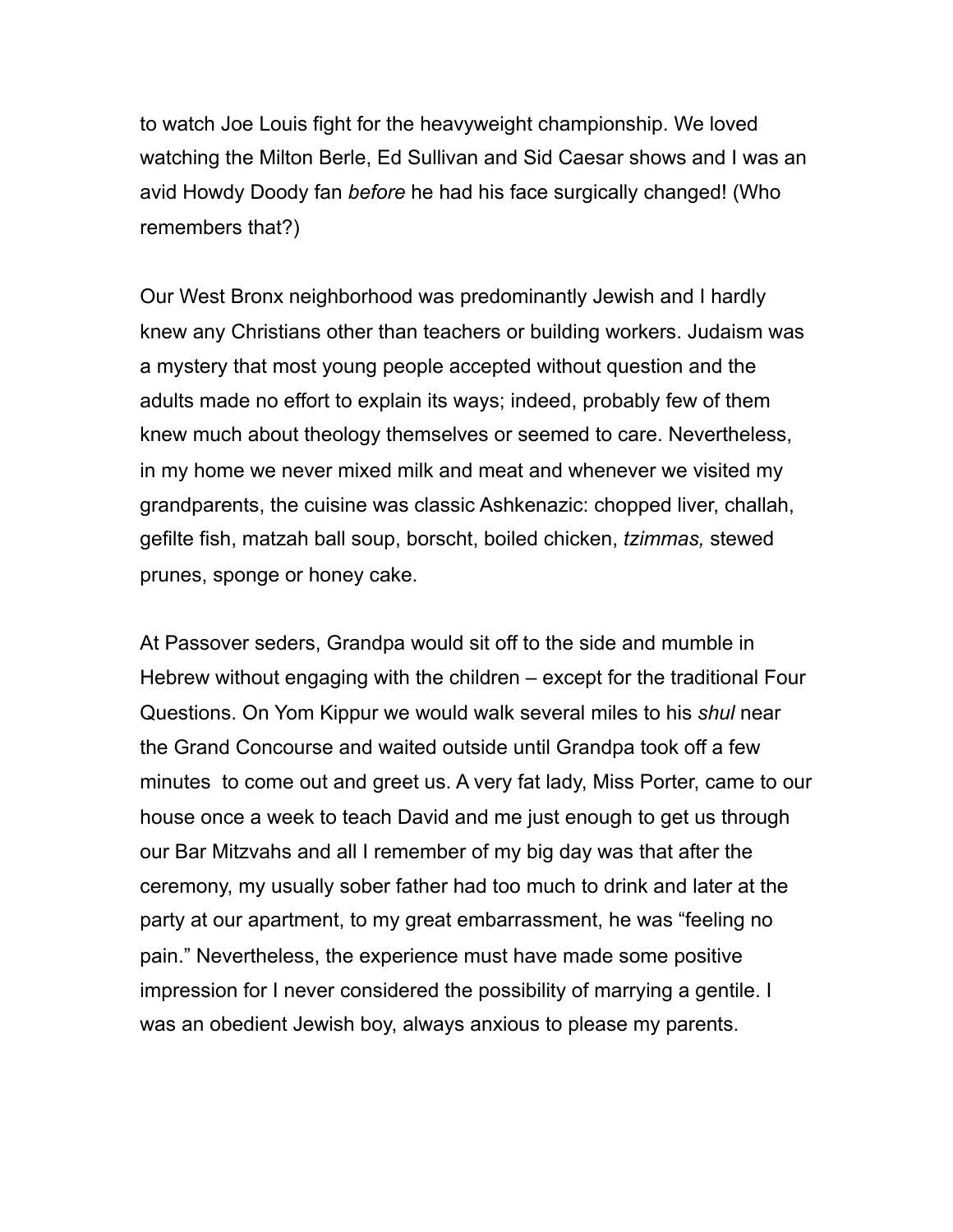As children David and I spent most summers at sleep-away camps in order to escape the heat and the threat of polio and almost every December we drove to Miami for a week in the sun - those were times before turnpikes and roadside motels. For several years during the war, we were without a car because of gas rationing and one summer we travelled by "hack" ( a group taxi) to the Catskills where we rented a bungalow near Mom's parents. I recall picking blueberries and the smell of a newly tarred road when we walked to the nearest country store - and the ice man who came to chisel a chunk to fit into our "ice box." Pop's first car after the war was a flashy maroon Pontiac with the latest styling called a "torpedo body." On Sundays he liked to Simonize (wax) behind our house down on Sedgwick Avenue (where the Major Deegan now runs.) Sometimes we rode bicycles or rented rowboats at Van Cortland Park and on sweltering hot days we'd drive to Jones Beach (no air conditioning yet.)

In 1949 we spent a month driving around the United States to visit national parks and other tourist attractions. I kept a log and still can remember almost every detail. My mother fantasized that someday I'd be an artist and, not yet in my teens in those much safer times, every week I'd carry my paint box and travel alone by trolley car  $(5 \text{ cents})$  to  $167$ <sup>th</sup> Street. From there I took the IRT subway (10 cents) and as the elevated train passed Yankee Stadium, for an exciting second or two you could glimpse the green outfield grass before the train plunged into the dark tunnel. Once arrived at 86th Street I'd walk to the 92<sup>nd</sup> Street YMHA for my lesson and afterward walked to Pop's dental office to ride home with him. The office was on the second floor of a building at Third Avenue and 85<sup>th</sup> Street and because the elevated train passed just a few feet from his large plate glass window, passengers could look directly into my open mouth as Pop drilled my teeth. In those days, dental drills were slow and noisy and he didn't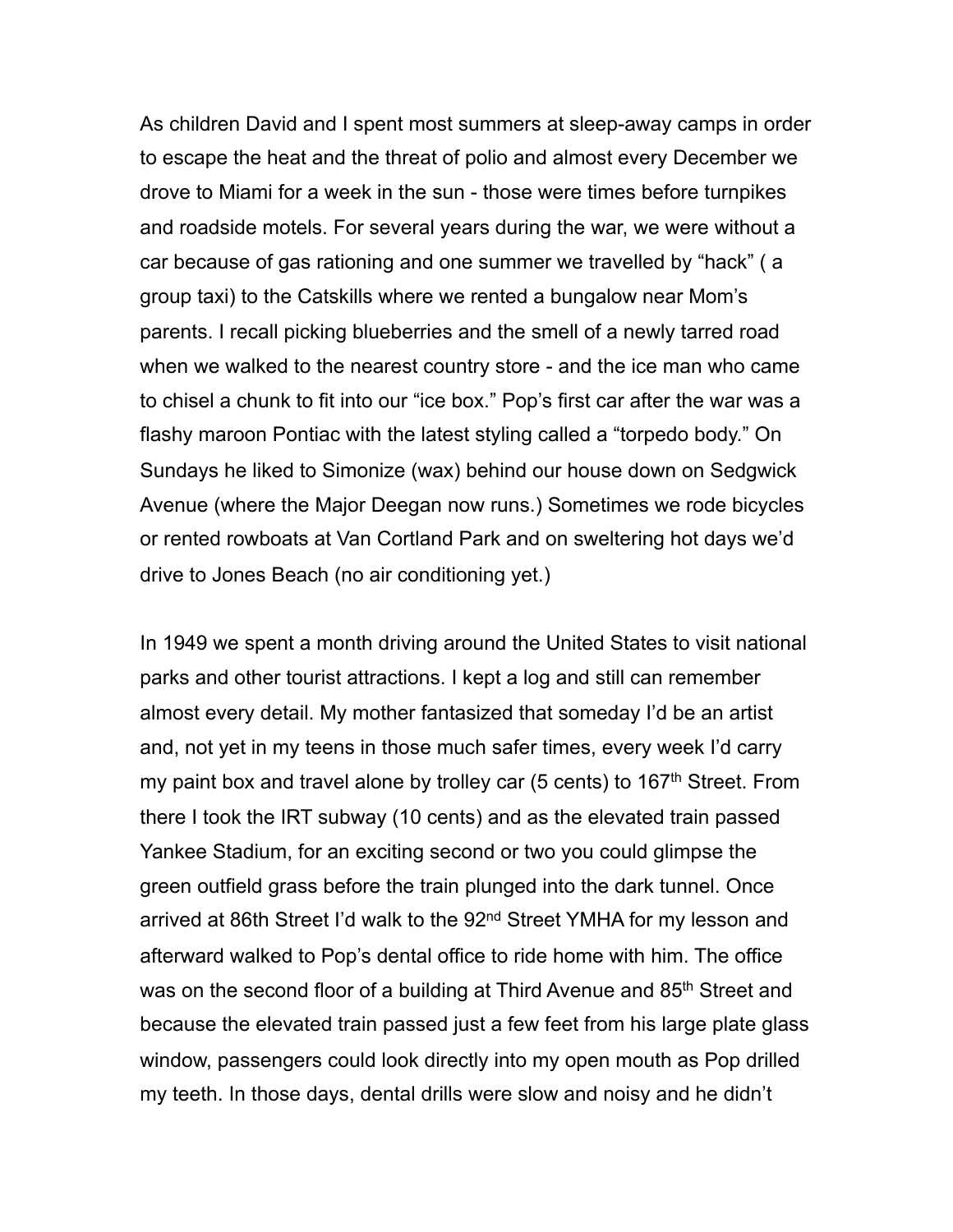believe in babying his squirming sons with Novocain. At least he allowed us to amuse ourselves by squishing dollops of mercury in our palms - no worries back then about toxicity. Nor were there concerns about radiation when at the shoe store we'd stand on an X-ray box to view our foot bones to check whether the new shoes fit properly.

My brother and I were fanatical sports fans and still are. We knew all the players and their stats and would buy cheap student tickets to Yankee Stadium (60 cents for a bleacher seat) or the Polo Grounds. Our heroes were Joe DiMaggio and Willie Mays and college basketball stars on the great LIU, NYU and CCNY teams. We attended track meets at the old Madison Square Garden and every September we took the long subway ride to Forest Hills for the grass court tennis championships. After school we sometimes walked several miles to play tennis on clay courts near Fordham Road and it seemed to us that every time we went there, the same four men were playing doubles. We wondered whether they ever worked and asked the pro who they were? He replied, "Oh they're doctors." That planted a seed in both of our brains – why not us too?

Long after David and I became doctors, I came to realize that while we were growing up the only doctor whom we ever knew was our GP (general practitioner) Jack Berkman who happened to be our next door neighbor. Our parents were good friends and when we had sore throats, sometimes very late at night the doctor would come over in his bathrobe, look down our throats and then reassure my parents. Both of his sons also went on to become doctors and so did a half dozen others in our circle of friends on Undercliff Avenue, and except for this same Dr. Berkman probably none of them had known any doctor either. Years later I thought about what a positive role model this man must have been for all of us when I read Dr.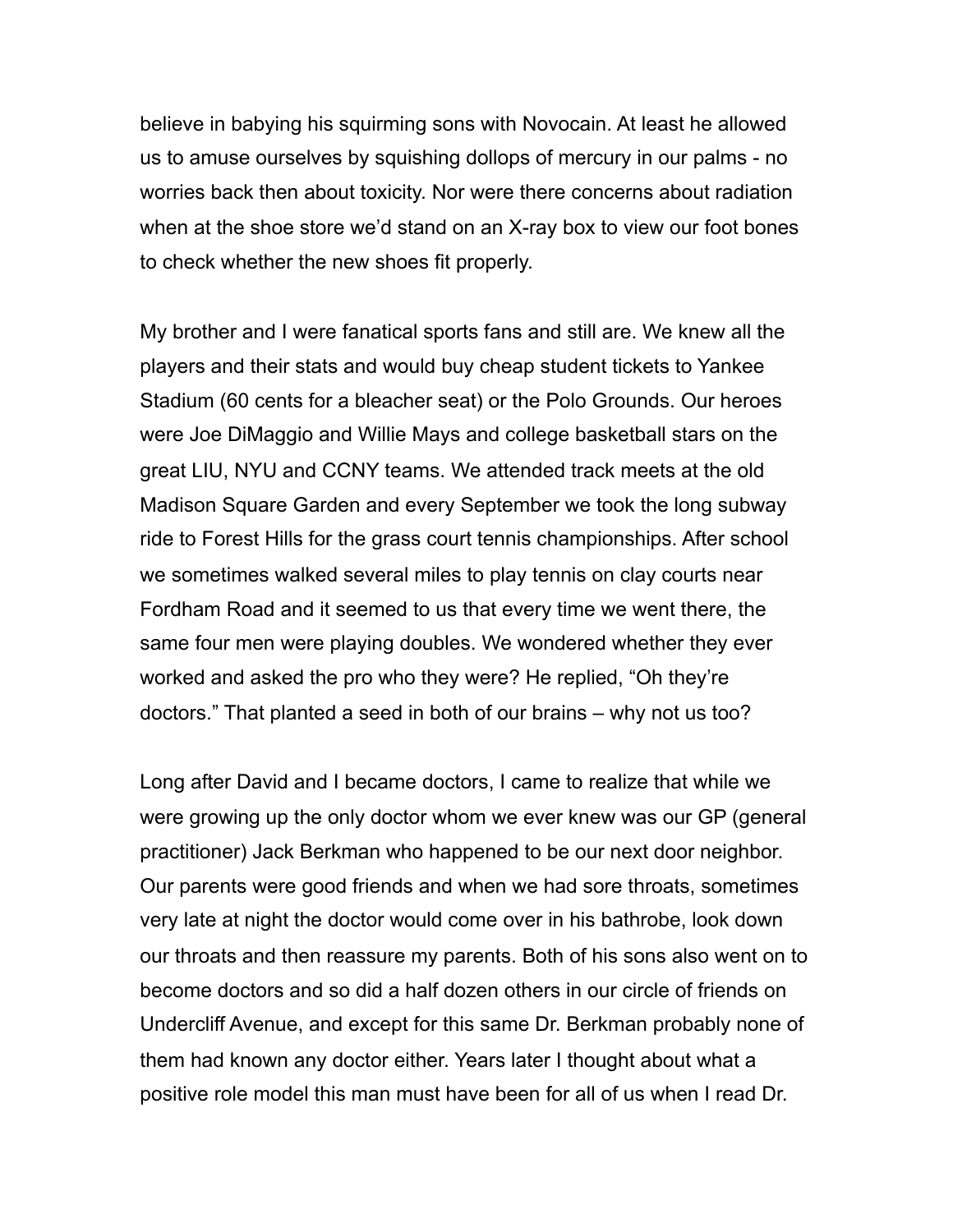Sherwin Nuland's acclaimed book *How We Die* (1995.) He was only a few years older than I and had grown up not far from my neighborhood. Here's how Nuland described his boyhood doctor:

*That man – the man who stepped across the threshold with a smile and an air of competence, who called each of us by name, who understood that beyond anything else we need reassurance, and whose very entrance into our home conveyed it – that was the man I wanted to be.*

I wrote to Sherwin Nuland to ask whether his inspirational but unnamed general practitioner and mine might have been the same person? They weren't, but their offices may have been in the same professional building on the Grand Concourse. Nevertheless, both Dr. Nuland's GP and mine were typical of the genre – competent, caring and personally engaged. That's what most doctors were like in those days, not glamorous television heroes, and its what many young men like Nuland and I aspired to be.

It should be evident that I recall my innocent Bronx boyhood with nostalgia. It felt like a secure time when we young people were far removed from the cataclysm that was happening far beyond our shores. Perhaps there's truth to the old expression, "You can take the boy out of the Bronx, but you can't take the Bronx out of the boy." Many years later I came to appreciate that my parents had been each other's best friends and that my brother and I benefited from growing up in a stable home environment. And when they reached advanced ages, my good-natured father, called Papa Sam by his adoring grandchildren, was their ever willing playmate and teller of tall tales. Although Mom was more restrained, everyone enjoyed singing to her piano accompaniment - so did residents in her senior living facility when in her nineties and nearly blind, she played for them too.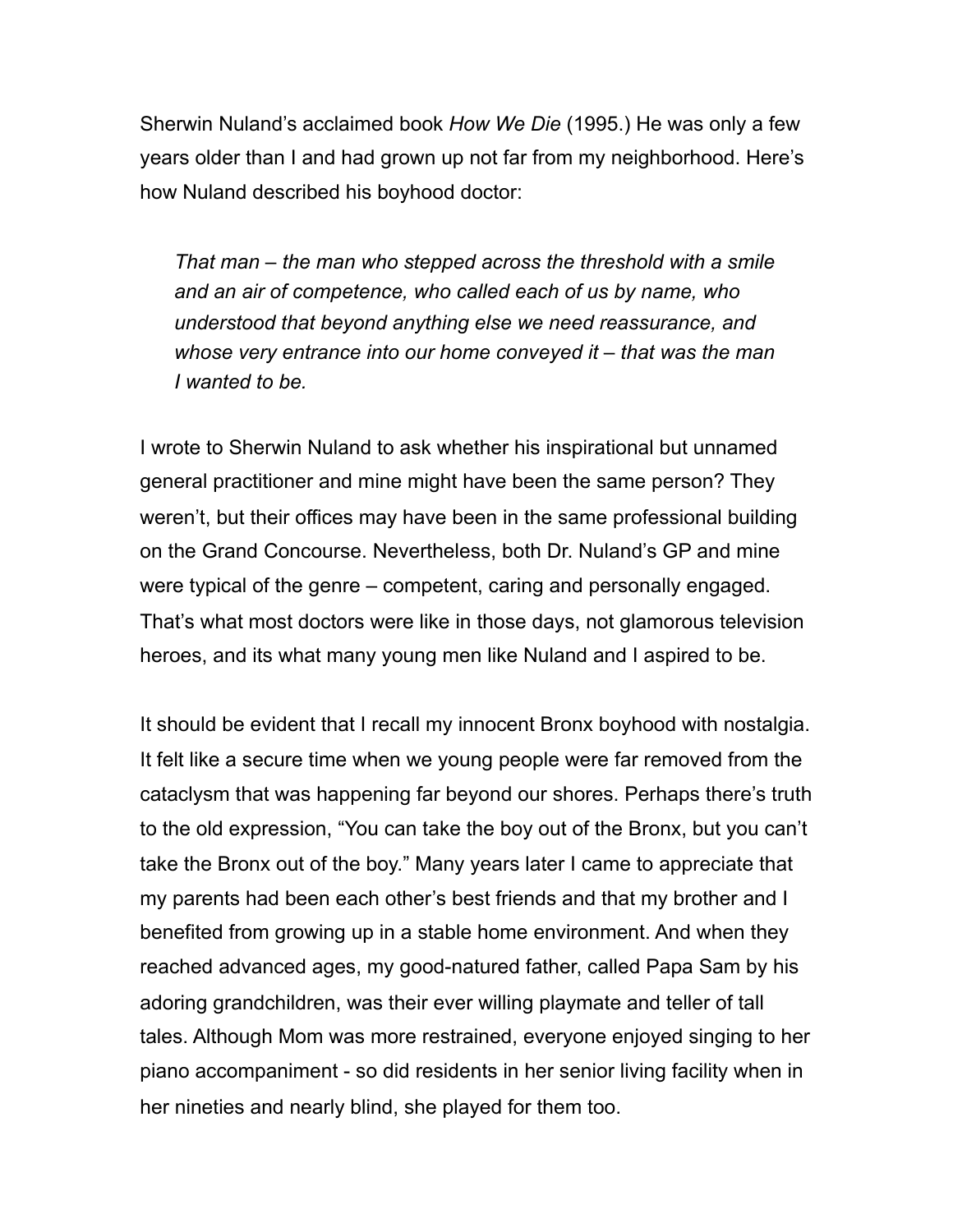#### 3. **CUTTING THE CORD**

It took about a dozen years for me to fully cut the parental cord. It began to stretch when I entered  $7<sup>th</sup>$  grade at the Fieldston School in Riverdale and the final separation came when Phyllis and I got married after my third year of medical school. To their credit, Mom and Dad valued education above all else and were willing to pay for it, starting with private school that would facilitate acceptance into a "good" college" which, in turn, Dartmouth provided a stepping stone to a professional career. As survivors of the Great Depression, they believed that being a doctor, dentist or lawyer would enable financial security in an unpredictable economy and a society where anti-Semitism still limited opportunity in many occupations. They were twice blessed with every Jewish parent's wish for a doctor son.

Fieldston was a first step out of my Bronx comfort zone. I could have attended Horace Mann, but rejected it because they required wearing jacket and tie and calling teachers "Sir." How could a boy resist a school where there was no dress code and teachers could be addressed by their first names? Fieldston was a splendid choice; my classmates were brilliant, the teachers supportive and it was there that I was introduced to a new word "ethics." Once a week everyone had to attend an ethics class which none of us took very seriously although, ironically, many years later bioethics would become an important component of my medical career.

The Fieldston School was founded by the Ethical Culture movement, a secular offshoot of Reform Judaism, and their philosophy appealed to my liberal instincts. Looking back now high school seems like a blur - I recall playing lots of ping pong, jogging in a remedial "run group" and singing in the school chorus. I still can remember every word from oratorios we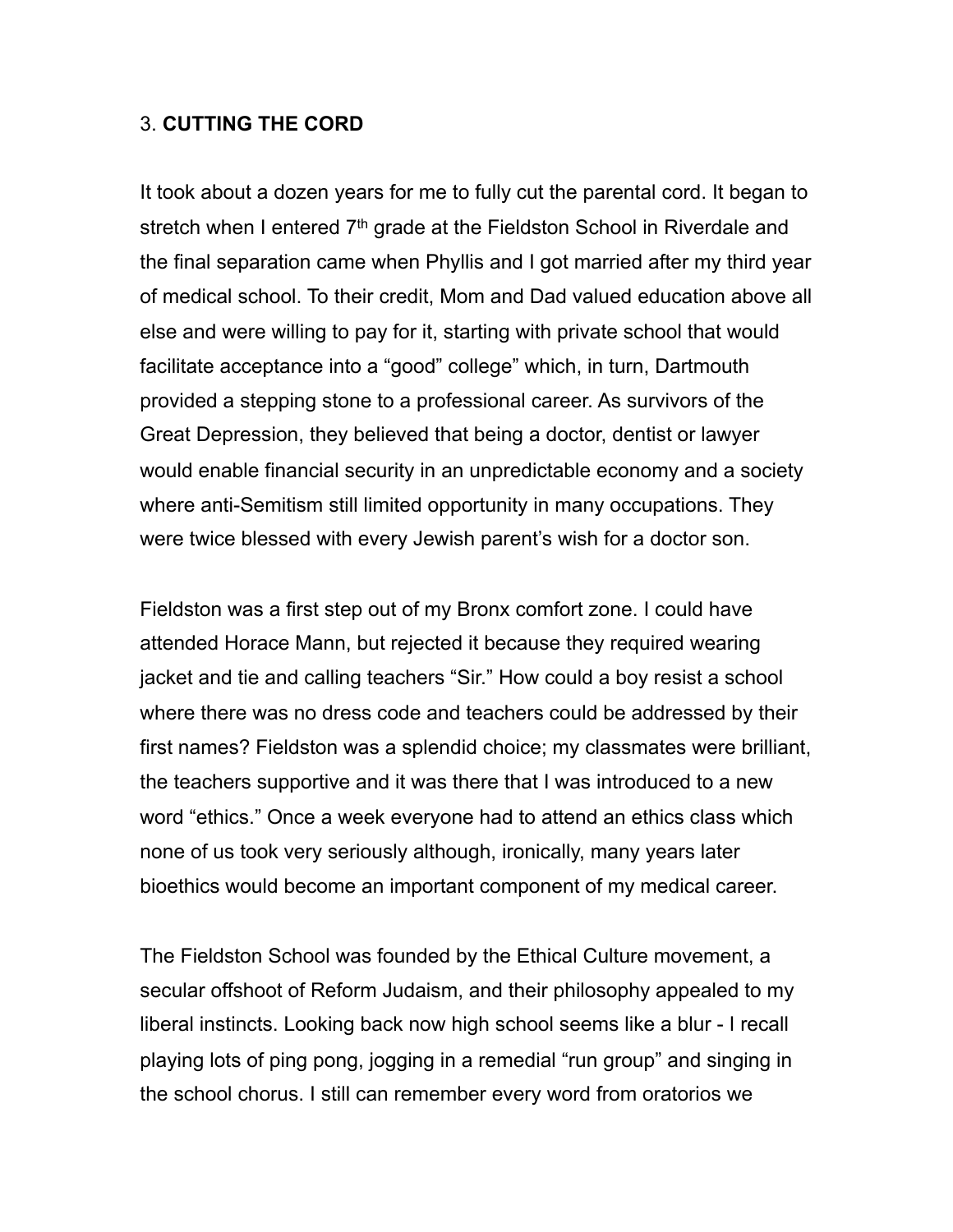performed, e.g. *Elijah, The Creation* and Faure's *Requiem*. During high school I began playing folk guitar and became addicted to the music of Pete Seeger, Harry Belafonte, et al. This would become a life-long hobby - now more than sixty years later, still strumming and singing "Irene Goodnight" and "This Land Is Your Land."

Fieldston's stellar reputation enabled me to get admitted to my first choice, Dartmouth College, which was a very different environment, located on a beautiful but isolated country campus in a one-street town. Something funny happened my first weekend at school. My parents drove up to check on their *boychick* - after all, except for having preordered a mattress and a beer mug, I was on my own - how would I survive in New Hampshire's wilds? That September Saturday coincided with the season's first football game which didn't start auspiciously; Holy Cross led 28-0 at halftime so it wasn't hard to resist my bored parent's request to leave early. As it happened, after we left Dartmouth roared back and won the game on the very last play but Mom had food on her mind. For her son's last decent meal, she wanted to take me to the very best restaurant in town so she'd asked a recent alumnus, the son of one of her friends, where to go? He recommended a place called Gulfside and since this supposedly was the best place in Hanover, Mom insisted that we dress up to fit the occasion. However, when we arrived at the place, we found a tiny run-down building behind a gas station at the edge of town, and inside there were only a few tables and booths. Surely this couldn't have been the best place! Mom thought that probably our friend had played a practical joke on us, but she wasn't amused and stomped out. Instead, we went to the Hanover Inn, the town's fanciest hotel which in those days had a terrible restaurant, but at least we were properly dressed for the stuffy place. Later, I learned that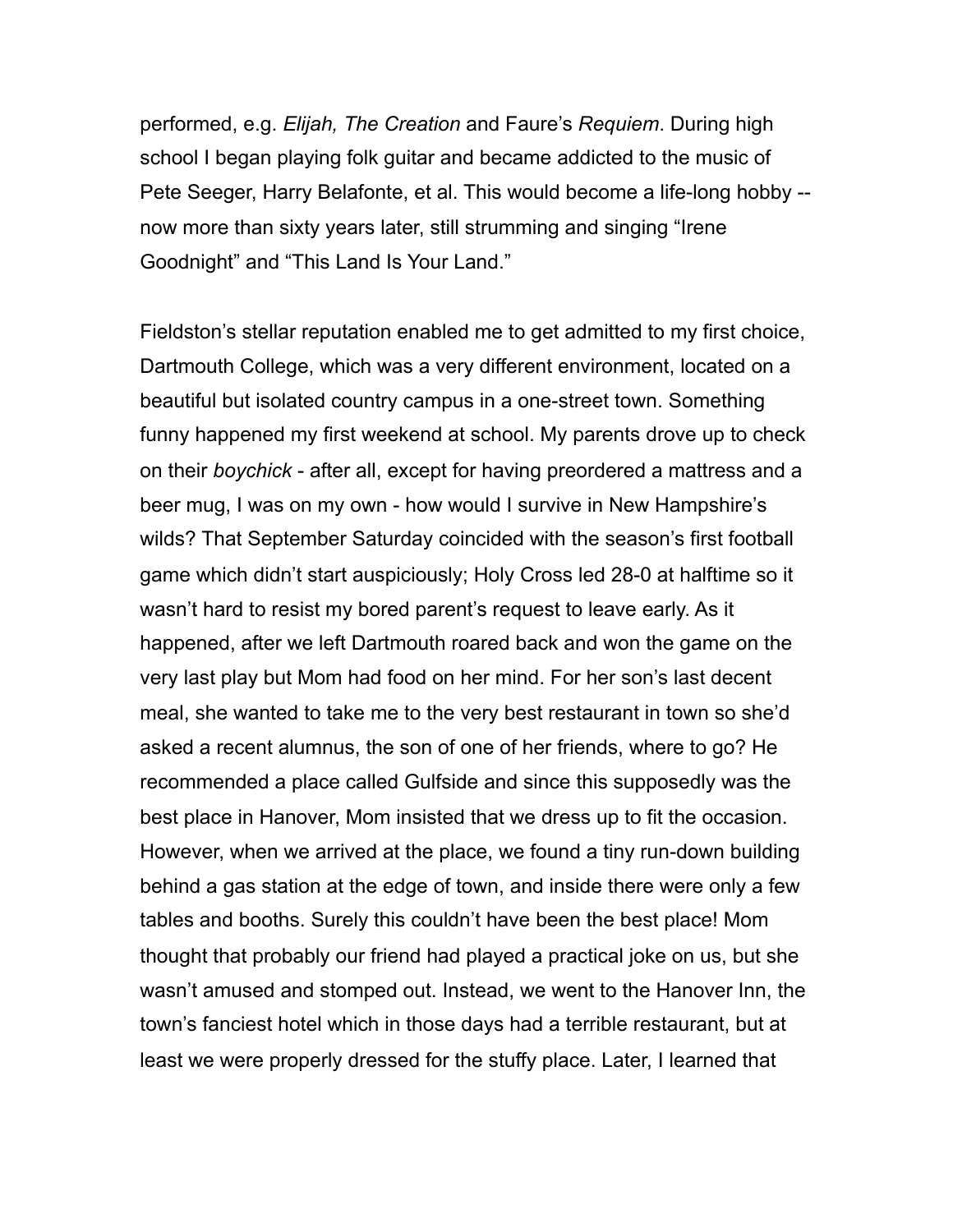Golfside, a mom and pop establishment, really *did* have the best food in town although I don't think my parents ever believed that.

Dartmouth wasn't coed yet and there was little to do on weekends except attend sports events. My first venture out of Hanover was to Cambridge for the annual Harvard football game and it was traumatic. A high school classmate had invited me to stay in his dorm room and introduced me to some of his friends. Dartmouth students usually were disdained in Cambridge as crude "Men from the North" so when I enthusiastically bubbled over about the impending gridiron clash and asked, "Are you going to the game?" I was rudely put in my place: "Game? What game?" Thoroughly deflated, from that time on I never fully got over having a Harvard complex - at least until Danny graduated from there.

Dartmouth was famed as a party school and pledging fraternities was a ritual at the beginning of sophomore year. Although I felt no compunctions about "rushing" one of the gentile fraternities, I agreed to accompany a friend who wanted to check out one of the two predominantly Jewish fraternities. To my surprise, practically all of the "Brothers" whom I met there were premeds like me and many were from the New York area and also rooted for the Yankees and Giants. I felt comfortable with these guys who the rest of the campus considered to be nerds more intent on education than partying. Majoring in premed seemed to be the path of least resistance since I was following my brother's example, but I departed from the usual premed track by majoring in English rather than science no doubt, that choice influenced my later propensity for writing. More about that later.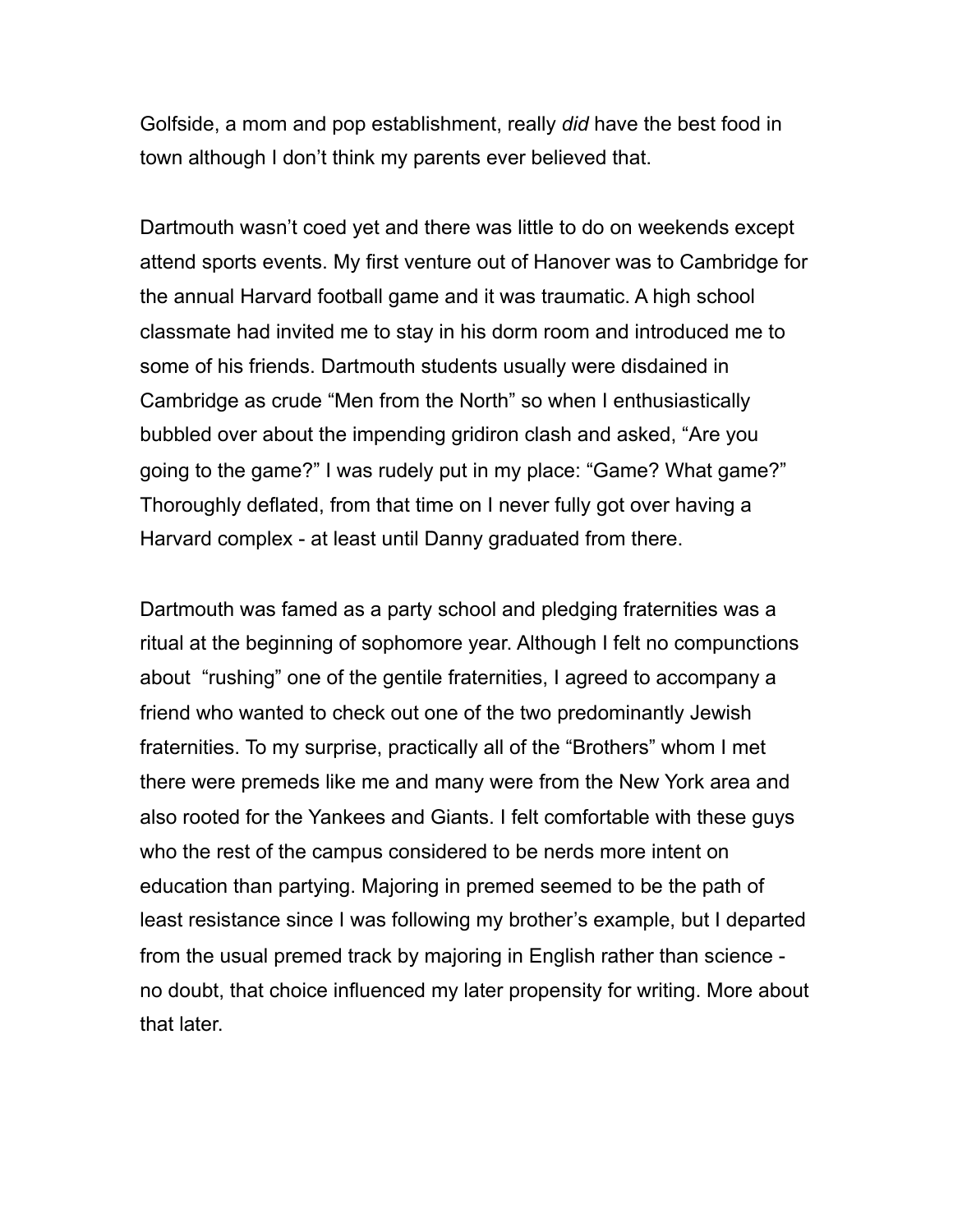#### 4. **EUROPE ON \$5 A DAY**

After college graduation, with two months off during the summer of 1958 before starting Tufts Medical School, I planned to travel through Europe with a fraternity brother. However, at nearly the last moment he had to pull out so with some trepidation I decided to go it alone. My first stop was Brussels, Belgium which that year was hosting the World's Fair. Anticipating that it would be difficult to find a decent place to stay, my father had arranged with a former patient of his who lived there to put me up. When I arrived at the brand new airport, still lacking any direction signs in English, I was intimidated by having to rely on my limited French that I'd barely scraped through in high school and college. I nervously found my way to a taxi stand and handed the driver a paper with the man's address and although the man barely spoke English, he nodded and off we went.

We drove for a long way out of the city and finally came to a village which looked as if no American had been seen since the end of the *first* World War. I signaled the driver to wait as I went up to the front door. No one was home and I noticed a few unfriendly looking locals staring at this alien creature. The taxi felt like my lifeline to civilization so I scurried back to the car and tried to make the driver understand my dilemma. Not a problem. He indicated that he'd take care of me so we drove back to Brussels where the driver deposited me in a dilapidated hotel just a few blocks from the fair grounds. The price was right – one dollar a night – and it had air conditioning, meaning that when I dragged myself up three flights of stairs to a closet-sized room there was no glass in the window! Thoroughly demoralized, I dropped my valise and headed for the World's Fair and the resplendent American Pavilion where the restaurant concession was run by New York's Brass Rail restaurant chain. Feeling very sorry for myself, I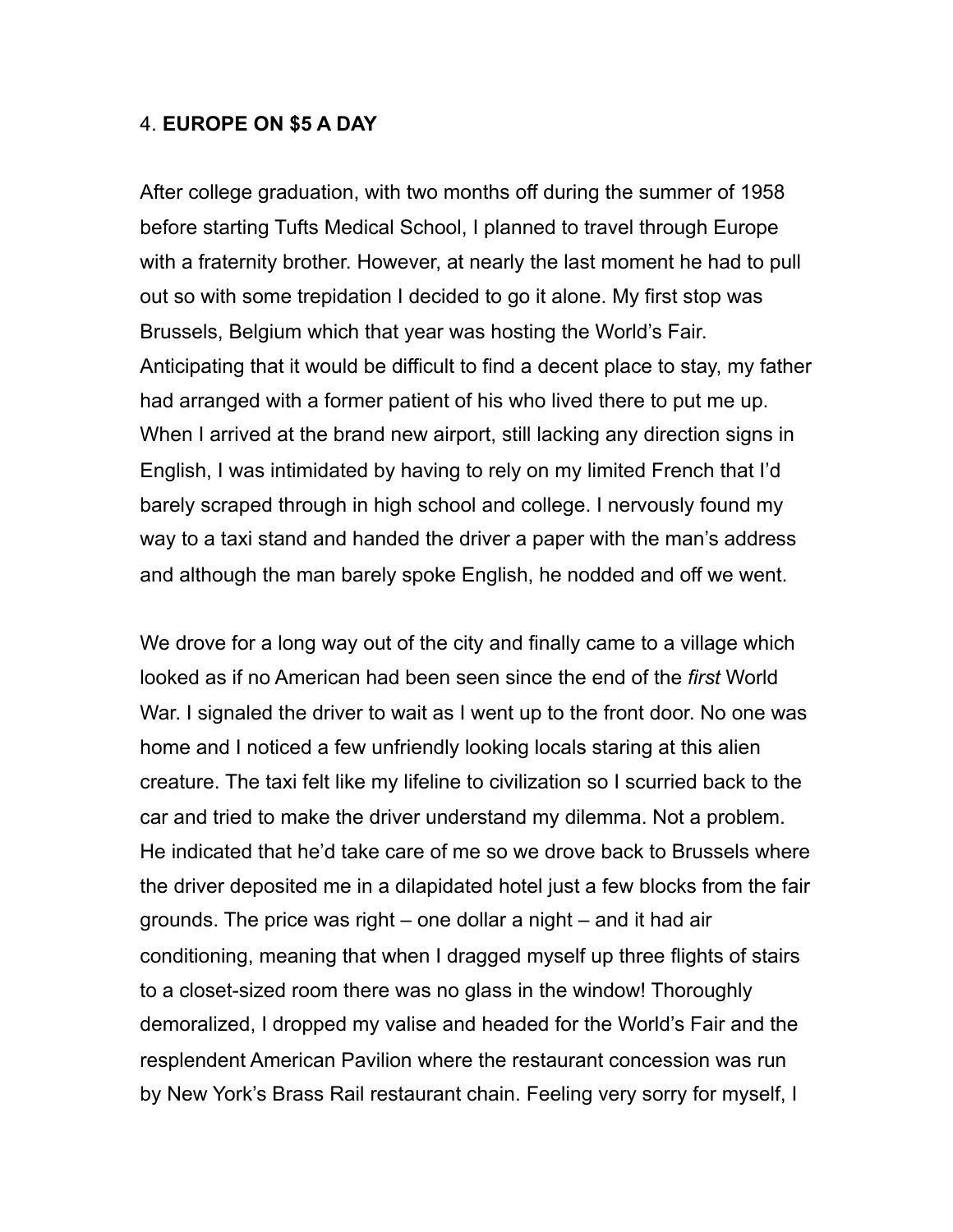gorged on American soul food – a cheeseburger, fries and a chocolate milk shake and then, physically and spiritually revitalized, timidly ventured forth from home base to take in the sights, which that year featured Russia's new Sputnik satellite.

For six weeks I travelled widely (not wildly) through Europe and gradually gained more confidence in my French, but that didn't help in Spanish and Austrian restaurants where I had a number of misadventures. At a restaurant in Innsbruck, the menu was completely unintelligible with long German words that couldn't even be guessed at. Not being particularly hungry I wanted to eat light but the waiter spoke no English. So after studying the menu, I pointed to two items which seemed to me like a soufflé and a salad. He gave a funny look but, trying to show that I was a man who knew what he wanted, I persisted. He soon returned with two enormous ice cream creations -- several scoops on each, heaped with various fruits and sweets and *shlog*. People at the next table seemed curious about this crazy American so I bravely downed both concoctions and staggered off.

The next stop was Munich which was on the itinerary because my friend's father was stationed at a U.S. Army base near there. It was only about a dozen years after the end of World War II and, since I had no family members directly effected, I had no qualms about visiting. However, as soon as I arrived in Munich I felt an acute sense of foreboding. To my feverish imagination, it seemed as if I was in a Hollywood war movie, the locals seemed loud and aggressive and I felt compelled to escape. I went directly to the railroad station, bought a ticket to Copenhagen and never again travelled to Germany - or bought a German built car.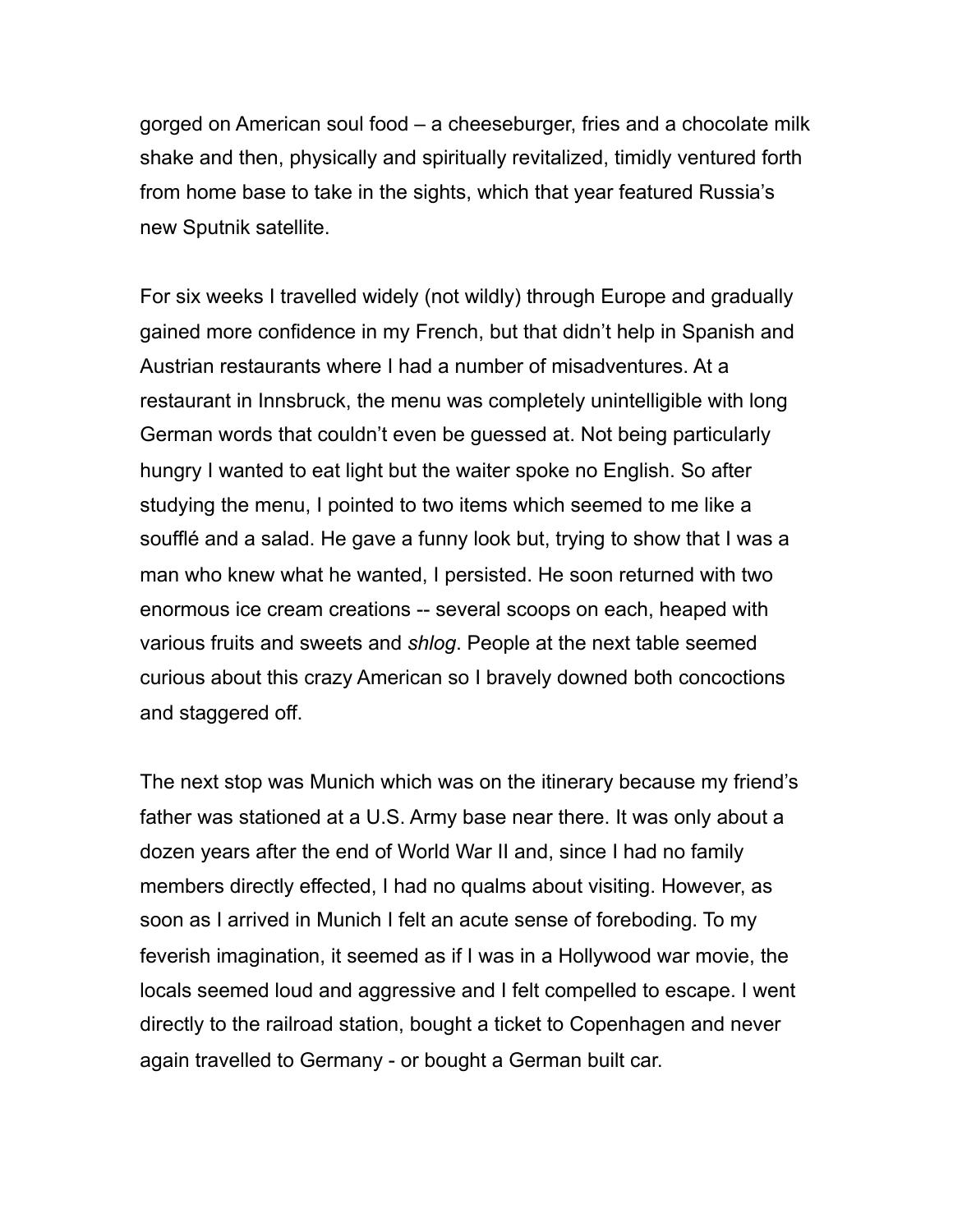That summer of 1958 I carried a new travel guide called *Europe on \$5 a Day.* The title sounded overly optimistic but wasn't too far from reality – at least in order to meet the needs of a 22 year old student alone on the Continent. When I arrived in Paris, very late at night, I went directly to the street on the Left Bank where the book said budget hotels could be found. I tried a few but there were no vacancies until, finally, I found an available five flight walk-up which I took sight unseen. The tiny room was nearly as depressing as the one in Brussels had been, but this time there was no American Pavilion to provide gastric solace. So the next morning I crossed over to the Right Bank, checked in to a more expensive establishment and ate breakfast in bed. Later in life, on several trips to Paris, I paid much more than \$5 a day and loved every moment whatever the price. *Vive la France!*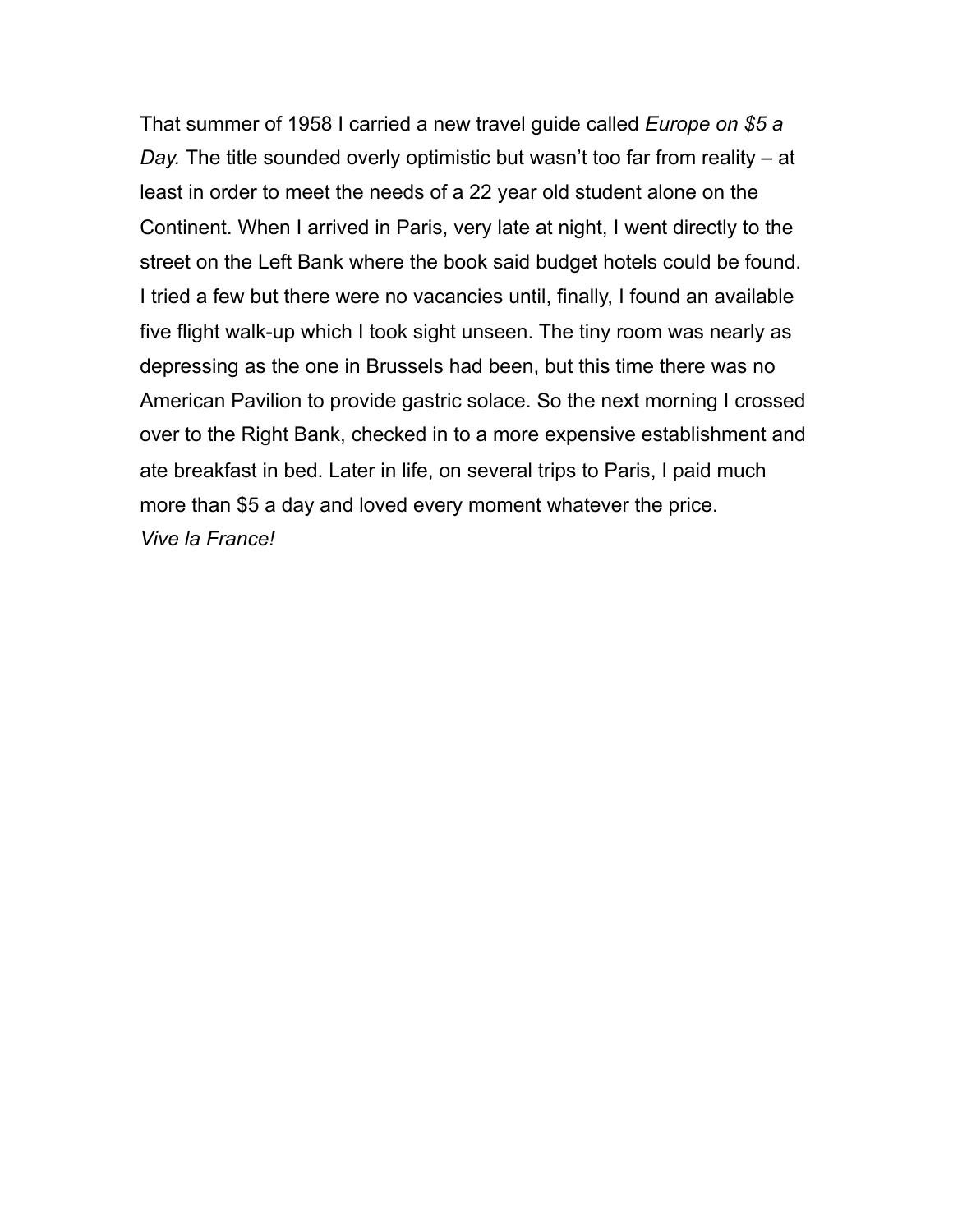# 5. **LET THEM EAT EGGS – SOFT BOILED**

Although I studied hard at Tufts Medical School there was ample time for such simple pleasures as touch football games and sampling local eateries in downtown Boston. As with medical students from time immemorial, there were hijinks at the anatomy dissection table, but we all were eager to get beyond class rooms and labs to sample clinical medicine like real doctors. We got a taste of that in our second year when each student was assigned a section of the city where we would make house calls and then report our findings back to a preceptor at home base. Proudly carrying our shiny black bags, we tried to appear professional, but probably fooled no one. Happily, I was assigned the North End where the friendly Italian mothers were eager to fill me with freshly made pasta and displayed their daughters.

A weekly highlight were Grand Rounds which were held at the teaching hospital across from school. All the senior professors attended and reviewed challenging cases. We neophytes understood little of the discussions, but enjoyed the pure theater of our mentors – some of them world famous alpha males with inflated egos – competing to show who was smartest. I remember very little of what was taught in class but one lesson from our freshman year stands out more than a half century later. I can't vouch for all the details, but what follows here is how my fading memory recalls the event.

We were addressed by Dr. Samuel Proger, the chief of medicine at Tufts, who had a caveat for us fledglings which came in the form of an anecdote that his Harvard colleague Paul Dudley White had recently encountered. During the 1950s Dr. White probably was the most famous cardiologist in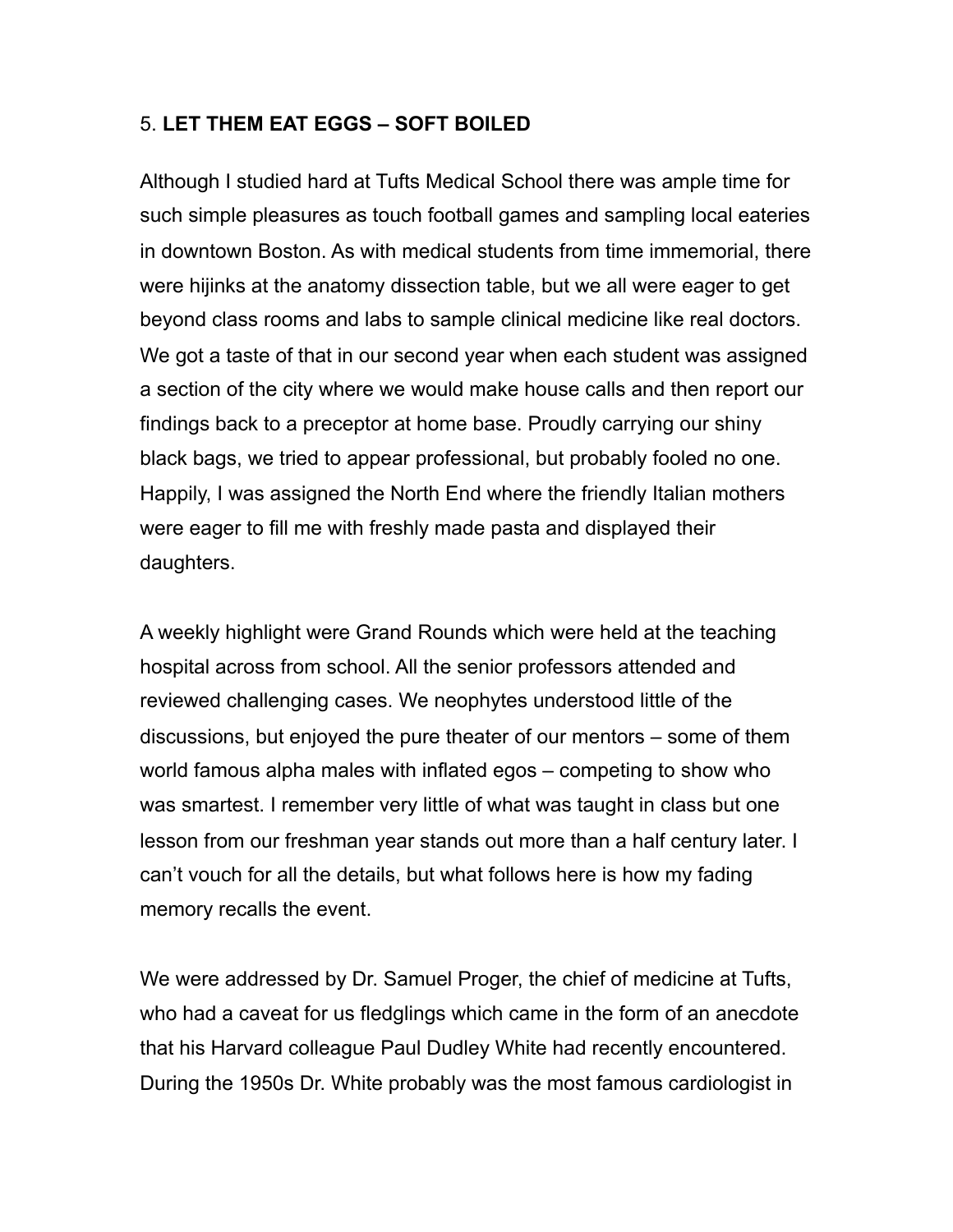the world. He'd recently consulted on President Eisenhower's heart attack and treated many celebrity patients. Paul Dudley White was an early proponent of preventive cardiology – especially the virtues of exercise and a healthy diet. By the time that I was a medical student, eggs – especially if, God forbid, accompanied by bacon, ham or cheese – were strictly forbidden for anyone with even a whiff of heart disease.

As Dr. Proger explained to us, in June 1957 the eminent 80 year old cellist Pablo Casals was recovering from a heart attack that he'd suffered in Puerto Rico while rehearsing for the first concert of what would become an annual Casals Festival. He was being nursed at home by his 20 year old cello protégé, Marta Martinez, but although he was recuperating well enough, the maestro was extremely depressed. At the insistence of the Governor of Puerto Rico, the famous Paul Dudley White was summoned from Boston and, as Dr. Proger warned us, when you're called to consult out of town, you should never make the local docs look bad – after all, they might not invite you back.

Dr. White took an extensive history and probed to learn why the cellist was so sad. Perhaps Dr. Proger colored some of the details but he explained to us that Pablo Casals was a man who was obsessed with routine, none more important than how he began each day. His morning ritual was threefold: first he would "service" his bed-partner, next he would arise and play a Bach suite on his cello and only then would he proceed to breakfast - which always was two soft-boiled eggs. Any deviance from this sequence was upsetting and the rather fussy Casals was known to be prone to fits of depression. But now his Puerto Rican doctors had disrupted the routine – "NO MORE EGGS!"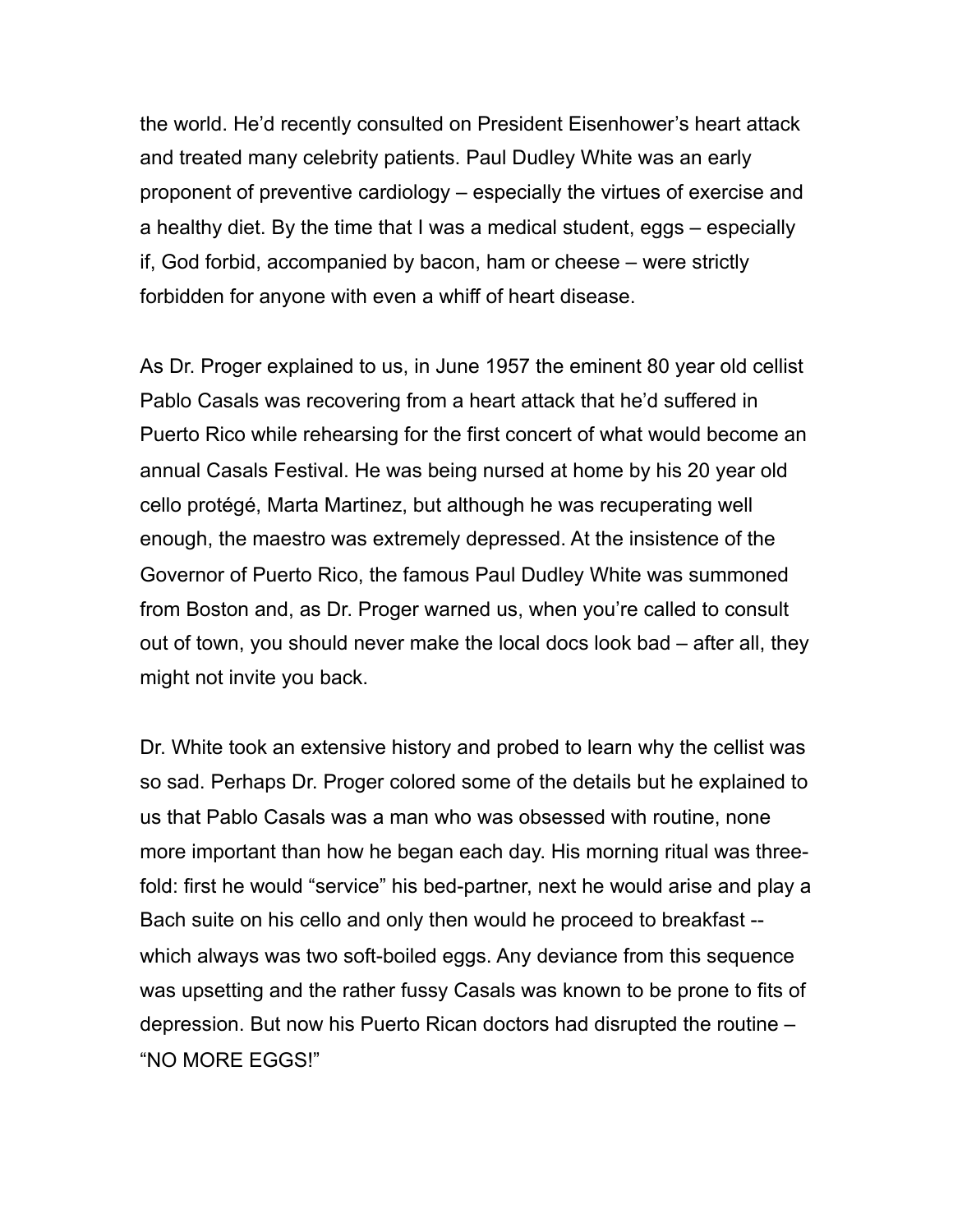The old man was inconsolable and probably this effected his playing – on the cello, of course, and here I'm only guessing also on his beautiful student Marta, soon to be his young wife. Maybe, it's just my salacious mind, but our professor's point was that it was then that Paul Dudley White demonstrated why he was a sought after consultant. He paused for a few moments and then offered consolation to Casals: "It will be permissible for you to have soft-boiled eggs *but only twice a week!*" The art of compromise was the lesson Dr. Proger wanted to teach us medical novices – to never say never.

What follows is entirely my own invention, but I can imagine the eightyyear old cellist jumping up and kissing Dr. White (himself 71 years old) – and perhaps then kissing Marta Martinez. Soon *all* of his various early morning "exercises" also improved. What is known for sure is that several months later, despite their sixty year age differential, "Pau" and Marta eloped (because her parents disapproved) and married. They lived happily together for some sixteen years until Casals died in 1973 at age 97.. Certainly the soft boiled eggs hadn't hurt.

Pablo Casals had been a child prodigy; at age 23 he had played for Queen Victoria and at age 85 for President Kennedy. In one interview he explained, "I am a simple man, I don't like complications. I like what is natural – both in music and life." When asked why he practiced the same Bach cello suites every morning, even into his nineties, the maestro would say, "I think I'm making progress. I see some improvement." That kind of determination and optimism probably had more to do with his longevity than soft-boiled eggs, but you never know.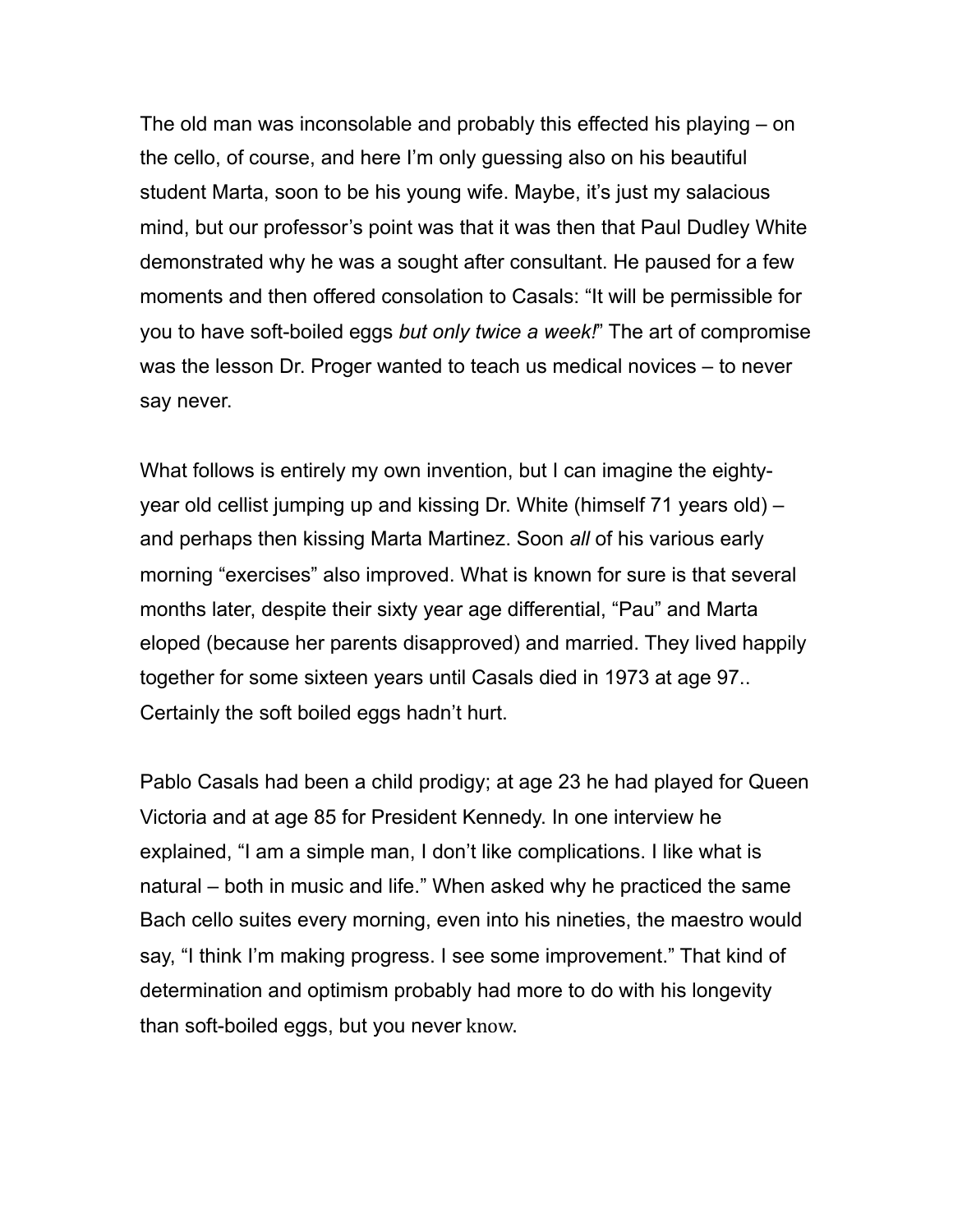Although Paul Dudley White was famous for promoting a physically active life style, he was less enthused about the emerging theory about reducing dietary fats. As a biographer recalled, the cardiologist took considerable liberties with his own diet favoring milkshakes for lunch and lots of ice cream. He lived to age 87, not quite as long as Casals, but in his role as a consultant he certainly hadn't made "the locals" in Puerto Rico look bad when he offered a compromise to the aging but still virile cellist.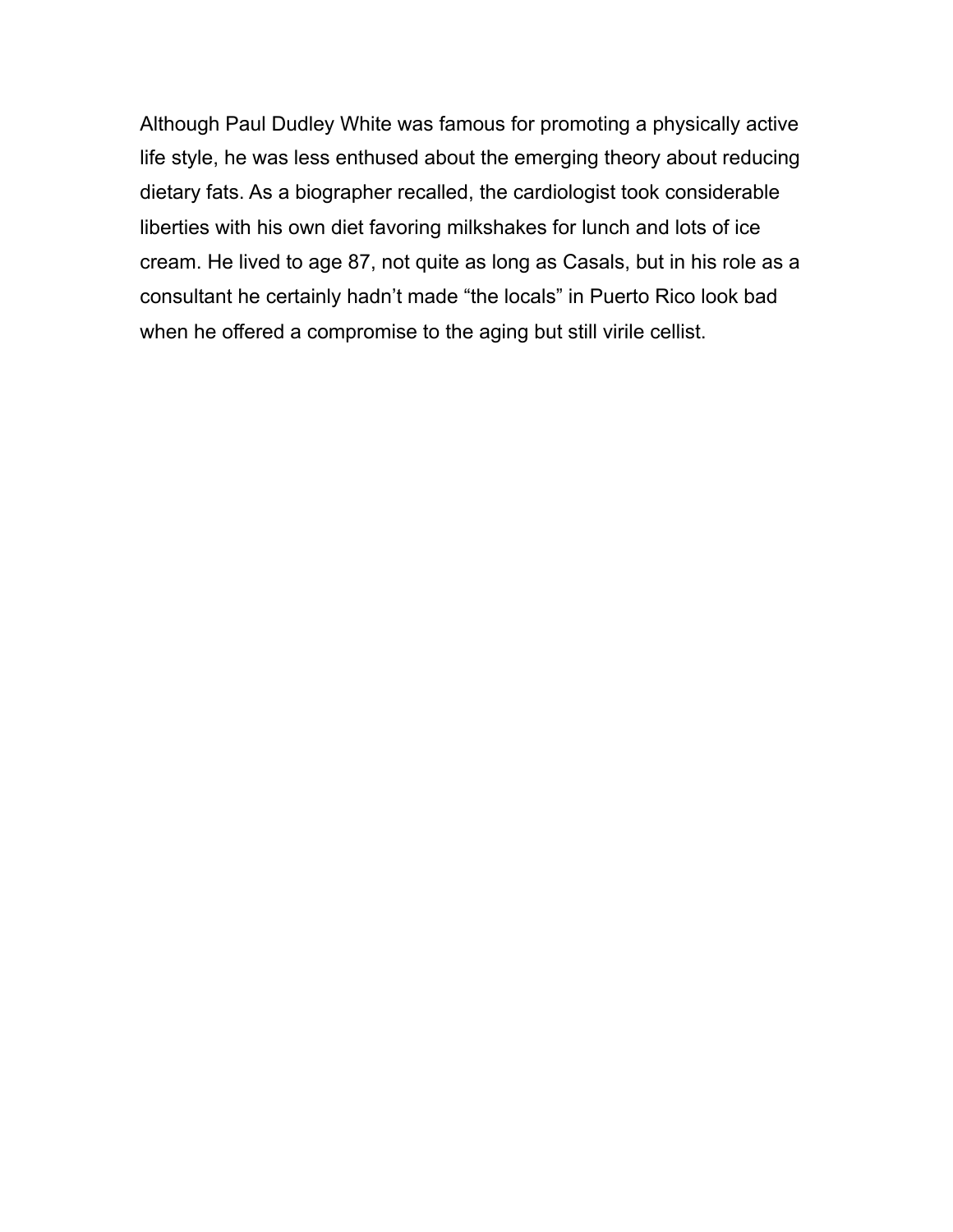#### 6. **GOING TO THE DOGS**

Toward the end of my second year in medical school, a fraternity brother offered to "fix me up" with a blind date. After graduating from Dartmouth, my friend had landed a job as public relations director at Wheaton, a woman's college in Taunton, Massachusetts that was fairly close to Boston. He explained that there was a pretty Jewish student from New Jersey working part time in his office, the details were worked out and one spring evening in 1960 I drove to Wheaton for a date with Phyllis Brower. The challenge was what to do and where to go? There were no movie theaters or clubs in Taunton and the only local attraction was a dog track. So, lacking any other options, I decided that we would go to the dogs.

When I picked Phyllis up at her dorm she was wearing a dress which I thought was a bit too fancy for our night at the track. I suggested that she change to something simpler, she did and away we went. I wasn't a seasoned gambler. In fact, a typical bet for me was "Two dollars to show" – the minimum for no worse than a third place finish. Either it was in the stars or just dumb luck but going into the evening's last race I was \$20 ahead. Giddy with success, I decided to go for broke and bet \$5 to win! Would you believe that an entry in that last race was a dog by the name of "NEVINS"? What kind of a name is that for a greyhound? He was going off at odds of 15 to 1 so placing a bet on him was irresistible. Unlike horse racing, greyhounds circle the track twice and as the field passed by us the first time around, Nevins was in front and I already was calculating my potential winnings. Then, calamity! Just after he flashed before us, Nevins fell flat on his face and eventually limped in last. There went my \$5 but there still was \$15 left from earlier races, so this big sport invited his date to come to Boston the next night to enjoy the remaining winnings.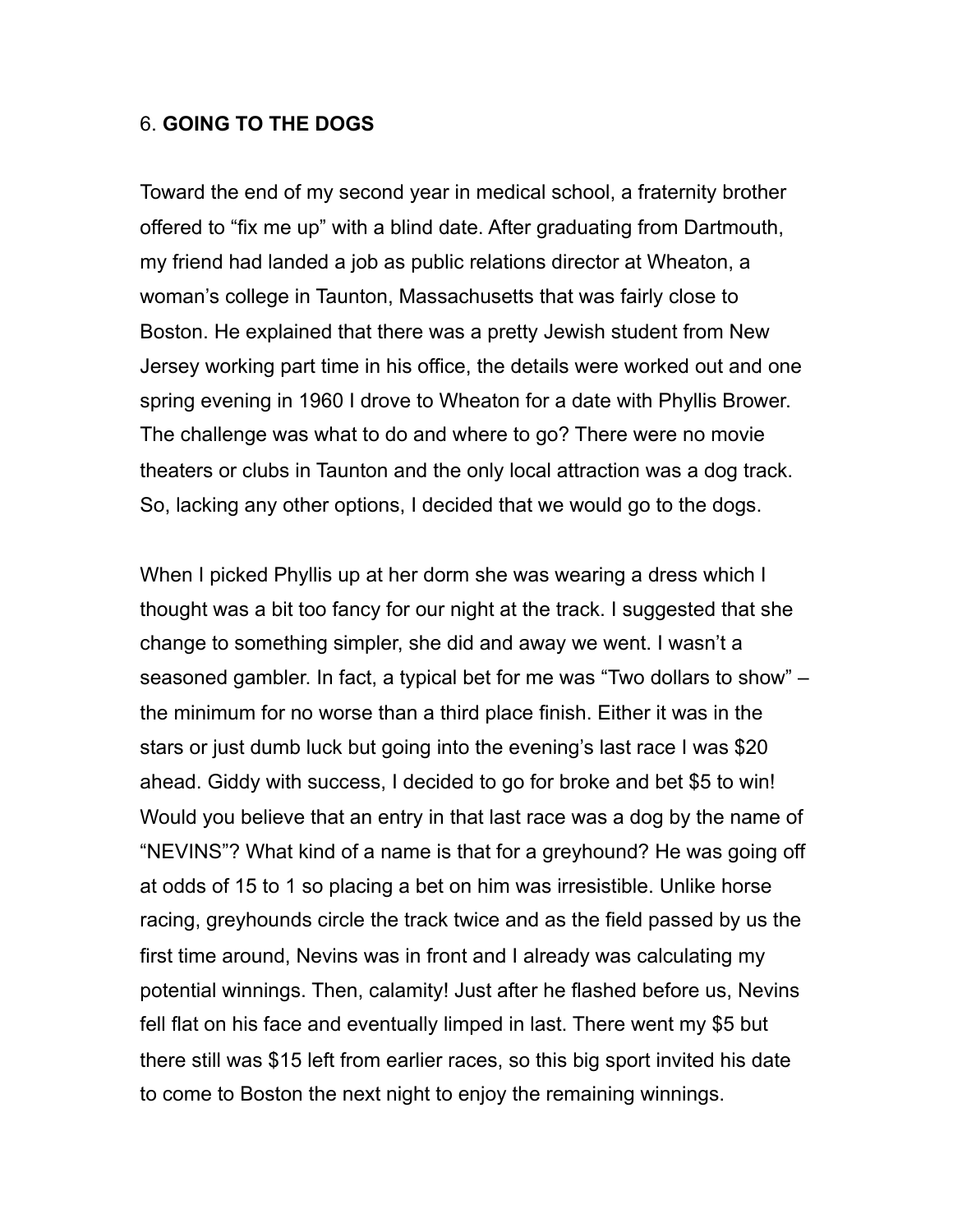We were engaged several months later and after Phyllis graduated from Wheaton we got married in Teaneck on June 25, 1991. When we honeymooned in the Caribbean, the first of three destinations was the elegant Caneel Bay resort on St. John in the Virgin Islands. It was so idyllic that we decided to stay an extra night but that required notifying our next hotel of our change of plans so I asked the hotel clerk how I could telephone ahead? He replied that the only public telephone on the island was in town which was about ten miles away. We hired a jeep taxi to take us and when we arrived in the town center, the driver pointed to a small wood box attached to a telephone pole which contained an ordinary home telephone. When I picked up the receiver an operator asked whom I wished to call? I gave the number and asked how do I pay? The operator replied, "No charge. Just don't speak too long." Things have changed considerably since then.

After a marvelous honeymoon, we rented an apartment in a two family house in Malden, Mass. and Phyllis' first attempt at domesticity was memorable. For our first home meal she selected Boeuf Bourguignon from Julia Child's iconic book *Mastering the Art of French Cooking*. For flavoring the recipe called for bacon, but neither of us had much experience with that forbidden food, and instead of calling for a slice or two Julia insisted on a "chunk." Following instructions Phyllis bought the bacon but the chunk turned out to be ten times saltier than what she expected and the result was tears and feelings of inadequacy. Phyllis consulted our Italian landlady who lived downstairs and understood about such things. She was sympathetic and treated us to a marvelous dish of home made lasagna. So that's how I went to the dogs and won much more than a \$5 bet. Eventually Phyllis became a wonderful cook but she was always wary of bacon. Of course, that was long before our Kosher conversion.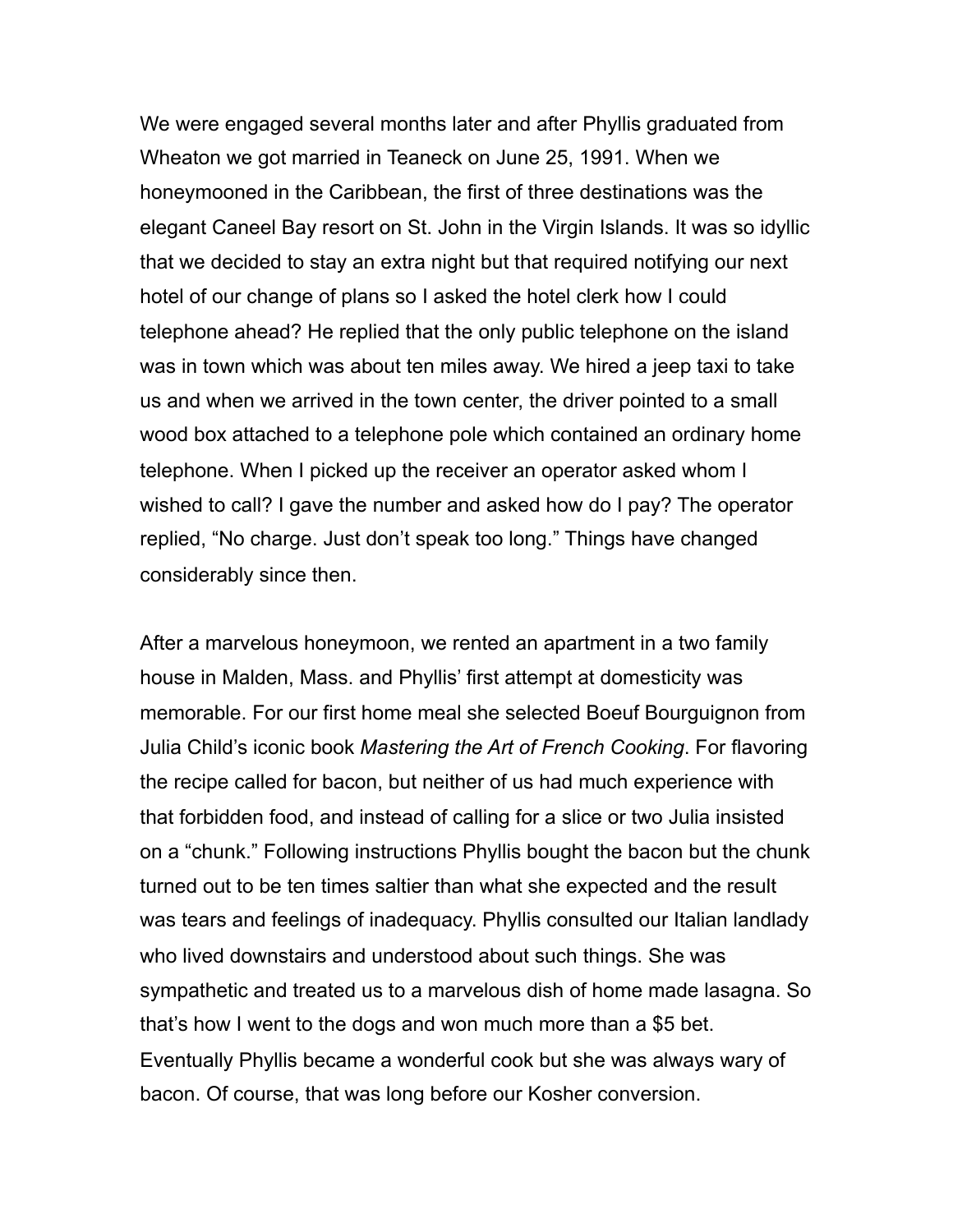Nearly a half century after the boeuf bourguignon debacle, in 2009 a movie called *Julie and Julia* starring Meryl Streep as Julia Child was a box office hit. In the film a young woman (Julie) writes a daily blog in which she describes cooking every recipe in *Mastering the Art of French Cooking*  one every day*.* Not only does she ruin the boeuf bourguignon but when sampling the tasteless dish, her husband *adds* table salt for flavoring. I'm sure that she must have omitted the chunk of bacon!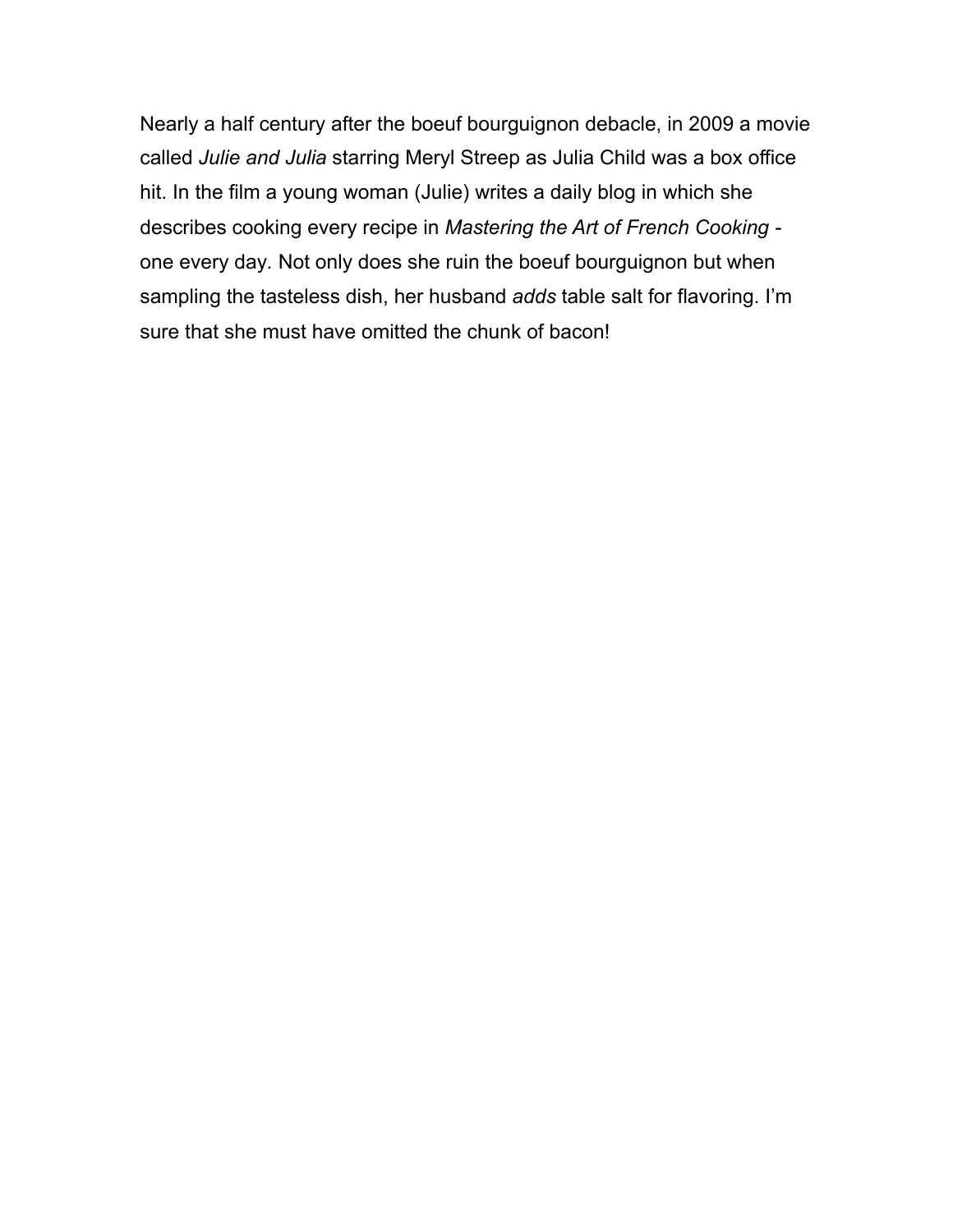# 7. **CAPTAIN NEVINS MD**

Midway through my second year of internal medicine residency training at Brooklyn Jewish Hospital a choice had to be made. Things were starting to heat up in Vietnam and young doctors like me were eligible to be drafted. Although only a few actually would be called up, if so it would mean two years away from family and serving as a general medical officer. That wasn't appealing, especially since I'd already begun my internal medicine residency program and we had a newborn baby.

But there was an option – the so-called Berry Plan. If a doctor volunteered for two years service, you could work as a specialist and there was a good chance that you could select the base where you'd be stationed. I was told that if I went to Washington DC and personally expressed enthusiasm for the program, although there was no guarantee of getting my first choice of assignment, almost surely I'd get one of my top selections. I did a quick study of Air Force bases, made my selections, travelled to Washington and then waited.

Several months later the official letter arrived and announced that I was assigned to Walker AFB in Roswell, New Mexico. Needless to say, it wasn't on my top ten list; in fact, I'd never heard either of the base or the place. In shock, I showed the letter to one of my fellow residents who told me that just the previous night he'd seen a movie which he thought was made at this very same base. I hurried home, told Phyllis the news, we got a baby sitter and rushed off to catch the movie which was *Captain Newman, MD,* starring Gregory Peck as an Air Force psychiatrist. We were mortified because the film was shot on a bleak Air Force base located in the Southwest. Could this desolate spot be where we were going to spend the next two years?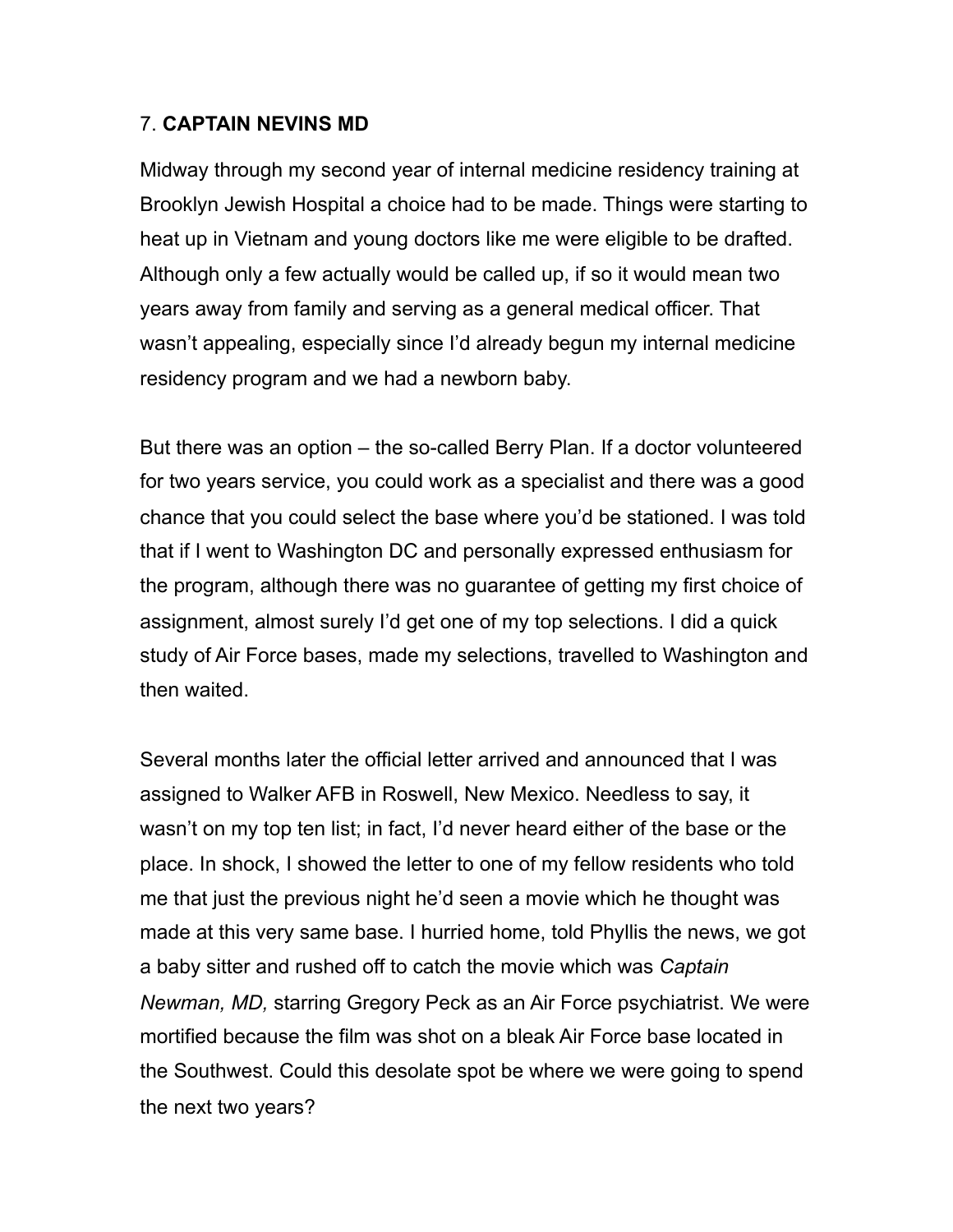To our great relief, when the movie ended and the credits rolled, they thanked Fort Huachuca in Arizona – *not* Walker AFB in Roswell. New Mexico. But it turned out that Roswell wasn't exactly paradise either. As we drove across country with baby Andrea caged in a crib in the backseat, all went well until the last 200 miles, a straight stretch of highway across a flat desert landscape – virtually a moonscape -- nary a tree, house or any evidence of human habitation. Roswell was 200 miles in all directions from anything resembling another city, but once we got over the shock, we came to love the big sky and open vistas. Indeed, the base was like an oasis and we were assigned our own house where, for the first time, we owned such suburban staples as a lawnmower, a barbecue grill and a blender to make banana daiquiris.

Walker AFB had a small hospital with about a dozen doctors, most of them like me serving for just two years. We formed a close knit group and with our wives enjoyed the privileges of the Officers Club but none of us knew much about military life and were considered as anomalies, designated as Captains but without having actually earned that rank. Because the hospital had only one other internist, I was assigned to report directly without having gone through the usual introduction of basic training.

On my first work day I was issued two sets of uniforms: one consisted of light weight khakis, appropriate for the hot desert climate, and the other a heavier blue winter outfit. Before doing anything else, I was told to report to the Base Photographer for my formal Air Force picture which required the winter uniform. I carried it as it was issued on a hanger under plastic and the photographer politely asked me to change into this outfit. However, not having gone through Basic Training, I didn't know where to attach my captain bars and other insignias, so I asked the airman for help. He looked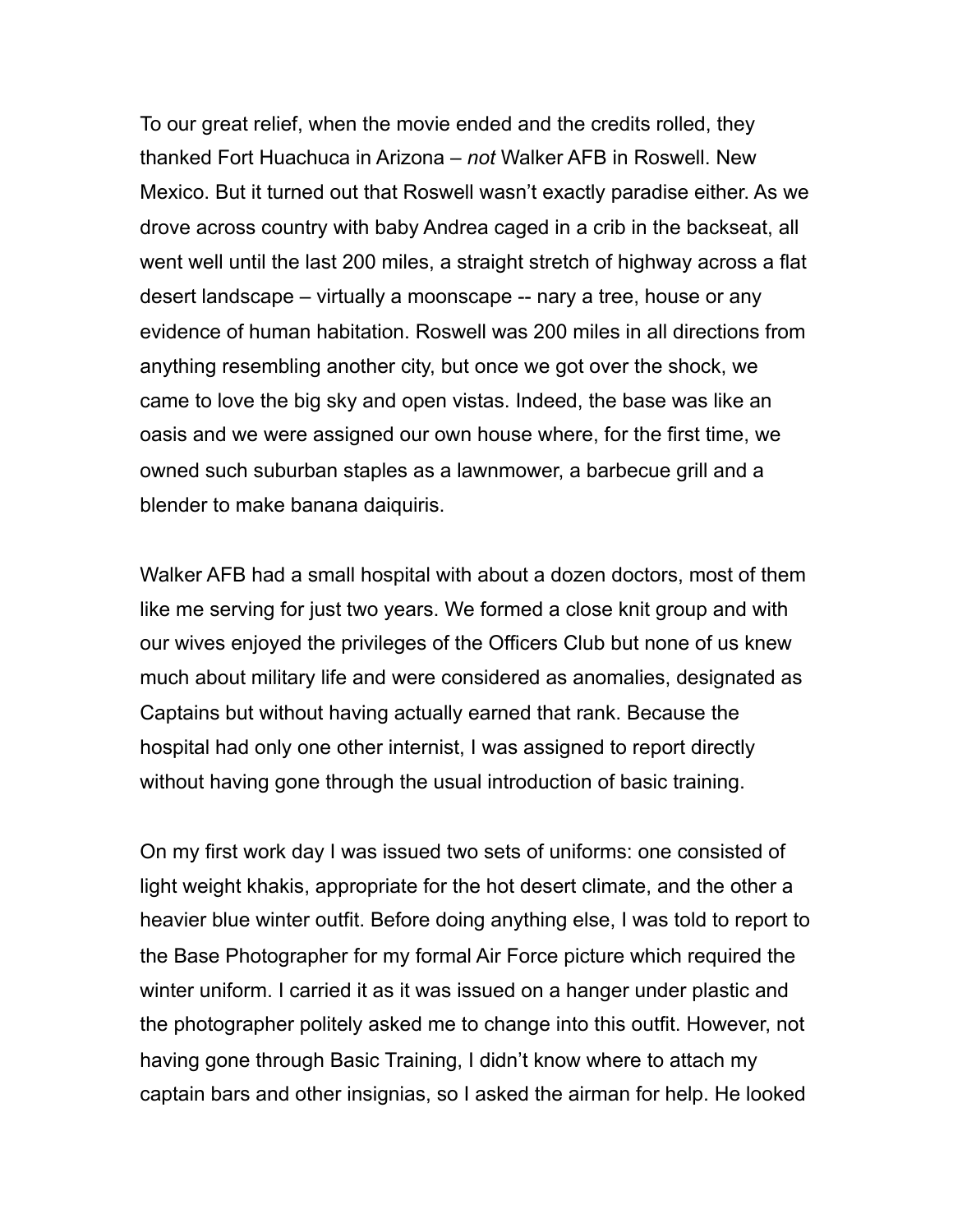shocked. What was the Air Force coming to when a Captain didn't know how to get dressed? For the next two years I saluted whomever passed and except for that initial embarrassment, I don't recall ever wearing my Air Force Blue outfit again.

Our two years in the Southwest turned out to be a wonderful experience in several respects: best of all a son was born to us. Phyllis had a circle of friends and for me it was a very useful medical experience. For much of the time I was the only internist on the base which served some 15,000 people and, although I was only half-baked, I knew more general medicine than the other doctors so everyone deferred to me as an expert. In fact, I often encountered challenging cases and gradually gained clinical confidence which served me well in later years.

Danny was born in Roswell in 1966 and for his tenth birthday wanted to see where he'd come from. I arranged a week long trip which began with a visit to the air base and wound up in Santa Fe for its famous annual Fiesta. Held every autumn since 1712, it combines native American, Mexican and Spanish cultures and people come from great distances to celebrate. With some two hundred thousand others we attended the kick-off event that is called "The Burning of Zozobra." It's held in a dusty field on the edge of town where a giant wooden framework is erected in the shape of a human figure. Zozobra signifies "Old Man Gloom" who must be destroyed in order to permit happiness and when it got dark, brush placed around the base was lit, Zozobra ignited and flames soared into the night sky. Then his wooden arms started to move and as from within the pyre came loud groans, 200,000 voices cried out "Burn, Burn, Burn." The kids were terrified, even Phyllis and I were shaken - it reminded us of some pagan ritual burning Christians or Jews.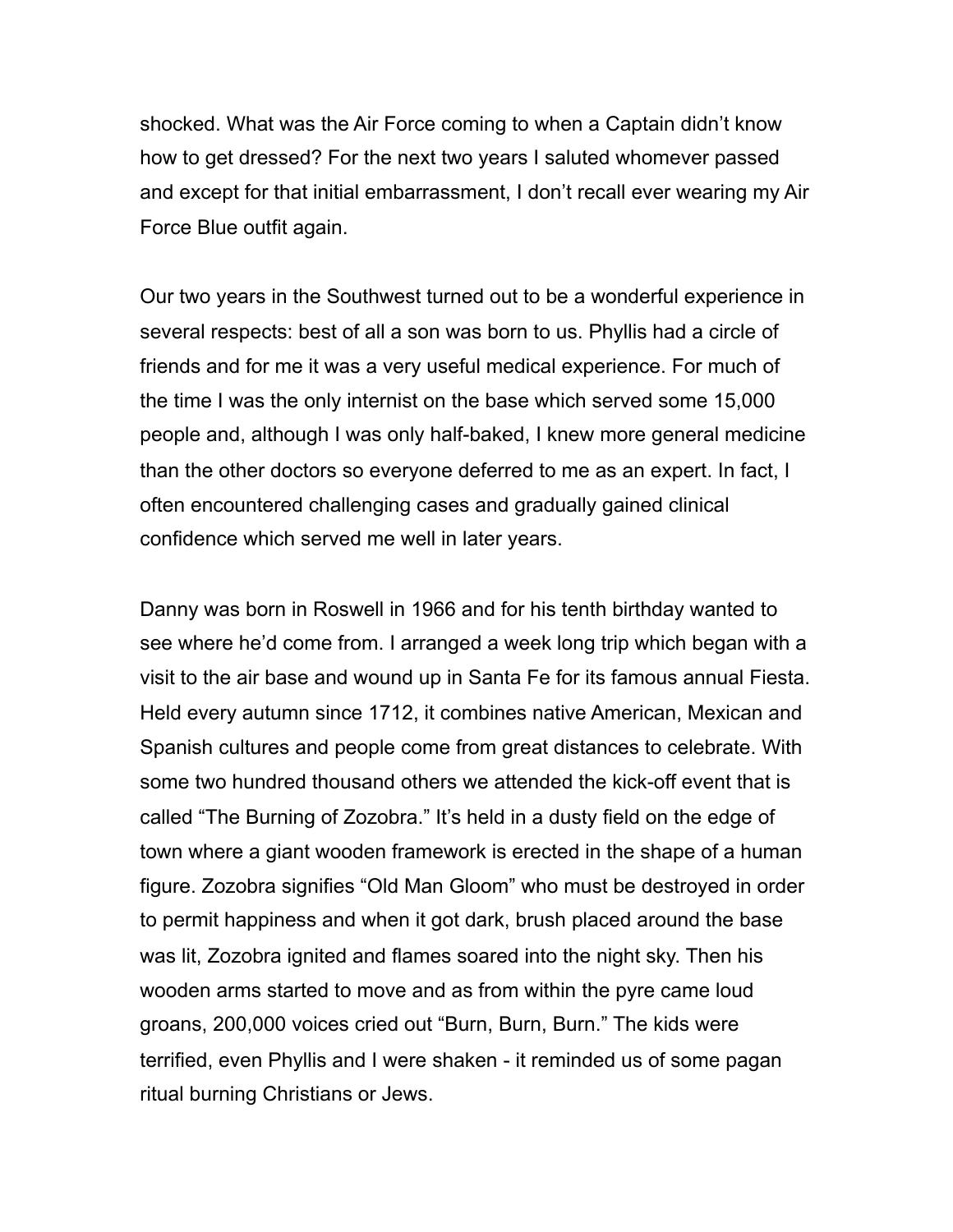As the flames shot upward, the crowd surged toward town for a mass debauch - there would be no gloom that night. We noticed that many of the mob wore black leather motorcycle jackets; Santa Fe's sober elements, knowing what was to come, had arranged to be elsewhere. Our hotel was located in the town's central plaza and that evening we cowered behind our locked door as shots and cries sounded outside. The American West can be a scary place. Better known than the annual burning of Zozobra was something else that supposedly happened in the sky above Roswell some two decades earlier - or did it? In later years when people learned that we'd once lived in Roswell, they'd often smirk and ask whether we'd seen any aliens there? That's because a television program in 1995 popularized what became known as "The Roswell Incident." It described how way back in 1947, an unidentified flying object (UFO) had landed in the desert not far from town. Some conspiracy theorists suspected a government cover-up of what they believed were landings by extraterrestrial aliens (ETs.) They scoffed at the official explanation that an off-course aerial balloon had fallen to earth.

Our sojourn in Roswell in 1964-1966 was midway between the alleged "incident" and its TV revelation some three decades later, and I wondered why I'd never heard anything about aliens when we had lived there? But on reflection and based on my own experience, I wasn't surprised that some locals saw UFOs in the New Mexico sky. After all, many of those who regularly came to my clinic were veterans who lived sufficiently close to the base to buy grub and cheap liquor at the commissary. I recalled that one day I'd read in the Roswell newspaper that retired Colonel Bolton had seen an unidentified object flying over town. This Colonel happened to be one of my regulars – a chronic alcoholic -- and I understood from the newspaper account that he'd be visiting me within a day or so in DTs! ETs? Not likely.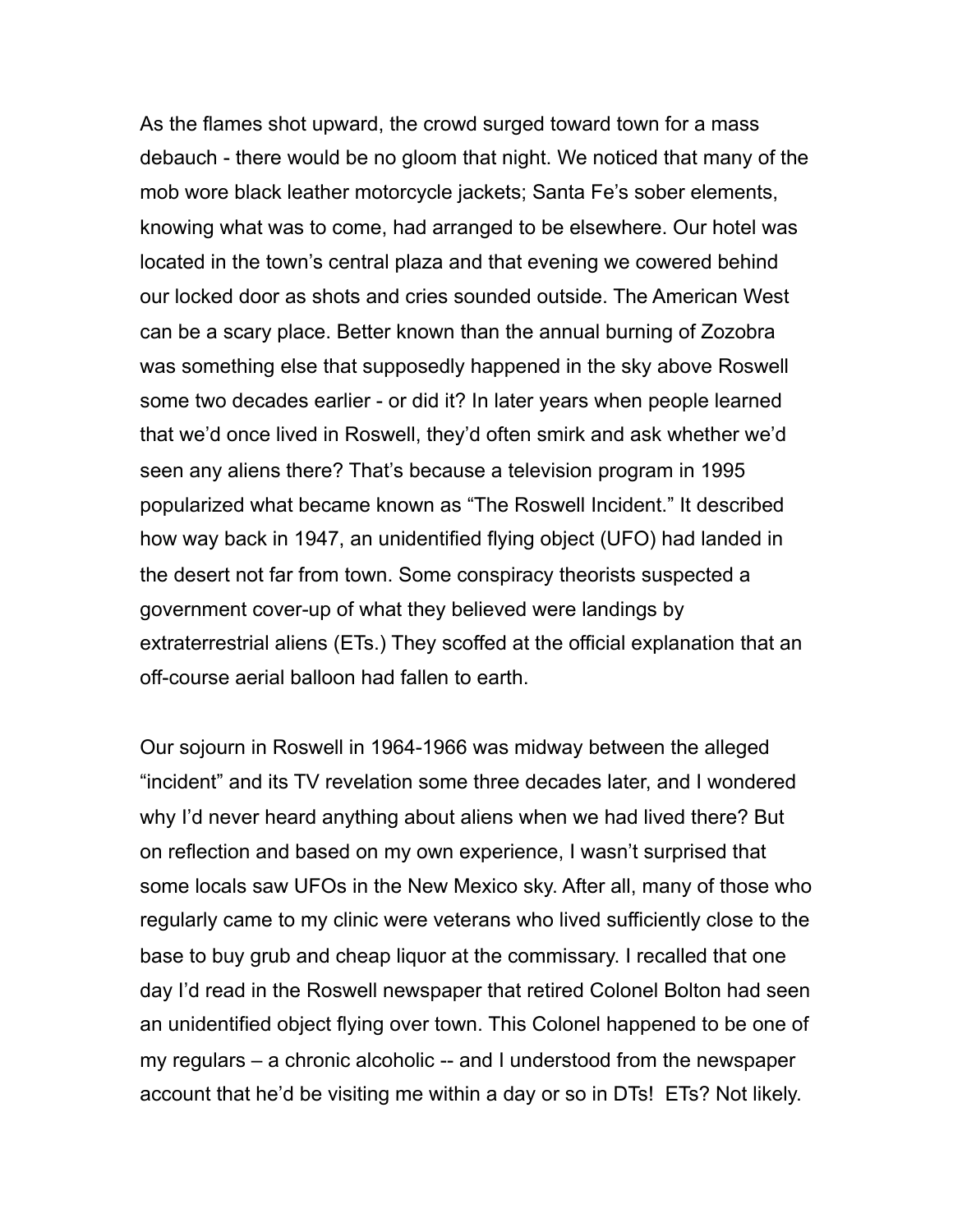# 8. **HAIR SPRAY.**

During the very first week of my internship at Brooklyn Jewish Hospital (June 1962), I found myself on the next to the bottom rung of the hospital hierarchy – the bottom rung was reserved for ignorant medical students who now were my responsibility to teach. On morning rounds one day a rather cocky student presented a new admission - a black women hairdresser who was short of breath and coughing. Her chest X-ray showed typical abnormalities of a condition called sarcoidosis but the student confidently diagnosed her as having a "classic" case of *Thesaurosis*! Ashamed to admit that I'd never heard of that, I mumbled something, changed the subject, and as soon as possible rushed off to the hospital library to look up Thesaurosis.

Sure enough, in that week's issue of the *New England Journal of Medicine*  was an article that described twelve cases of a sarcoid-like condition that occurred in hairdressers. The authors suggested that it was a new occupational disease which they named Thesaurosis to indicate that it was a storage disease due to inhalation of a plastic (PVP) present in hair sprays that they claimed showed up in lung biopsies.

Our patient's work-up included a lung biopsy and I recall eagerly looking over the pathologist's shoulder as he peered though his microscope. He was a world famous specialist so whatever he said would have great credence – and, yes, he confirmed that there were abnormalities (noncaseating granulomas) suggestive of sarcoidosis. However, they looked funny – as he described, they looked "dishevelled." I knew a lot of big words but had never heard the adjective dishevelled (disordered) used in a medical context -- it sounded catchy and I liked it. Then the pathologist added that he'd seen this appearance only once before in a man who had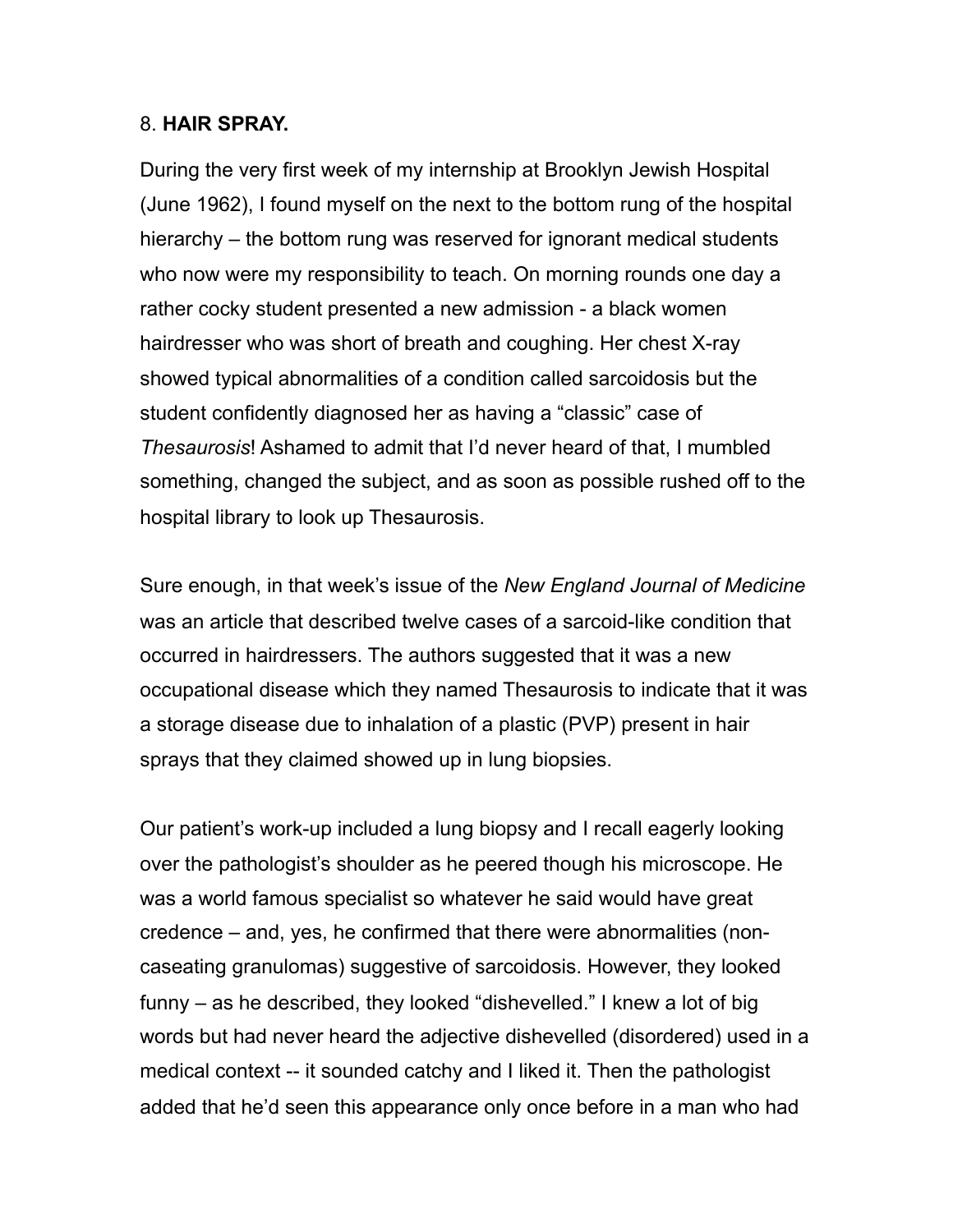a compulsive habit of using spray deodorants. Spray deodorants-hair sprays-dishevelled granulomas. I couldn't resist jumping to conclusions and - without drawing out the story any further -- let me tell you that I wrote up these two cases and the next year the article was published in the *Journal of the American Medical Association*. In my own eyes, I was famous – after all, how many interns are lead authors in a major journal?

Now fast forward about five years. By the summer of 1966 I'd completed my Air Force stint and was back in New York where I resumed my residency training at Mount Sinai Hospital. My first rotation was on pulmonary medicine and, once again, I found myself looking over the shoulder of a famous doctor as he peered through his microscope. This time it was the chief of pulmonary disease, Dr. Louis Siltzbach whose name was synonymous with Sarcoidosis – in fact he was the acknowledged world authority.

Sarcoidosis was first described in the late 19<sup>th</sup> century and in 1941, a Norwegian dermatologist Morten Kveim had developed a skin test in which sarcoid tissue was injected under the skin, four weeks the site was biopsied and if granulomas were present that was considered to be diagnostic. (Dr. Siltzbach reported that, in his hands, the test was 98% specific.) The test became known as the Siltzbach-Kveim test and by the 1960s any doctor in the world who wanted to use the gold standard test had to send their patient to Mount Sinai where Dr. Siltzbach would inject the material and a month later personally read the biopsy. Louis Siltzbach may have been a living icon, but he wasn't a very pleasant man – and certainly not gracious to a lowly resident like me.

Although by then I was on the third rung up the hospital staff ladder, my main responsibility that month was merely to pour tea for the great man.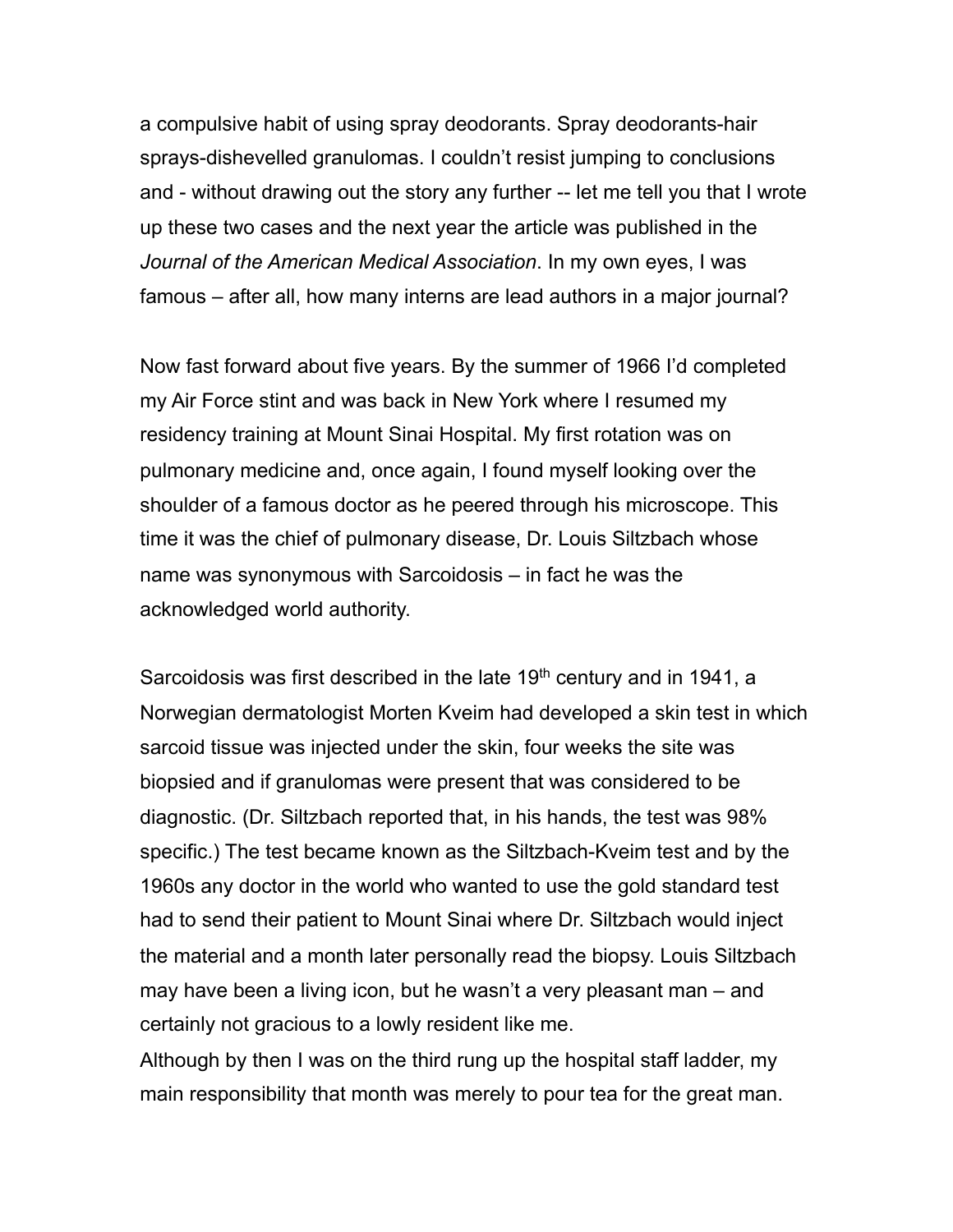He rarely spoke to me except occasionally to grunt, "More tea." That was the extent of our interaction, until one day he looked up and must have spotted the name tag on my white coat. He seemed puzzled and then he said – "Nevins? Not THAT Nevins! Very damaging. Very damaging!" I felt flattered that he'd finally noticed me but why? And he didn't sound happy. Then he pointed for me to pour more tea and that was the end of it.

In truth, I knew perfectly well what bothered him. Louis Siltzbach read everything written about *his* disease and my paper, which had appeared in *JAMA* only about a year earlier, suggested that sarcoid might be caused by inhaling hair or cosmetic aerosols. That would have contradicted his theory that granulomas of sarcoidosis were caused by a single as yet unknown antigen. He insisted on what he called a "unitarian" cause of the disease as opposed to a so-called "diathesis" in which many things could provoke the same reaction. To Siltzbach's mind, sarcoidosis could not have been caused by hair sprays or spray deodorants and he was unimpressed by what he considered to be an ignorant description of "dishevelled" granulomas – the fantasy of some ignorant pathologist who couldn't recognize an artifact when he saw one.

In 1973, seven years after his description of Thesaurosis appeared in the *New England Journal of Medicine*, the lead author acknowledged that although others had failed to confirm their findings, there'd been a few anecdotal reports similar to what they'd encountered. The jury was still out and he made the familiar disclaimer that more work needed to be done, as he put it, to distinguish between illness and illusion. After Dr. Siltzbach died in 1980, the Kveim test became an outdated relic – even Mount Sinai's famous Sarcoid Clinic stopped performing them as newer blood tests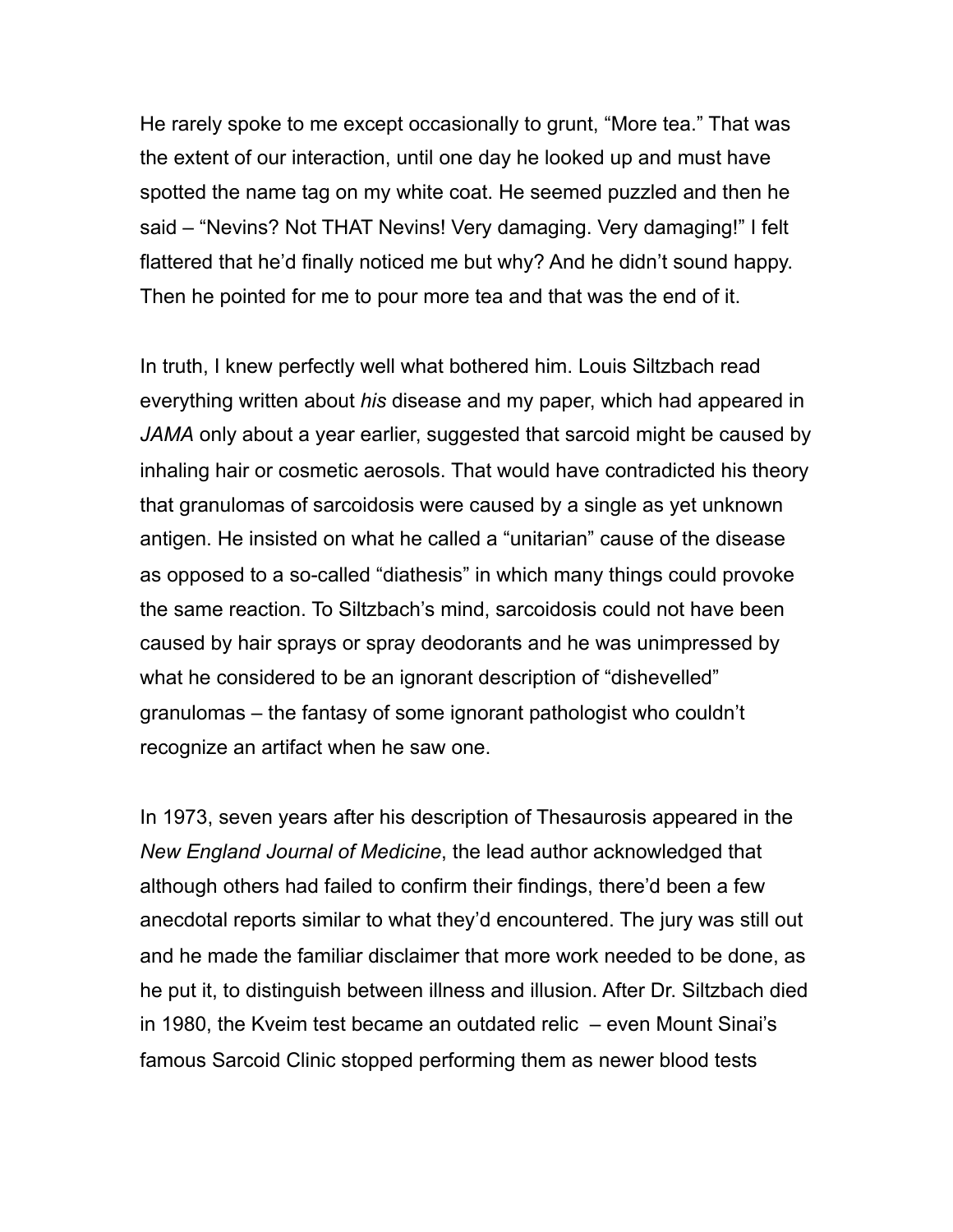came into use for diagnosing the condition. But that wasn't the end of my story.

In 2001, the issue of causation arose again in a most unlikely and tragic way – the World Trade Center disaster. In months and years afterward, first responders exposed to dust from the fallen towers began developing a higher than expected incidence of lung symptoms. Mount Sinai's registry of about 20,000 first responders reported a four-fold increase in "sarcoid-like" granulomas which peaked about two years after the event and then tapered off. A later review article concluded, "Sarcoid is a systemic disorder that is triggered by as yet unidentified *antigens* in genetically susceptible hosts which lead to a cellular immune response and granulomas. They also noted that the Siltzbach-Kveim test was no longer being used. Some four decades after my unhappy experience with the grouchy Dr. Siltzbach this was partial vindication. However, I suspect that were he alive today, all that Louis Siltzbach would have to say to me would be "Pour more tea."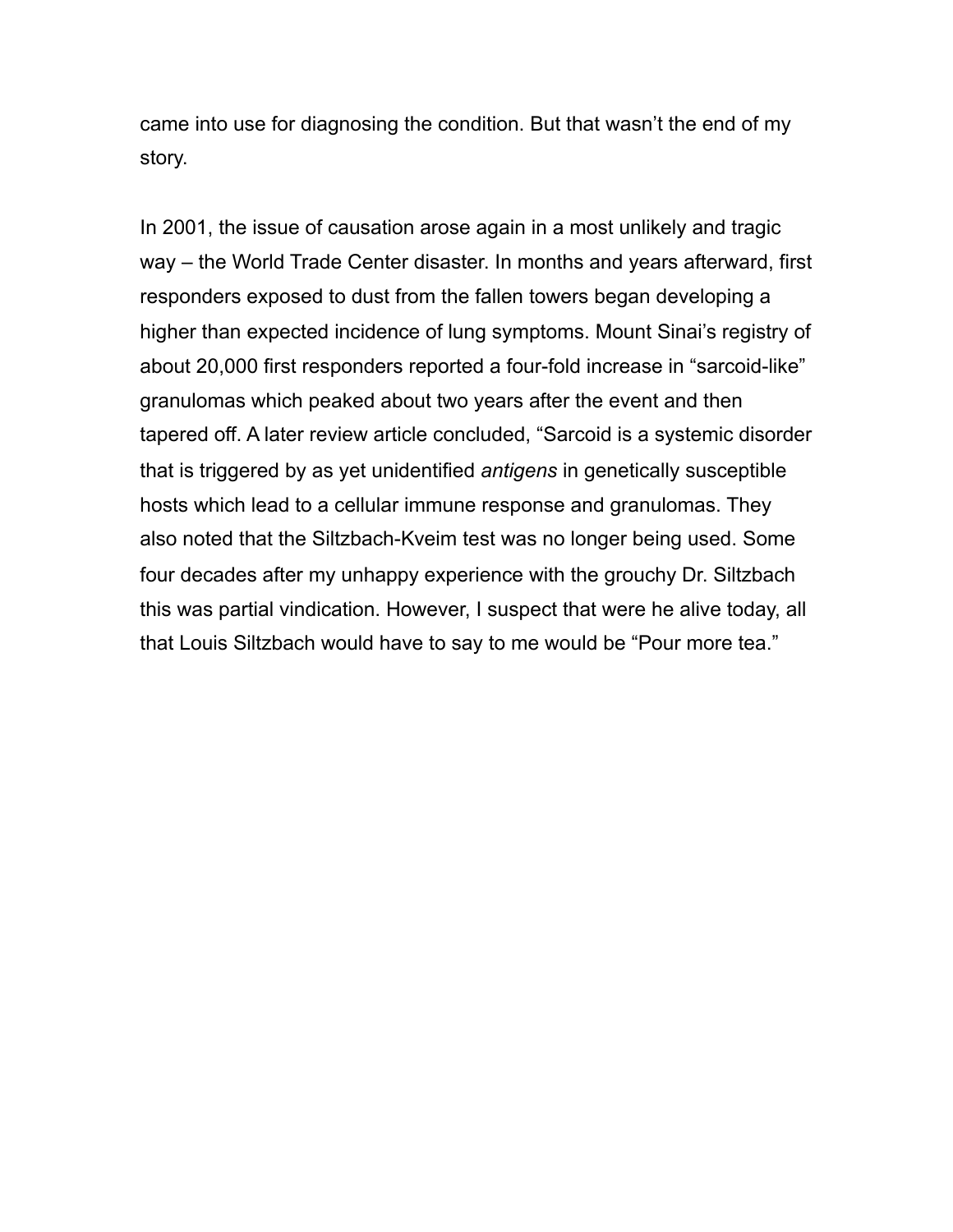## 9. **SERENDIPITY**

When my partner Leonard Lyon and I began our medical practice in 1968, in order to supplement our paltry income my partner and we worked parttime in a drug research clinic at the Bronx VA hospital. Pharmaceutical companies were eager to test their new products on live patients and there were plenty of vets willing to volunteer as guinea pigs – why I never understood. Many of the drugs we studied were anti-hypertensives and whenever a new experimental protocol began, we'd prescribe that drug to our stable of vets and follow-up for several months. Some of these oldtimers had been coming to the clinic for years and knew the drill – some responded to the new drugs, others didn't, but whenever we finished a study and were between protocols, my partner and I were free to prescribe whatever we wished until the next new drug came along.

So it was that during one such hiatus I had to decide what standard blood pressure drug to prescribe for a grizzled veteran whose blood pressures had been refractory to whatever drug we gave him – whether experimental or conventional. He consistently ran about 240/140 (!) and it didn't seem to phase him – no stroke, no heart attack. This man was rather surly and rarely spoke, but he showed up every week and dutifully took whatever we gave him. In those days the strongest prescription drug for hypertension was guanethidine (Ismelin) but even that didn't always work. However, one day I read in a cardiology journal that its efficacy could be enhanced if it was given along with a small dose of dibenzyline (an alpha-adrenergic blocker.) With nothing to lose, I added a single pill to this man's daily regimen and eagerly awaited his next visit.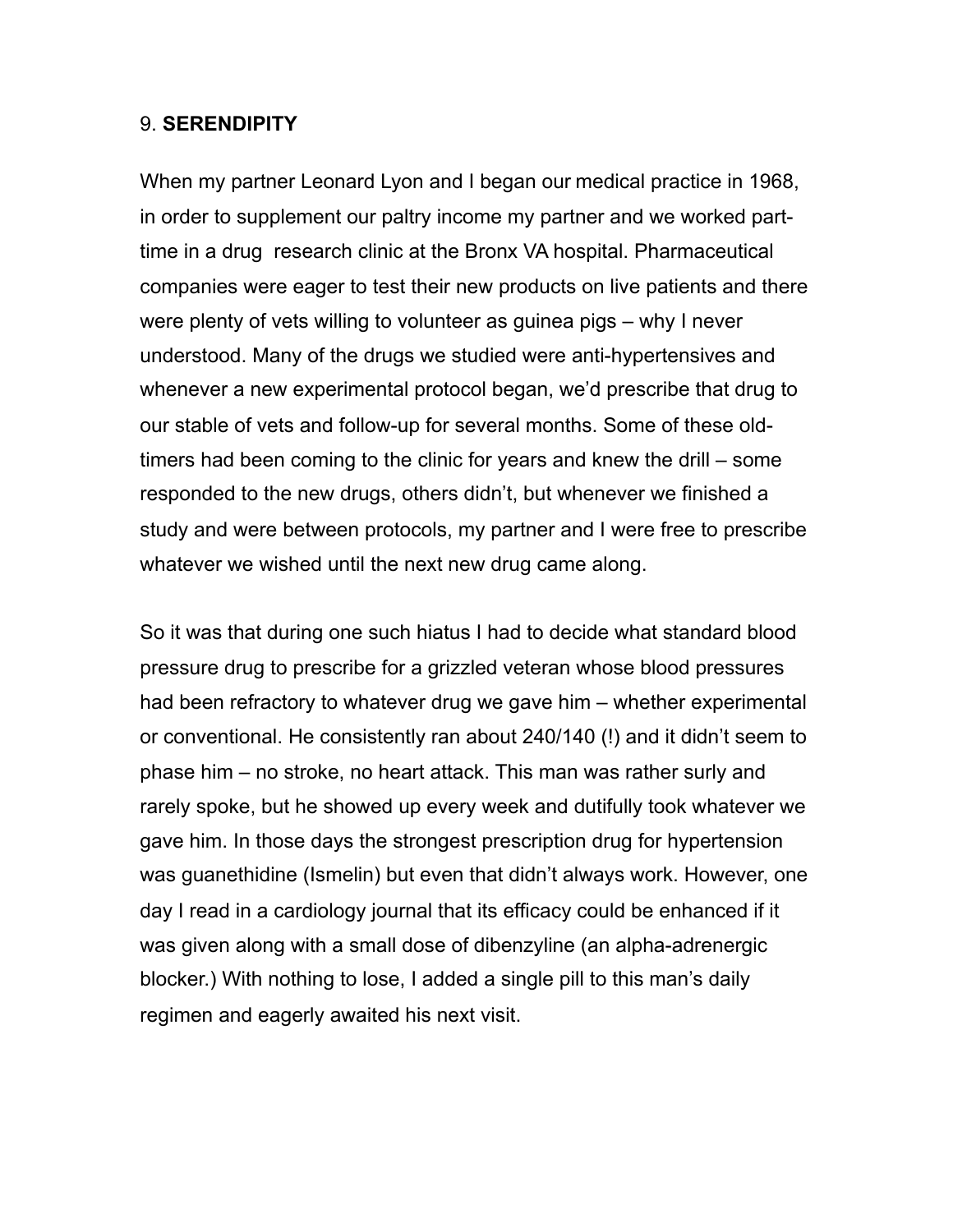Sure enough, the vet arrived on schedule the next week and right away I noticed that something was different. He seemed unusually animated, even smiled, and then he said, "Give me some more of those new pills Doc." I presumed that they must have worked – his blood pressure must have come down - so I excitedly pumped up the cuff and what was his BP? 240/140. Disappointed and confused, I asked "Why do you like this new pill so much?" Nearly a half century later, I still can hear his reply: "It gave me back my nature."

I'd forgotten that the major side effect of guanethidine was impotence and that he'd been receiving a maximum dose. Although adding dibenzyline hadn't altered his blood pressure - nothing ever did - obviously it eliminated his erectile dysfunction. Realizing the potential implications, I prescribed dibenzyline for another man who also was receiving guanethidine, but when he returned the next week there were no smiles and, alas, no return of "nature." Having no talent for clinical investigation and faced with a single failure, I promptly forgot the incident.

Some thirty years after my serendipitous observation, Pfizer researchers who were studying a vasodilator as a possible treatment for heart disease found that although it was ineffective for that purpose, there was an unexpected side effect – it *caused* erections! They pursued this finding and in 1998 Viagra was approved by the FDA as the first drug for treating erectile dysfunction. That's how my Nobel Prize was lost - along with the royalties. Fame and fortune as the discover of Viagra never materialized, but perhaps I should take consolation in knowing that it took Paul Ehrlich 606 failed attempts before he discovered the presumed cure for syphilis and won the Nobel Prize in 1908. I suppose that I shouldn't have given up with a record of just one win and one loss.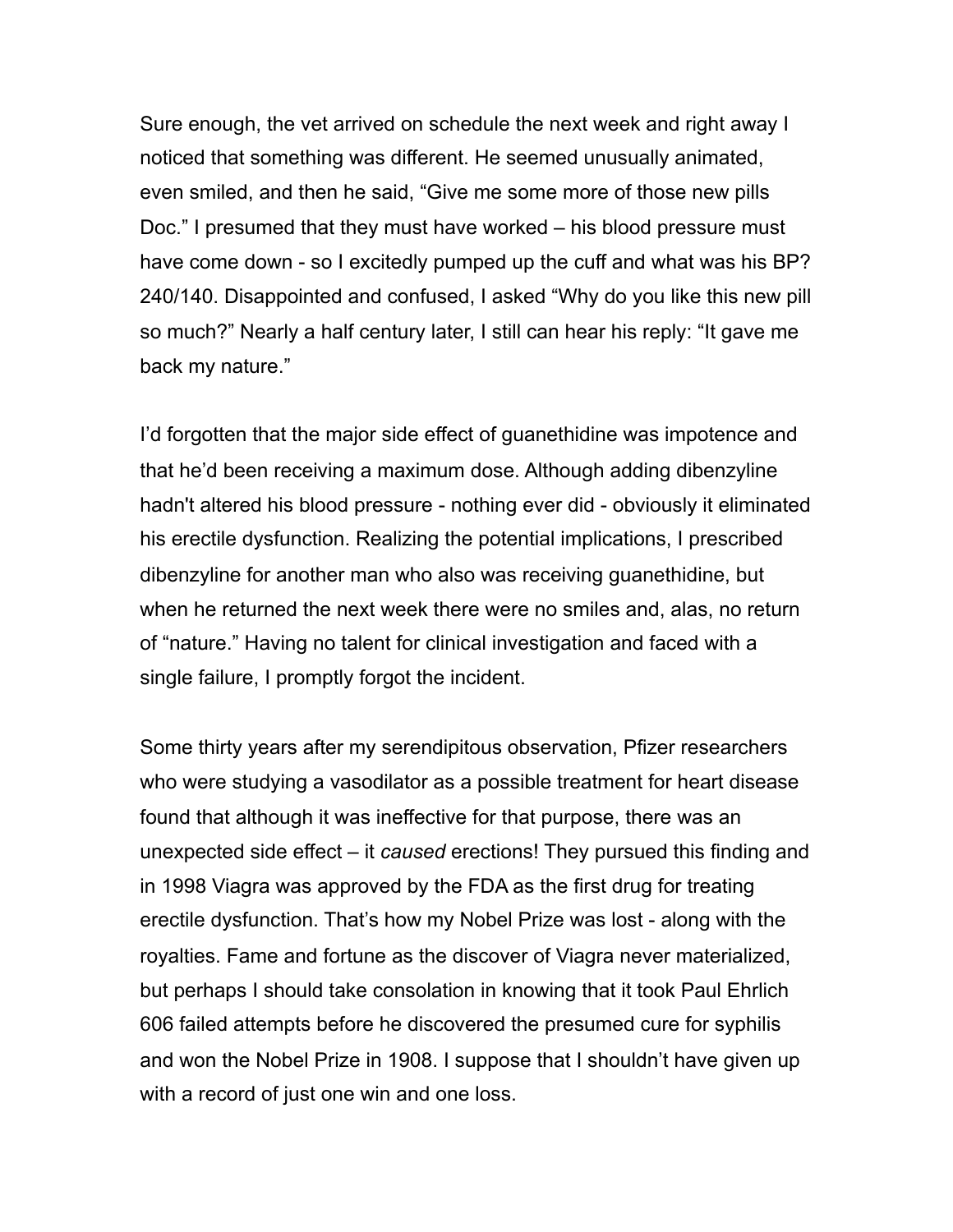### 10. **BERGEN PINES**

During the summer of 1916 a terrible epidemic of polio gripped the East Coast and Bergen County desperately needed an isolation hospital. The closest one in Paterson was filled to capacity and although the need had been recognized for many years, every potential location said "not in my back yard." A temporary 30 bed structure was rushed to completion and in the next decade five permanent buildings were constructed. In 1924 the complex was officially named "Bergen Pines" for the trees planted "to add to the health of the guests and to enhance the beauty of the place."

Through the next quarter century the institution grew and served mainly as a sanatorium for tubercular patients, but with the advent of antibiotics at the end of World War II, contagious disease facilities were no longer needed and, like with many similar public hospitals, Bergen Pines was considered for a different role. A psychiatry division and acute medicalsurgical units opened, residency training programs began and there were grandiose plans for conversion to a major teaching hospital. However, post-war availability of Federal funds favored expansion of community hospitals and then with the advent go Medicare and Medicaid, "The Pines" was perceived by most county citizens as a medical poor house for alcoholics, drug addicts and the insane.

Such was the case in 1970 when my partner and I accepted the offer of the medical director Dr. Stewart Alexander (see next chapter) to assist him as co-directors of medical education. One of us would tend to our growing practice while the other supervised the medical resident training program and every two days we reversed roles. This arrangement worked well for about a dozen years and, in addition to teaching, our responsibilities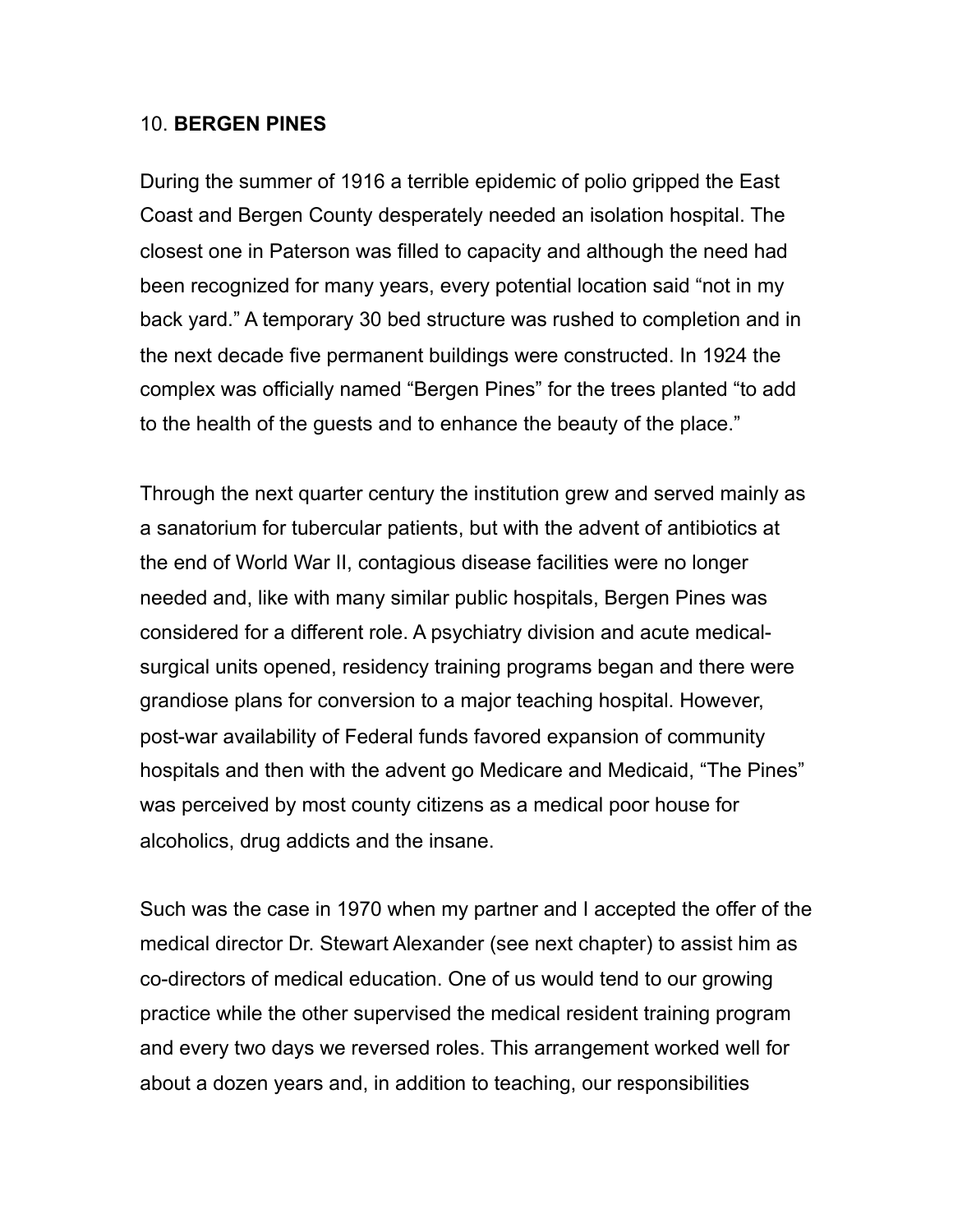included leading weekly medical conferences and editing a monthly journal. Without dwelling on the details, there were two important offshoots from those early years at Bergen Pines which influenced my later career.

Visibility afforded by directing the hospital's popular weekly conferences helped get me elected Governor of the New Jersey Chapter of the American College of Physicians which, in turn, introduced me to the latest developments in internal medicine. When I was appointed chairman of the ACP's geriatrics committee, I became aware of opportunities to improve care for the rapidly aging population and envisioned starting an innovative geriatric center in Bergen County. Plans advanced to the point that I decided to make this a full-time commitment and after twenty years in a two man partnership, I decided to leave private practice. However, funding didn't work out and I had to abandon the idea before it materialized and resumed private practice on a limited scale and solo.

One day - I think it was in 1984 - I read in a New Jersey newspaper about a certain Dr. Greco, the medical director of a large nursing home who was being investigated for misconduct by the Board of Medical Examiners. His sin was that on several occasions Greco decided not to hospitalize patients with pneumonia, instead choosing to treat them with antibiotics in the nursing home. A few of these patients died and a pulmonary consultant said this was intolerable because in his opinion you couldn't successfully treat pneumonia without a sputum culture which back then could only be done in a hospital. Today that sounds ridiculous but it convinced the Board of Medical Examiners and poor Dr. Greco lost his license to practice. When I read that I couldn't believe it because I'd often done the very same thing. In fact, I thought that when I made similar decisions, treating the whole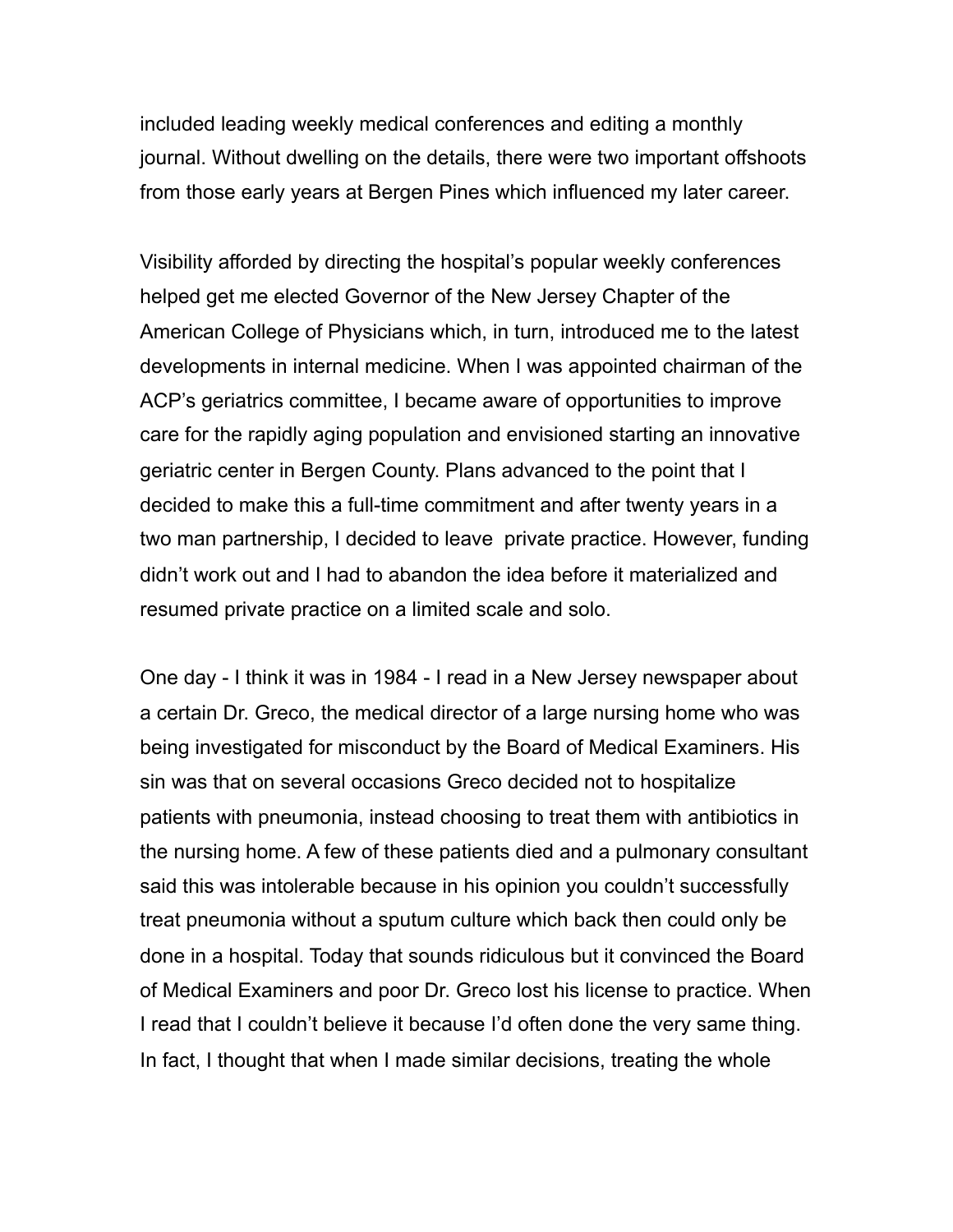patient not just the disease, those were my finest times as a doctor. Dr. Greco's fate easily could have been mine. How could this be?

At about this same time, New Jersey was establishing a Bioethics Commission whose mission was to advise the legislature about potential new directions to pursue. As the leader of the internal medicine specialty society, I was appointed as one of three doctors on the commission and for the next few years we discussed so-called "end of life" dilemmas, e.g. how and by whom life or death decisions get made, the emerging concept of "whole brain death" and the use of advance directives ("living wills.") During later years I sometimes lectured and wrote on related subjects, served on institutional ethics committees, and these experiences helped broaden my perspective beyond my own personal experiences. After a hiatus of a dozen years I returned to Bergen Pines as Vice President of Medical Affairs and Director of Geriatrics but my progressive ideas were out of synch with the for-profit agenda of the businessmen now running the county hospital. They finally tired of paying me a good salary for criticizing everything that they were doing; we parted ways and I never looked back.

In retrospect, I recall my long medical career with great satisfaction. To be sure, I received abundant recognition and awards, including the ACP's National Governor of the Year and the New Jersey Chapter's Laureate Award for contributions in medical education, bioethics and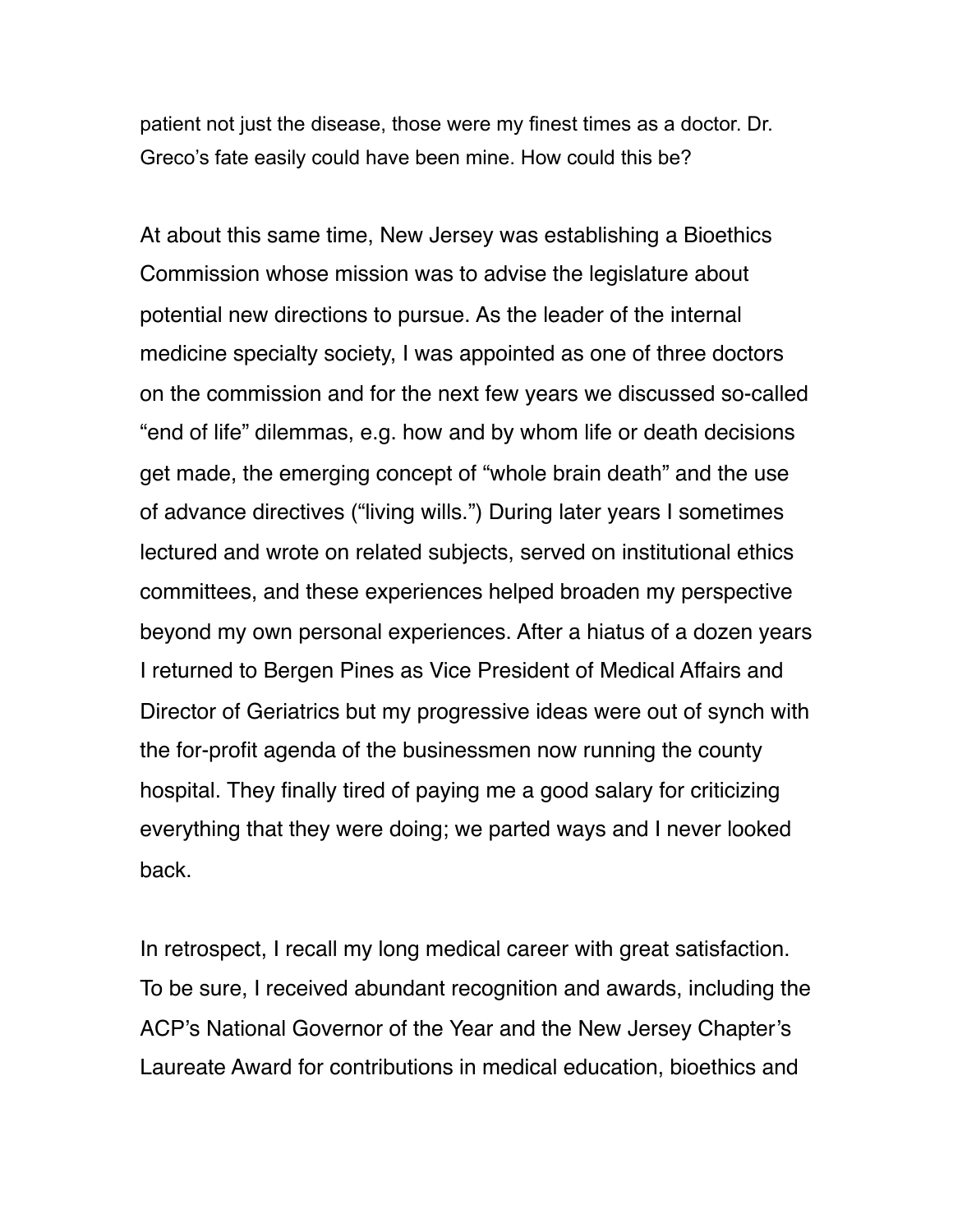geriatrics. But what was most gratifying was the privilege of caring for and about individual patients; the experience of treating people more than merely their diseases. Some old-timers refer nostalgically to the time of my professional career as "the Golden Age" - a time when practicing physicians were fairly autonomous and felt free to follow their own judgement. The dynamics of private practice permitted long relationships with patients which frequently established a bond of mutual trust. I fear that much of that has been lost as medicine has become depersonalized and bureaucratized. The era of the solo practitioner has passed and now most doctors are employees. No doubt there are positive aspects to this transformation but it's time for a new generation to carry the ball forward.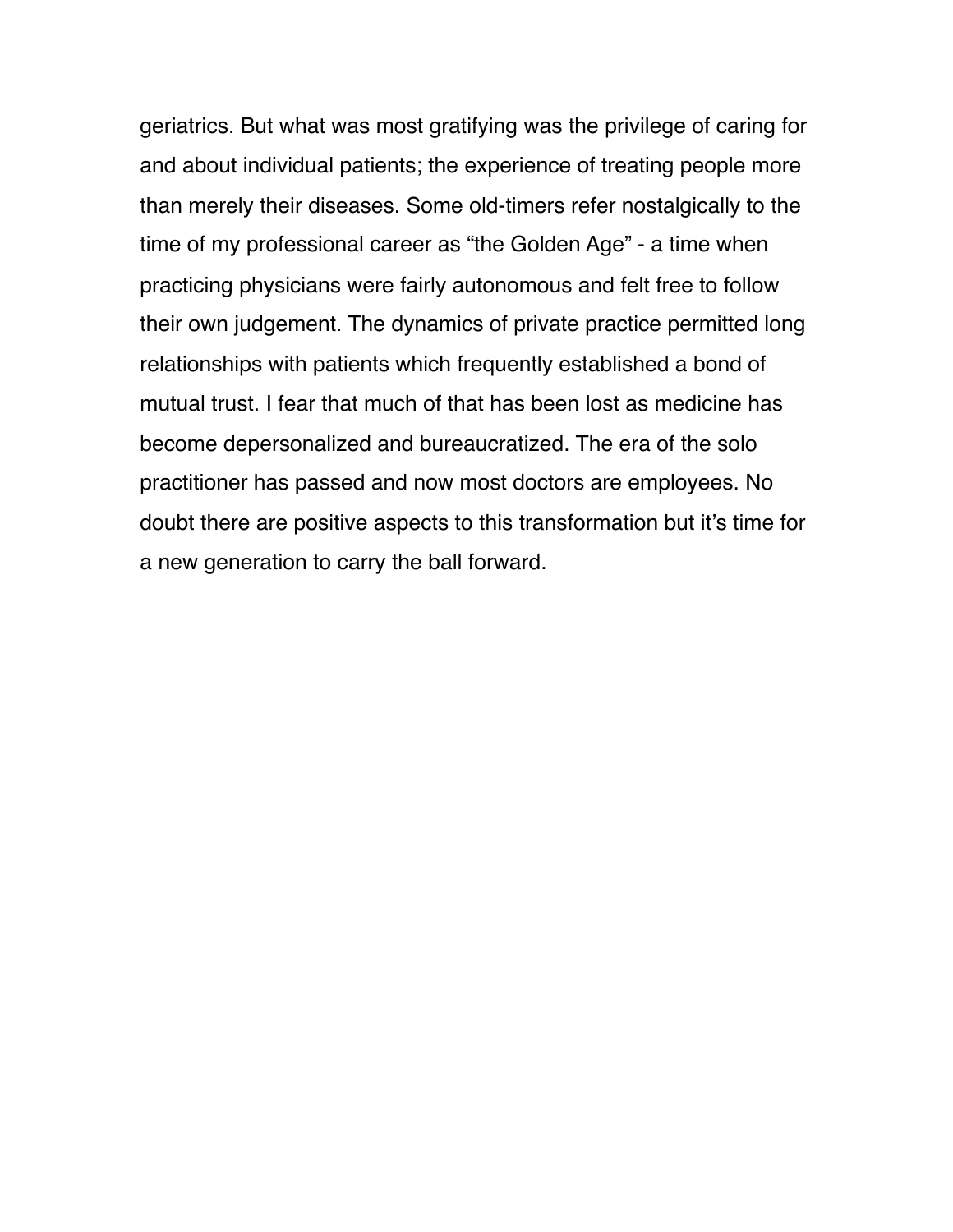## 11. **WRITING HISTORY JUST FOR FUN**

*Mea Culpa!* As a student I never enjoyed studying history. It seemed remote to my world and, as taught back then, mainly consisted of memorizing names and dates. During my early career I sometimes published articles in medical journals about interesting cases I'd encountered and I always seemed to have some writing project to engage me. My greatest pleasure in these literary ventures was doing the background research, organizing the material and describing it in a lucid style. Although composing the first draft was tedious, I enjoyed polishing the manuscript until it read just right – a process that Philip Roth once described as "turning sentences around." I wasn't interested in marketing for, as the cliché goes, it was the journey that mattered more than the goal. The creative effort was all consuming until the project was completed when, as if intellectually purged, I could turn my attention to something else.

What changed my mind about studying and then writing about history occurred shortly after I entered medical practice in 1968. One of the first local physicians to welcome me was Stewart Alexander, a well-respected senior internist who, later, I came to think of as my mentor. When he returned home after World War II, Stewart succeeded his father in medical practice; in 1910 his father had taken over for the area's first physician Henry Neer who began in 1865, so that by the time my friend retired in 1982, that three generation practice had lasted 117 years.

Stewart Alexander was an engaging story teller and I enjoyed hearing not only his own war stories but also descriptions of his predecessor's medical careers. I visited his home office several times and together we would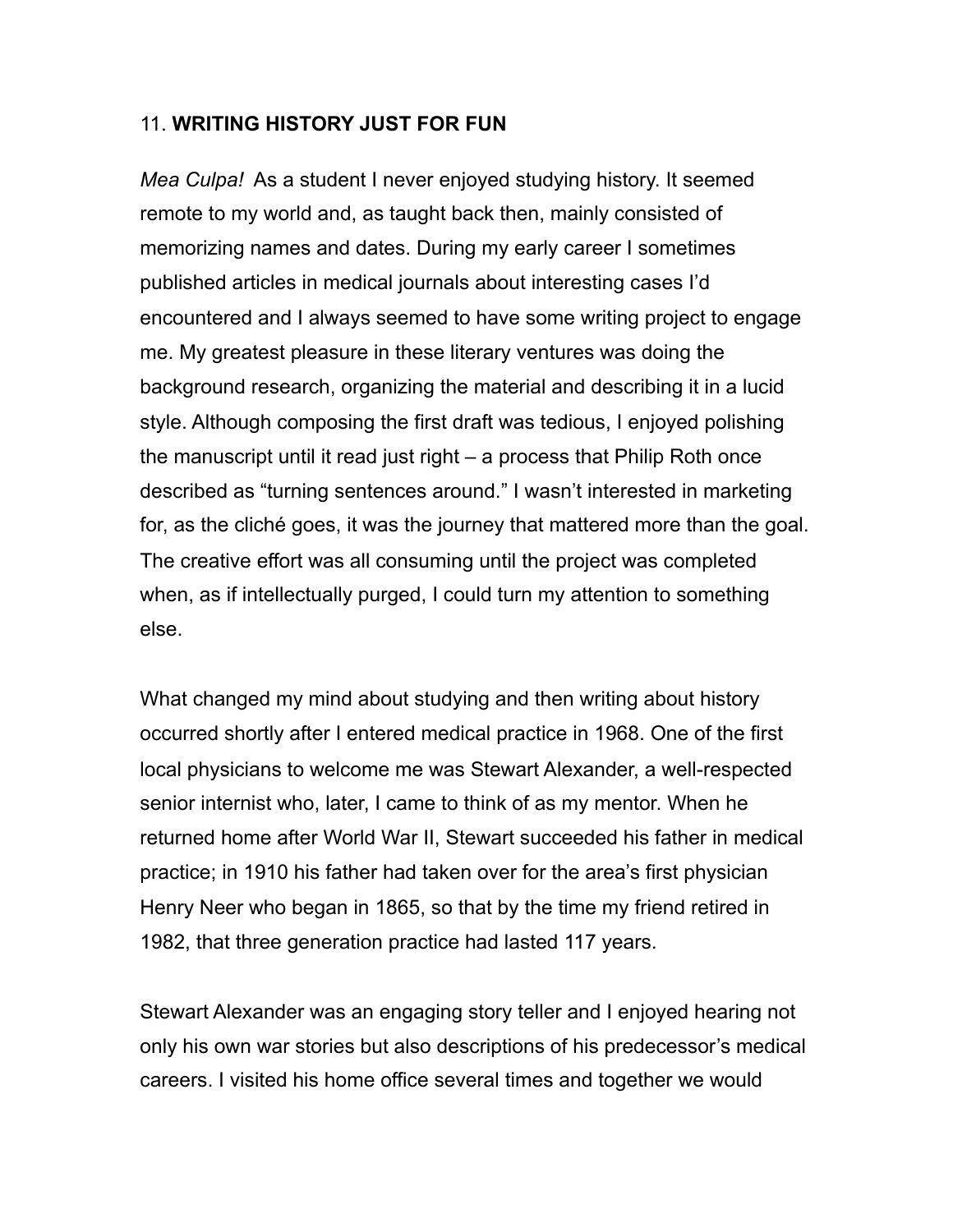examine old office records, photos and medical equipment - it seemed to me that they never threw anything out. I once asked Stewart why he didn't write a book about all this? He replied that he was too busy – that I should do it! That sounded unimaginable because, back then, very few people wrote books and certainly not novices like me.

Curiously enough, several years later that's exactly what happened. At the time of the American Bicentennial there was great enthusiasm for local history and I decided to learn as much as I could about our area's pioneer doctors. As a result of that research, and the encouragement of a friend Alvin Schultzberg who was in the publishing business, my literary first-born appeared in 1979. I named it *Early Physicians of Northeastern Bergen County* and, naturally, with a cumbersome title like that it drew no attention beyond Northeastern Bergen County – and precious little there either.

But that first publishing experience taught me a useful lesson. At about the same time, Dr. William Ober, a pathologist at nearby Hackensack Hospital, also published a book which, unlike mine, drew attention and critical praise. The reason was only too evident – its title was *Boswell's Clap.* (For the younger generation, "clap" was vernacular for gonorrhea.) Ober's book was full of stories about the venereal histories of various Victorian literary figures – William Boswell had proudly reported seventeen episodes of clap in his diary. Other than for the title, I found Ober's writing to be rather dry but titles count and the sexier the better. (When I last checked Amazon's best seller list, my book languished at more than # 7,400,000 in sales while Dr. Ober's book at about # 3,500,000 was far ahead. However, I could take comfort that a used copy of mine could be purchased on-line for \$35 while you could buy *Boswell's Clap* for just one penny.)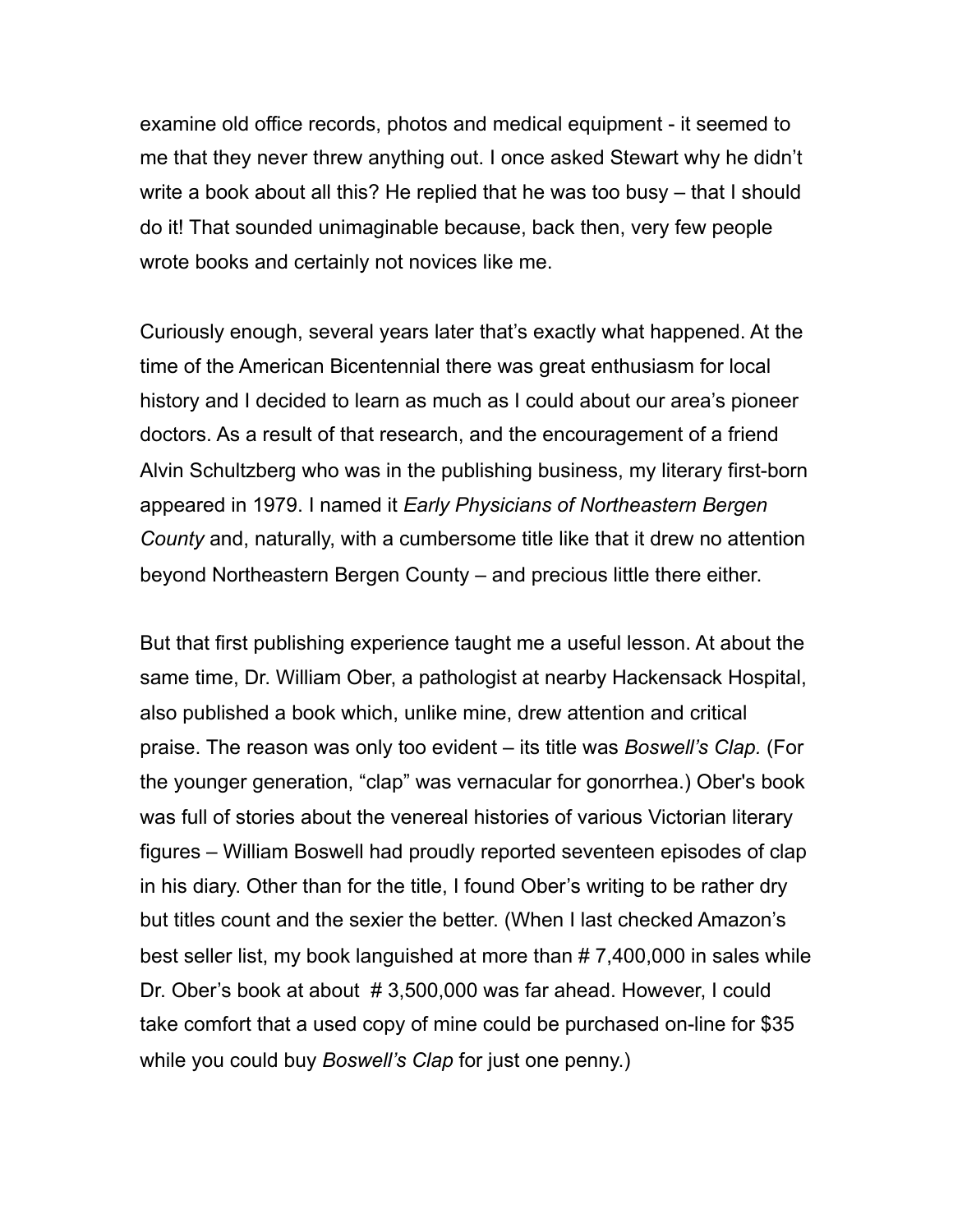Over the next four decades I self-published a dozen books most of which were collections of unrelated essays (more than one hundred in all) about subjects that engaged my interest. Inspiration sometimes came from such unexpected experiences as a painting on a museum wall, a roadside historical marker or a diary entry by an obscure farmer which led me to discover a long forgotten cholera epidemic in my home town nearly a century ago. And learning from my initial experience, I made a conscious effort to concoct provocative chapter titles, e.g. *Zombie Medicine, The Perils of Pus* or *When Freud Visited New York City - and Wet his Pants.* 

Here's an example of the kind of narrative that I loved. In 2002 I curated a medical history exhibition at The Hermitage in HoHoKus and when speaking on opening night I described some of my favorite pioneer docs from Bergen County. One of them was Dr. William Vroom who began practicing in Ridgewood in 1888 and continued for 76 years! He saw patients until he was in his mid-90s when he was hailed as the nation's oldest active physician. In the audience when I spoke was a journalist who in reporting the event for her newspaper featured the part about the local hero. A few days later I received a phone call in my office from a woman, whom I'll call Mary, who'd read the newspaper story and identified herself to me as Dr. Vroom's last patient - some 35 years ago. Mary explained that when she was a teenager she'd suffered from severe anxiety - what today we'd call a "panic disorder." It was so disabling that she rarely ventured out of her home, so bad that several times she was admitted to mental hospitals but without benefit. Her desperate mother heard about this old doctor who still was seeing patients and felt that there was nothing to lose by consulting him, so she phoned and the doctor said to come right over. When Mary and her mother arrived at Dr. Vroom's home office they found him to be up a tree - literally! He was perched on a ladder pruning a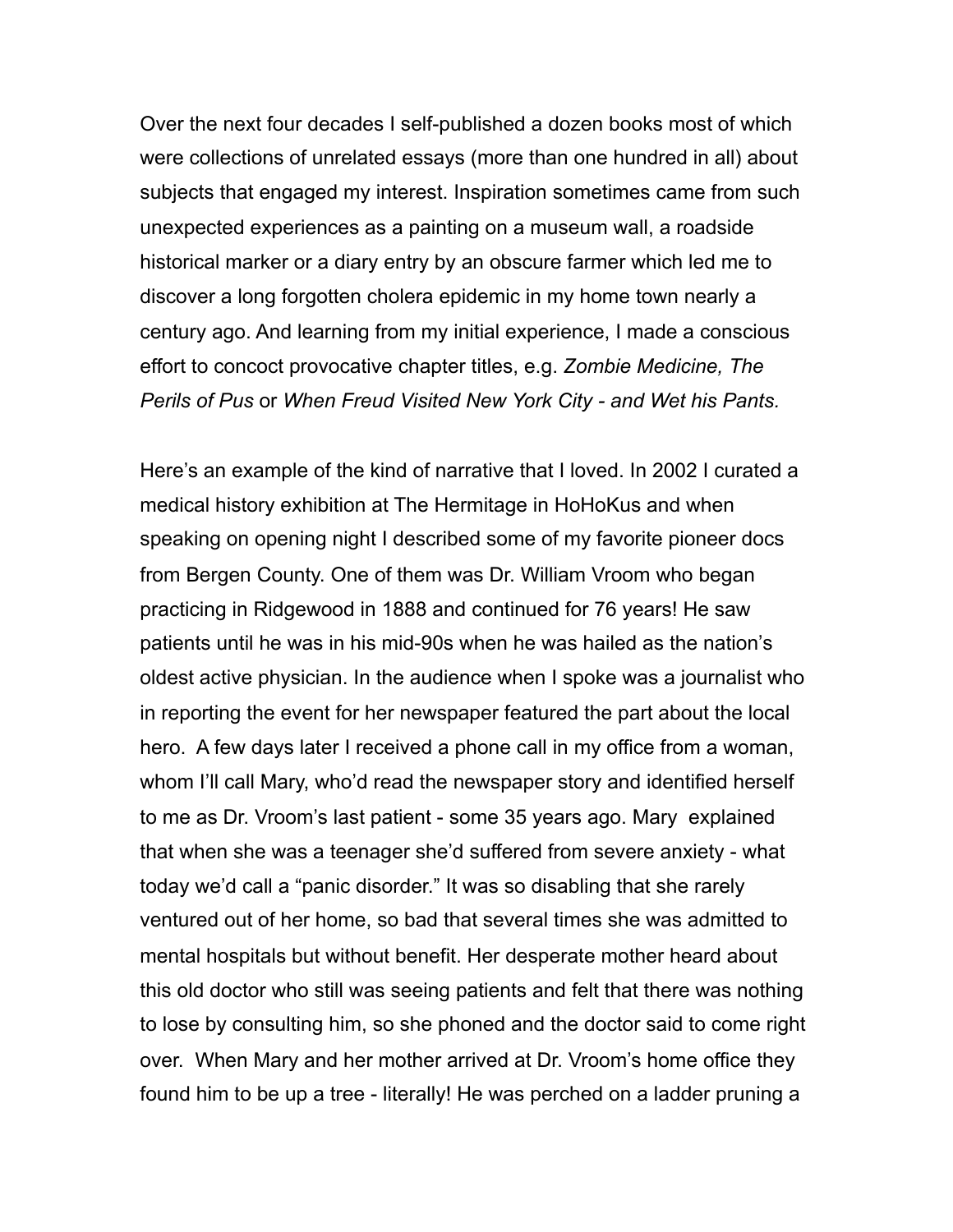fruit tree in his garden. The old man climbed down and without saying a word to the mother asked Mary to lend him a hand as he finished up. How could she say no? She meekly agreed and after a few minutes he thanked Mary and asked whether she could come again next week to help again. She did and soon this became a regular routine; in effect, they reversed roles so that she would be helping him. From their weekly work in the garden, Mary gradually gained self-confidence and in later years became a poised health professional who counseled others who were afflicted with anxiety disorders. The young woman and the old doctor had become friends and when Vroom attended Mary's wedding, he said, "I'm not going to leave until I get a snoot full." And when she brought her baby to his 100th birthday party he pointed to them and said, "That's the best thing I ever did" and the appreciation was reciprocal. That's an example of what used to be called "the art of medicine."

I had no illusions that stories like that, what I eventually came to describe as my "meanderings" in medical history, were profound or worthy of a scholarly thesis. Whether or not many people read them was of little concern because my motive for writing was merely for my own edification. Nevertheless, after serving a term as president of the Medical History Society of New Jersey, writing a dozen books and lecturing to various groups, I came to feel comfortable describing myself as a "historian" even if not a real professor - best of all, it was great fun.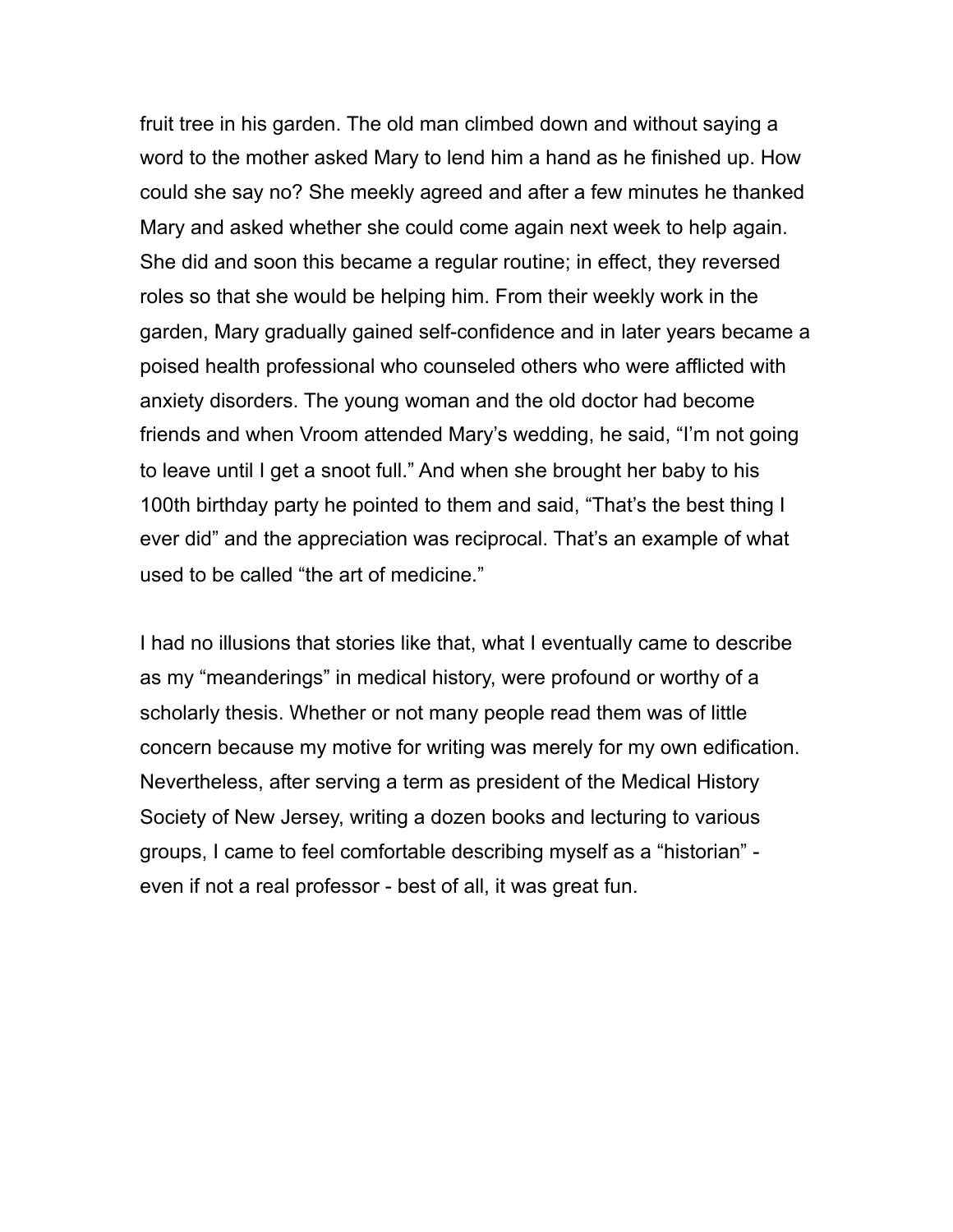My books about Medical History:

*Early Physicians of Northeastern Bergen County Bergen Pines. A Remembrance of Things Past The Jewish Doctor Jewish Medical Roots Case Reports. Short Stories About Jewish Doctors Jewish Medicine. What It Is and Why It Matters A Tale of Two Villages: Vineland and Skillman, NJ Abraham Flexner. A Flawed American Icon Meanderings in New Jersey's Medical History More Meanderings in Medical History Still More Meanderings in Medical History Meanderings in Medical History. Book Four*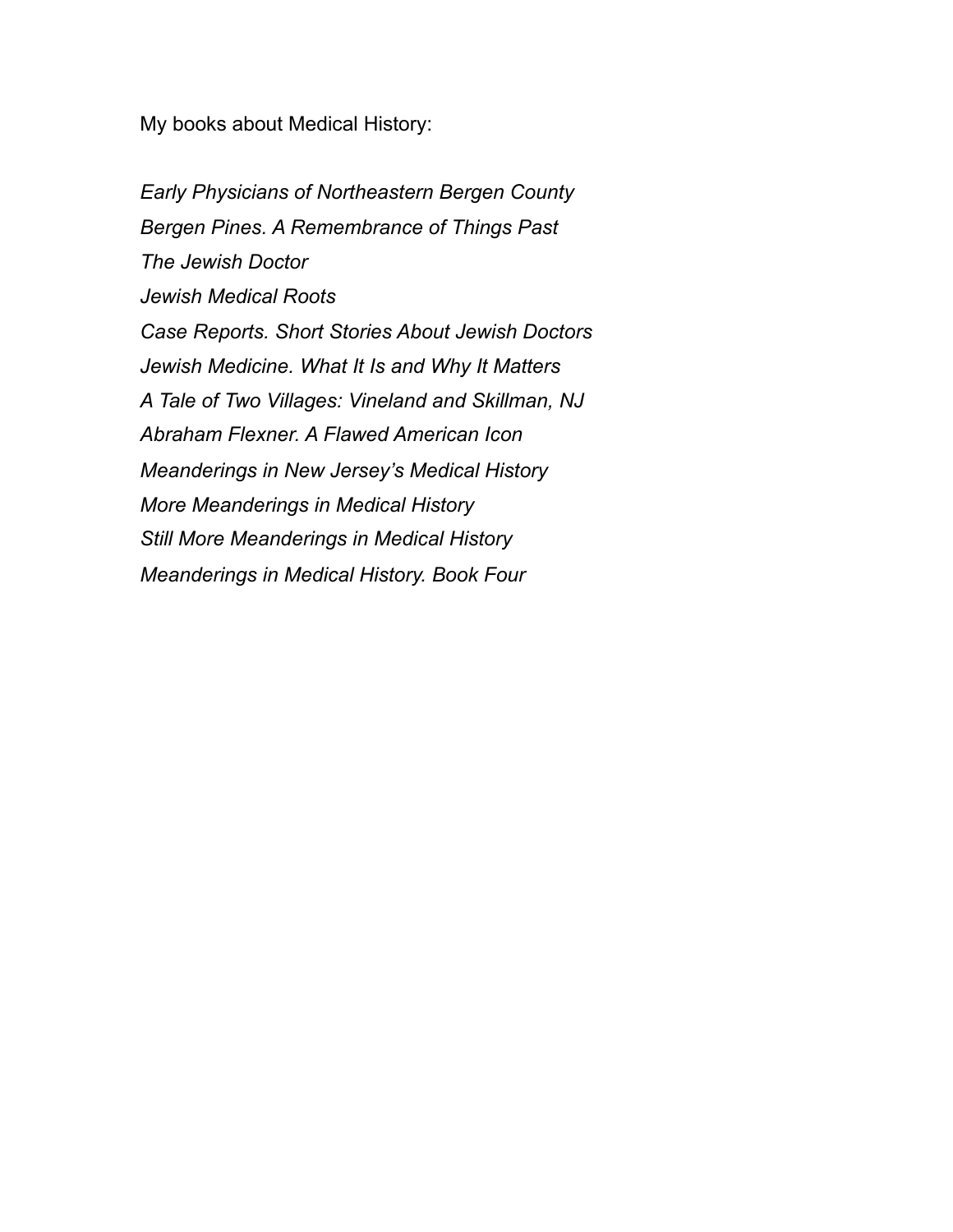### 12. **ROOTS**

Inspired by *Roots,* a popular television program in 1997 about black history, many people began to explore their genealogies. My own quest began by constructing a family tree but the branches contained few leaves for the first generation of immigrants to this country or their predecessors. I'm not sure why but as information accumulated my attention focused on my paternal grandparents and the Russian *shtetl* Dubrowa from where they had emigrated during the 1890s (now located in northeastern Poland, it's officially called Dabrowa Bialostocka and pronounced Dombrava.) Grandpa Hyman Nevins (originally Haskel Neviadomsky) was the son of a peddler and when his father died in 1890 the twelve year old went to *shul* to say *kaddish* where he met Celia Zaban, three months younger, who was mourning her mother. She came from a line of tailors and soon Hyman was apprenticed to her father Moishe Aaron (after whom I'm named.)

My grandparents died during the 1960swhich was about a dozen years before I became interested in genealogy. I was surprised at how little my father knew about his parents' early lives but a cousin of grandpa, Phillip Sidransky, was happy to serve as a primary source of information, not only about our family's roots but also about the Jewish history of Dabrowa. He had a scholarly and retentive mind and as a young man had been a school teacher there until he fled to America when Poland was reconstituted after World War I. Once established in New York he became an officer in the town's *landmanshaft* (benevolent and burial society) so he knew the stories of many other emigres including where they were buried. When I recorded our interview I asked Philip why he'd never written a book about the town's history? He replied that he was too old, that I should do it. (Just like Dr. Alexander's words to me described in the previous chapter)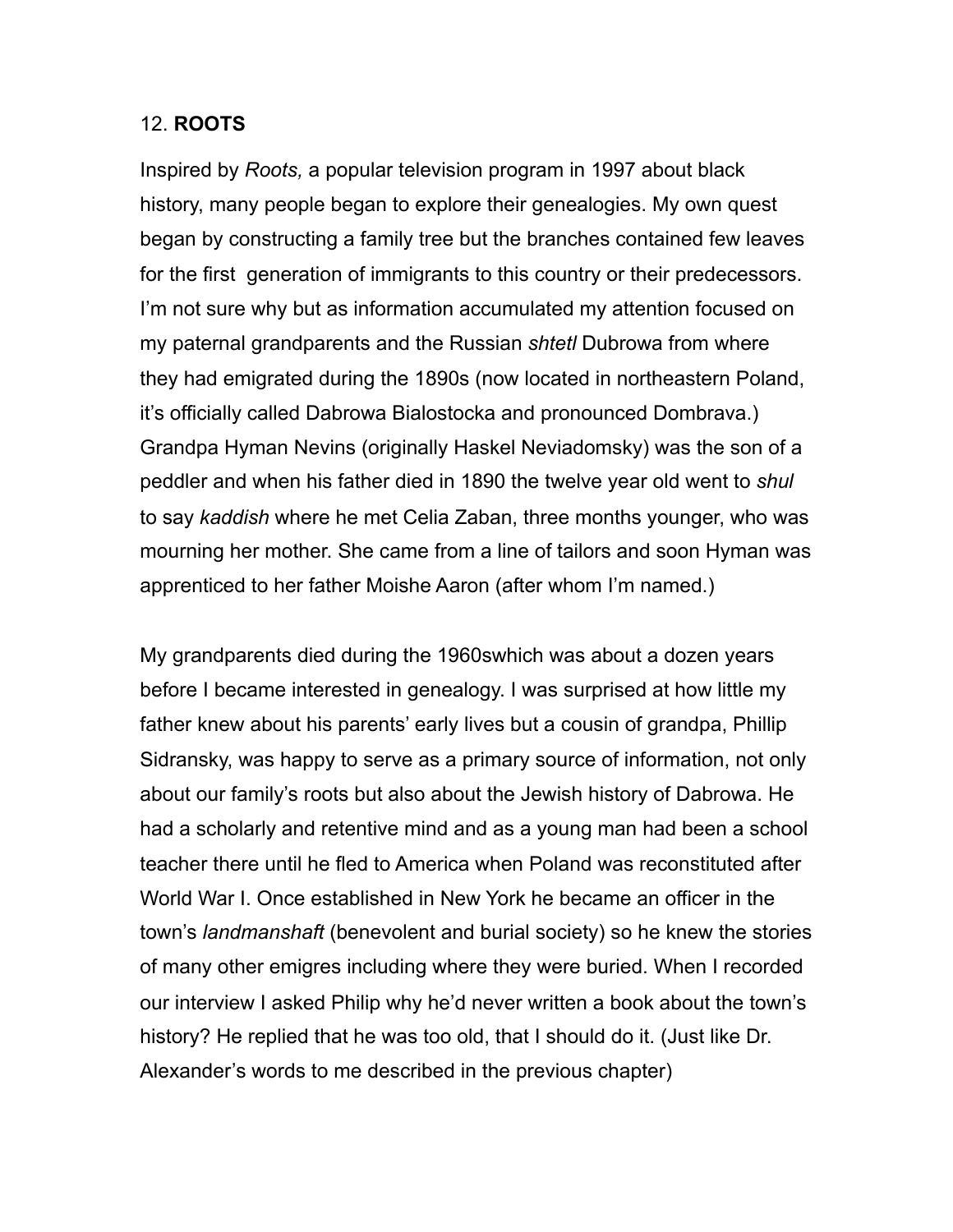That seemed foolish since I was several generations removed from the *shtetl,* but before long I accepted the challenge and widened my scope to include not only the narrative of our family but the town's history as well.

After World War II hundreds of *landsmanshaftn* published *yizkor* (memorial) books about life back in the old country but not Dabrowa so that became my self-appointed task. The *Chevra Bnei Rabbi Menachem Mendel Anshei Dubrowa* which formed in New York City in 1892 flourished for decades until as its members aged and drifted away the organization lost its vitality. By the time I became interested only a few survivors or their children met sporadically to administer the society's burial plots in two cemeteries. I gradually felt an increasing sense of obligation realizing that if I didn't complete the task, perhaps no one else would. So with names and addresses supplied by cousin Phillip, I contacted several *landsmen* and visited a few who were living in Brooklyn and Tel Aviv.

Just a few days after *Dubrowa. Memorial to a Shtetl* was published in the spring of 1982, Phyllis and I were invited to a seder at the home of my friend and publisher Alvin Schultzberg. Another guest that night was shocked to notice a copy sitting on a table *-* virtually hot off the press. For years she'd been searching unsuccessfully for details about Dabrowa where her husband's grandfather had lived and right here was what she'd been seeking - a book that contained a list of the town's Holocaust martyrs. Phyllis and I had translated the list from Yiddish on a visit to *Yad Vashem*  and, sure enough, her husband's grandfather's name was included! I sent copies of my *yizkor* book to many Jewish libraries and archives and, eventually, it was posted on-line so that the story of Dabrowa's lost Jewish community would be preserved. (More about this in Chapter 17.)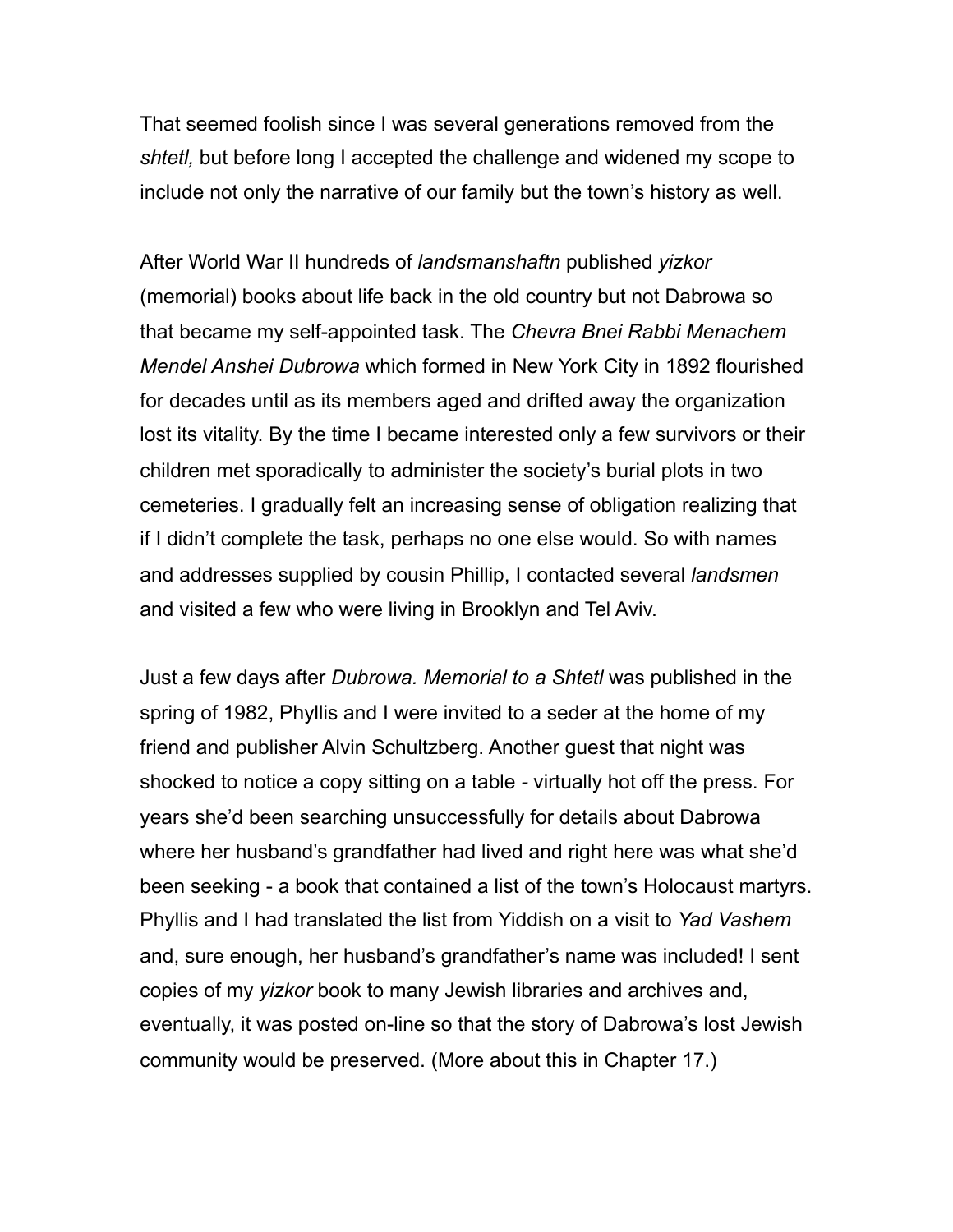In 1987 I was contacted by the Schlachter sisters of Silver Springs , Maryland. Rena Holstein and Lillian Gritz who escaped Dabrowa just before the war had recently revisited their home town and found no recognizable houses; the old Jewish cemetery was overgrown by weeds and in bad shape more from neglect than vandalism. The sisters vowed to raise money (about \$20,000) to have a protecting stone wall built around the cemetery with a locked gate and monument. They arranged for a former high school friend - a Catholic who still lived in Dabrowa - to coordinate the project and when it was completed in June 1985, Phyllis and I joined a small international group in a moving rededication ceremony. (described in a second edition of my *yizkor* book.) When it was my turn to speak, I remarked that the story of the Jews of Dabrowa was not only about death and despair but also about good times: "I think of my grandparents who as teenagers met and fell in love here more than one hundred years ago." I closed with these words:

 *Sometimes when I've visited our family graves in the cemetery in Queens where former Dubrowa natives are buried, my eyes have drifted upward to the descending airplanes which approach JFK airport. It happens that a main flight path runs directly over the Dubrowa society's plot. Next week when Phyllis and I return home, we will land at JFK and as we look down from the airplane window, we will be completing a symbolic linkage of these two Jewish cemeteries. I believe that my grandparents would have been pleased that we've made this connection and that somewhere they will be smiling.* 

I began this chapter by describing how my paternal grandfather fled Dabrowa in order to escape conscription into the Imperial Russian Army.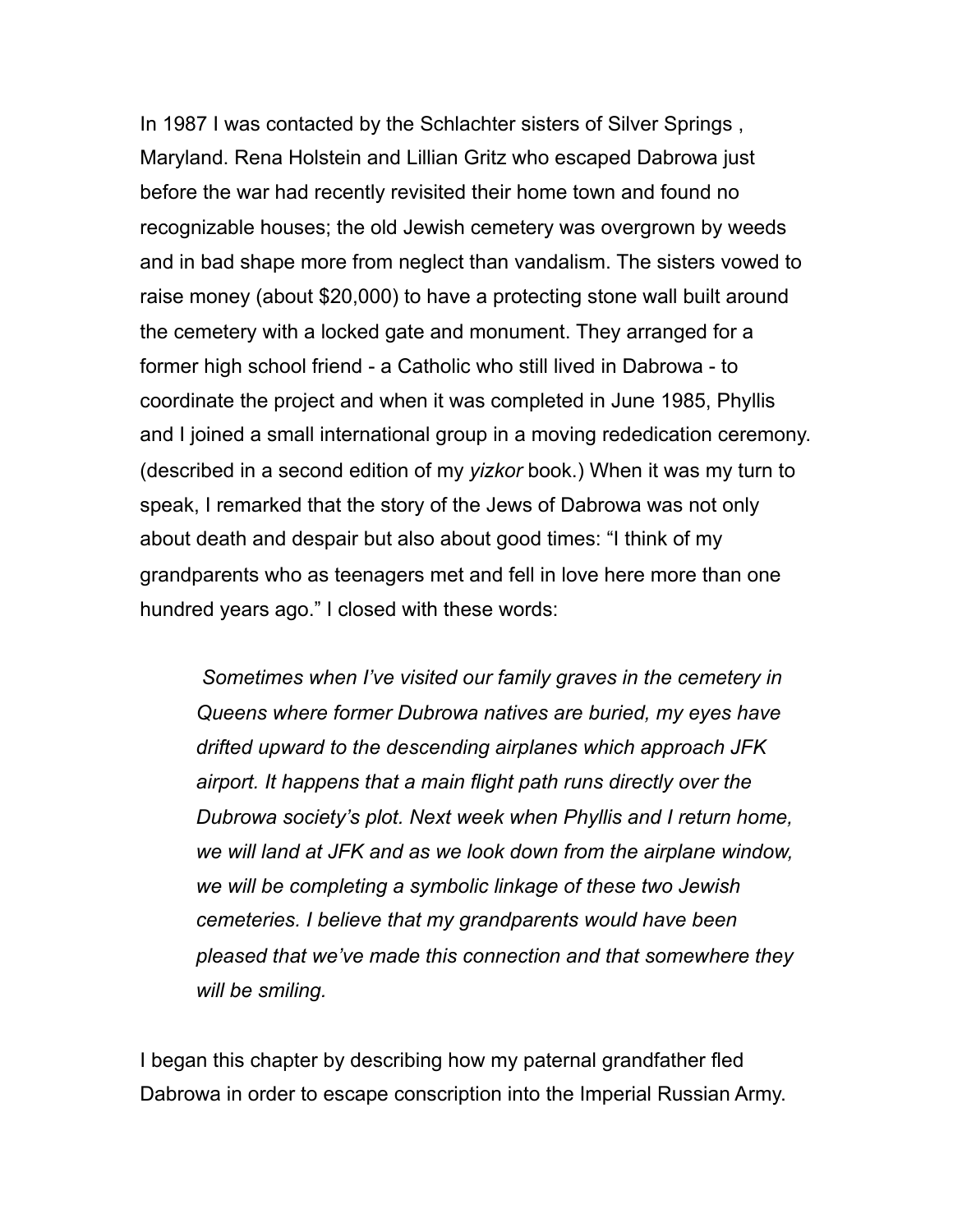According to family legend - probably apocryphal and admittedly promulgated by me - when Grandpa saw a sign in Brooklyn for Nevins Street, he shed his clumsy Russian surname Neviadomsky for a Yankee moniker - but how Haskel became Hyman remains a mystery. Grandpa made enough money tailoring to send for his girlfriend and when Celia's ship arrived in New York Harbor in 1899, it corresponded with a huge celebration for the return of Admiral George Dewey, hero of war in the Philippines. Perhaps she thought that all the fireworks and sirens were meant for her - another dubious family legend. They married and had four children, in order Irving, Nat, Sam (my father) and Mary who, in turn, produced my cousins Debbie, Raphael, Larry, Susan and Dorothy.

In those days, there was very little interaction between the generations and I can't recall any meaningful conversations with my grandparents on either side although by the time they died I already was in college. Grandma Nevins was a tiny woman and a skilled if unimaginative cook of traditional Jewish dishes - boiled chicken, matzo ball soup, stewed prunes and the like - and I remember being impressed with Hyman's skill at peeling an apple in one piece. Little else.

In addition to digging up my family's roots, I became involved in studying Phyllis' genealogy. Her maternal grandparents (Sam and Sara Mazer) still were living and could provide some answers, but her father Irving Brower, who grew up in a small town in Ukraine called Felshtin, was less forthcoming. As a teenager in 1919 during the Russian Civil War, he witnessed a pogrom in Felshtin in which nearly 500 Jews were slaughtered by local peasants and elements of the White army. His mother and two sisters had escaped the day before the pogrom and eventually made it safely to Palestine (see chapter 13.) Irving fled to America where he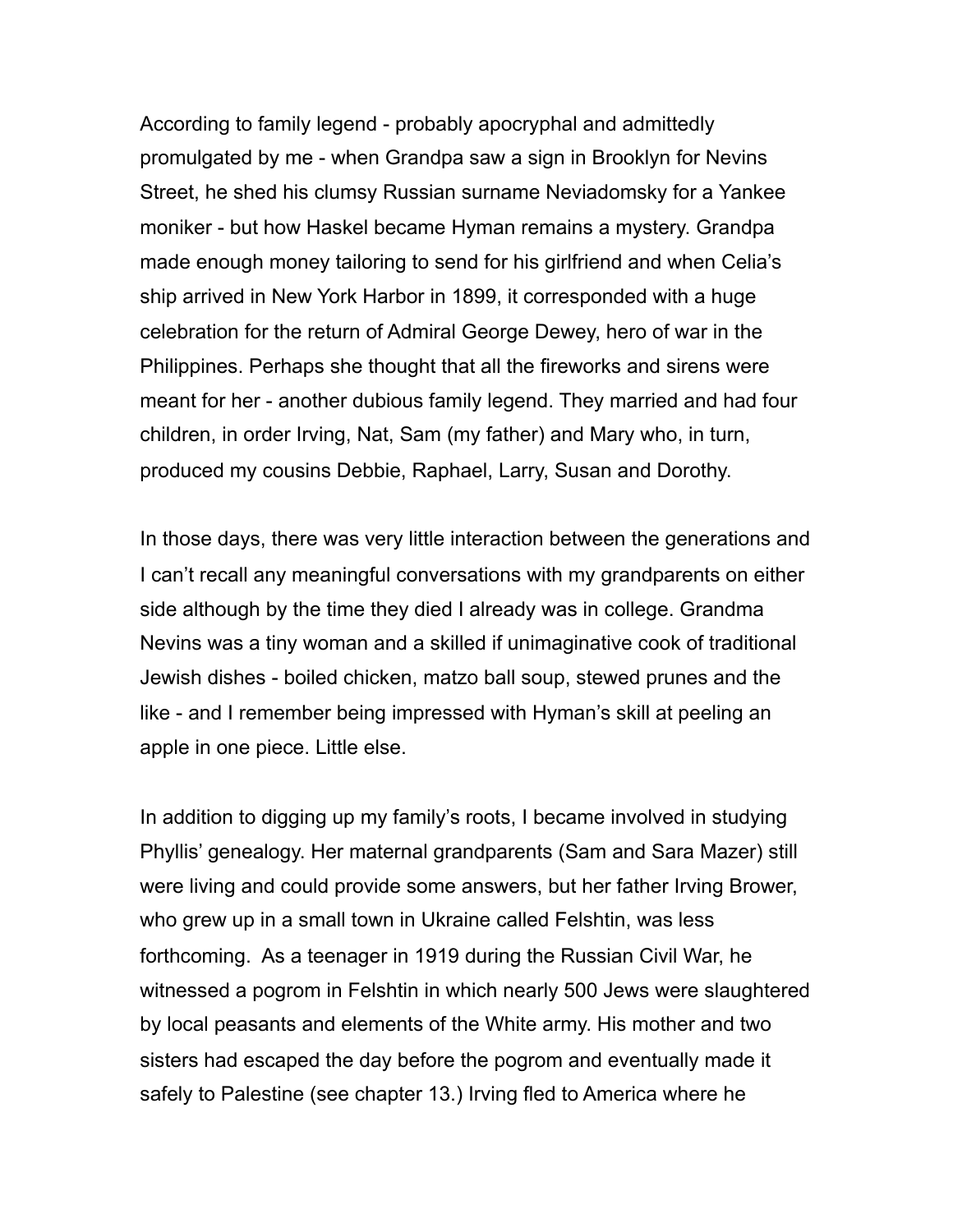married Rose Mazer of Teaneck and they had two children Phyllis and Michael. In Israel there was a large contingent of relatives and we were especially connected with Phyllis' cousin Rina Chaki and her husband Elie and their children Eyal, Avital and Eran with many visits back and forth.

It was understandable that Irving Brower never wanted to describe the horrors that he'd witnessed, but one day when Phyllis visited the Yiddish Book Center in Amherst she found a thick *yizkor* book that chronicled Felshtin's Jewish history. Because it was written in Yiddish, we were frustrated that we couldn't read any of it, but along with several other descendants of that *shtetl* we collaborated to raise money for an English translation and sponsored a symposium about Felshtin. That experience taught me a great deal about European Jewish history which, combined with my interest in medical history, contributed to my eventually writing four books concerning various aspects of Jewish medical history from ancient times to the Holocaust.

Long after I thought that I'd discovered all the major branches on our family tree, there was something totally unexpected. In Chapter One I mentioned that my mother had an older brother David who was never talked about because he'd moved away and married a Catholic woman. About three years ago I was contacted by a man from Indiana by the name of John Koven who had been zealously studying his family's genealogy. He was surprised to discover that his late paternal grandfather, who seems to have been rather non-communicative about his past, was buried in a Jewish cemetery in New Jersey. Yes, he was my mother's long forgotten brother. Although my grandparent's anglicized family surname was Cohen, in the old country it was Chuwen, which was transposed by my mysterious Uncle Dave to Koven. When digging Roots sometimes there are surprises.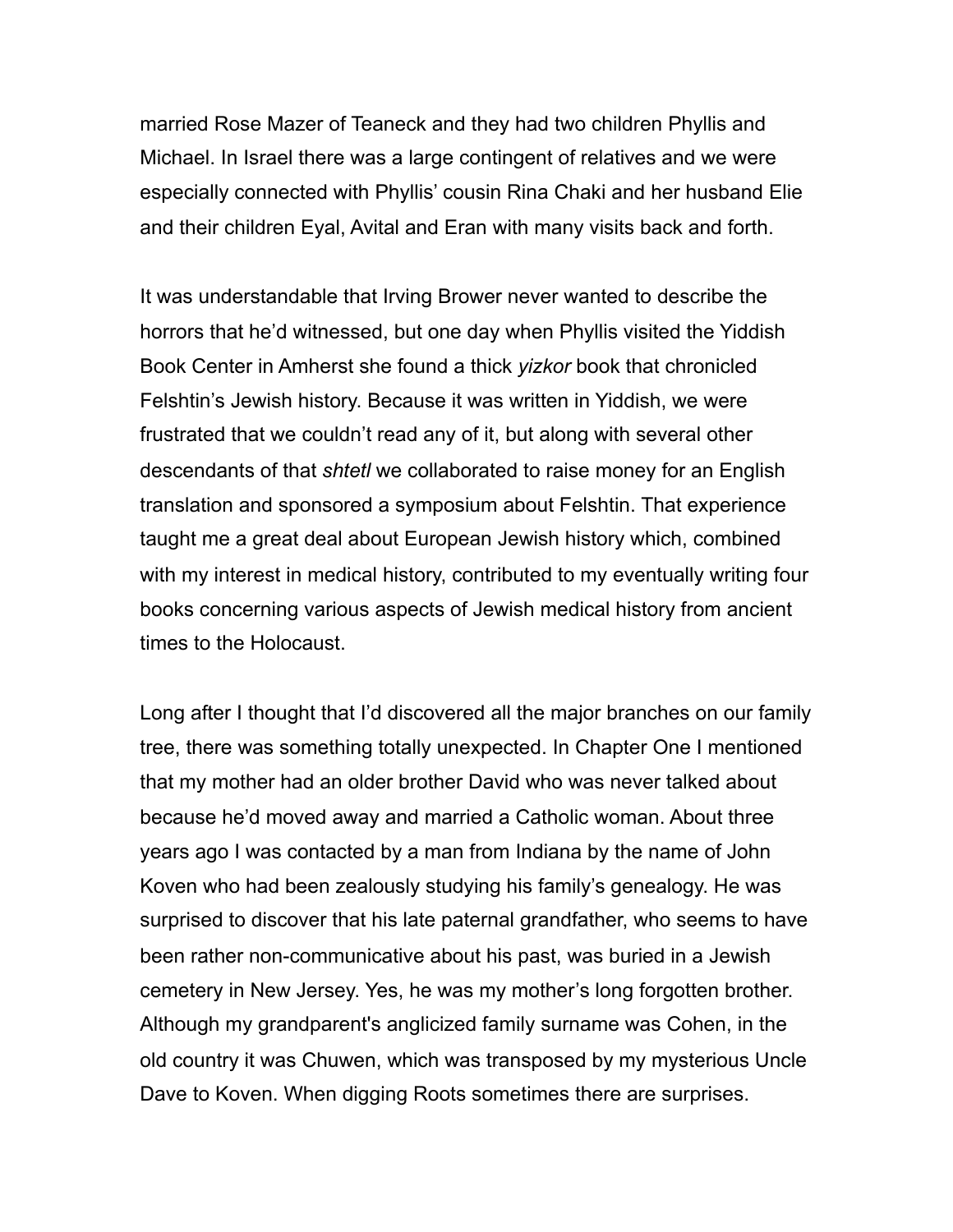### **13. WANDERING JEW**

In addition to many visits to Phyllis' *mishpucha* living in Israel, I led three group trips to interesting medical history sites there, so I stopped counting visits to Israel after two dozen. Probably our most memorable family gathering was for Danny's Bar Mitzvah which was supposed to be held in Jerusalem at the *kotel*  ("The Wall.") The night before the big event a relative who had police contacts urged us not to go there because it was to be the day of the peace signing with Egypt and there might be violence. Although Danny was disappointed, he understood that the "old people" (relatives over age 50?) might not be able to run for safety so it was agreed to change the venue to the large national synagogue *Hechal Shlomo.* In fact, there was violence the next day but the natural kind - a powerful rain and wind storm. We would have been washed away at the wall but, instead, were dry inside.

Another fond memory was of a family wedding that we attended in Israel where among the guests were three cousins each with variations of the name Moses: Phyllis' brother Michael, Israeli cousin Mossik and a newly arrived emigre from Russia Misha. The three had never met together before - nor since - and it seemed to me that this juncture symbolized the existential condition of modern Jewry - together in Israel but not religiously observant. Phyllis and I grew up in assimilated families and during the early years of our marriage paid little attention to religious strictures. But with the responsibility of parenthood we began to think differently and, along with several synagogue friends, we began to study Jewish history and became more active in community affairs. Phyllis was far more observant than I and we soon began keeping Kosher, adhered to Shabbat rules and the boys attended Jewish summer camps and a modern orthodox high school.

When we became aware of the fate of Russian "Refuseniks" and travel restrictions loosened, in 1986 the five of us travelled alone to Leningrad and Moscow to meet Jewish families in their homes and even smuggled some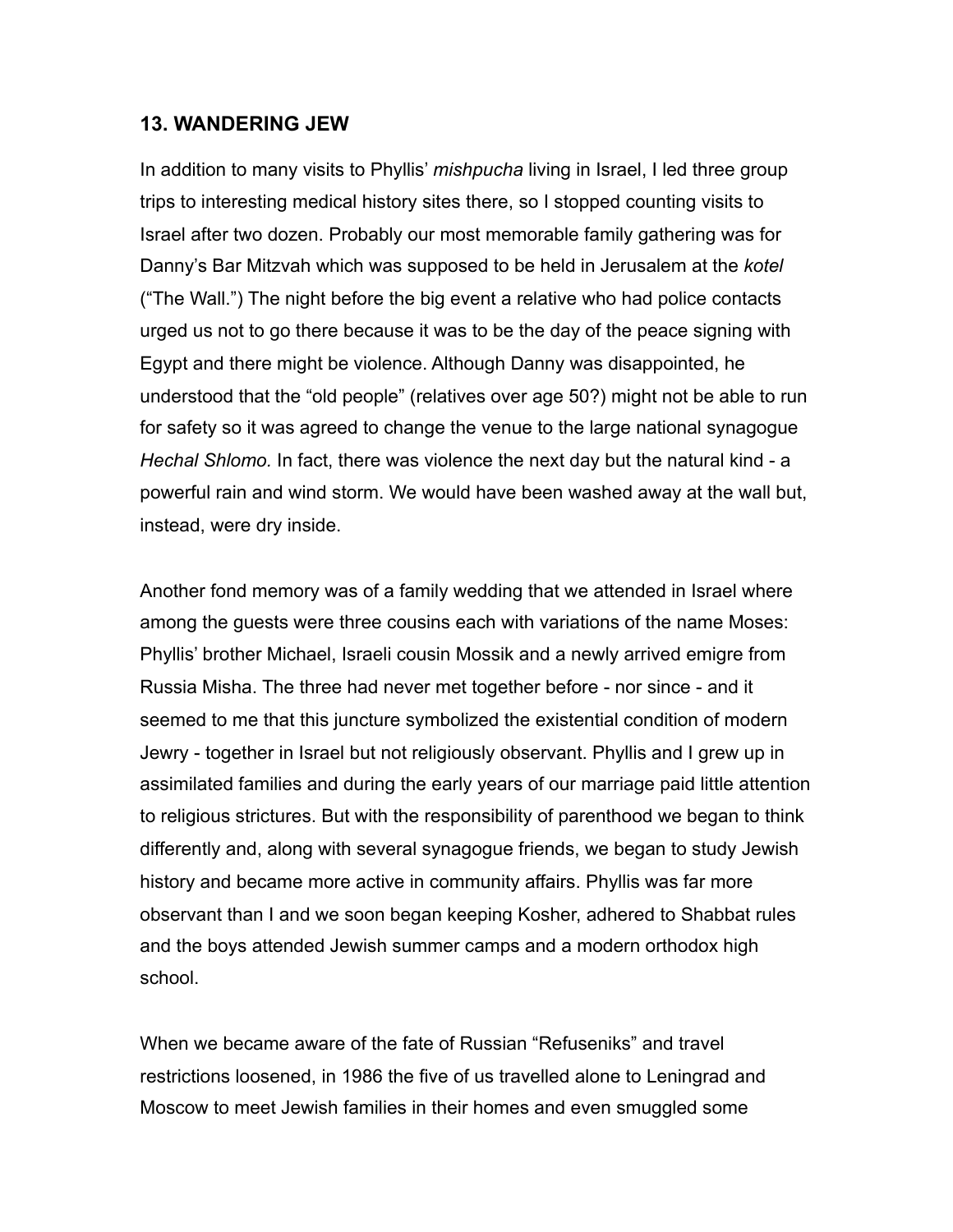contraband to them. In retrospect it seems crazy and, truth be told, it was a bit scary. We imagined that we were being followed and perhaps we were. After a week, with great relief we boarded a Swiss Air plane in order to decompress at a kosher hotel in the Alps before returning home. After grim and scary Russia, being in Switzerland was like suddenly going from a black and white movie to technicolor and on the last day, as the five of us marched down from snowcovered peaks through green meadows, we held hands and sang. It felt like a scene from *Sound of Music* and I recall saying, "It's all downhill from here." Metaphorically that is.

Teddy spent his first post-college year as a volunteer in India working for the Jewish Joint Distribution Committee with the tiny community of indigenous Jews. It was a marvelous experience for him and although he kept us informed of his activities using the new communication technology of faxing, Phyllis and I wanted to check things out first hand and joined a group tour led by Rabbi Marvin Tokayer called "India Through Jewish Eyes." Tokayer had once served for eight years as the rabbi for Japan's small Jewish community and knew a great deal about Jewish history in the Far East. Teddy joined us for part of the trip and one stop was the Paradesi synagogue in Cochin which was founded in 1567 and is located on Jew Street. Our group of thirty American tourists far outnumbered the Indian remnant but after Shabbat morning service, the tiny congregation treated us to lunch which featured a single *kashered* chicken for the multitude. Our host told me that he'd been present in 1967 when Indira Ghandi, the prime minister of India, attended the synagogue's 400th anniversary and began her greeting by saying "Shalom." Later he asked, "Madame Prime Minister. Where did you learn that word?" She replied, "*Fiddler on the Roof* of course."

We took two other group trips with Rabbi Tokayer, once to China and the next year to Japan. In Kyoto we visited a large church called *Beit Shalom* (House of Peace.) We learned that it was the mother church of a sect called Christian Friends of Israel which had about 10,000 members who strongly supported the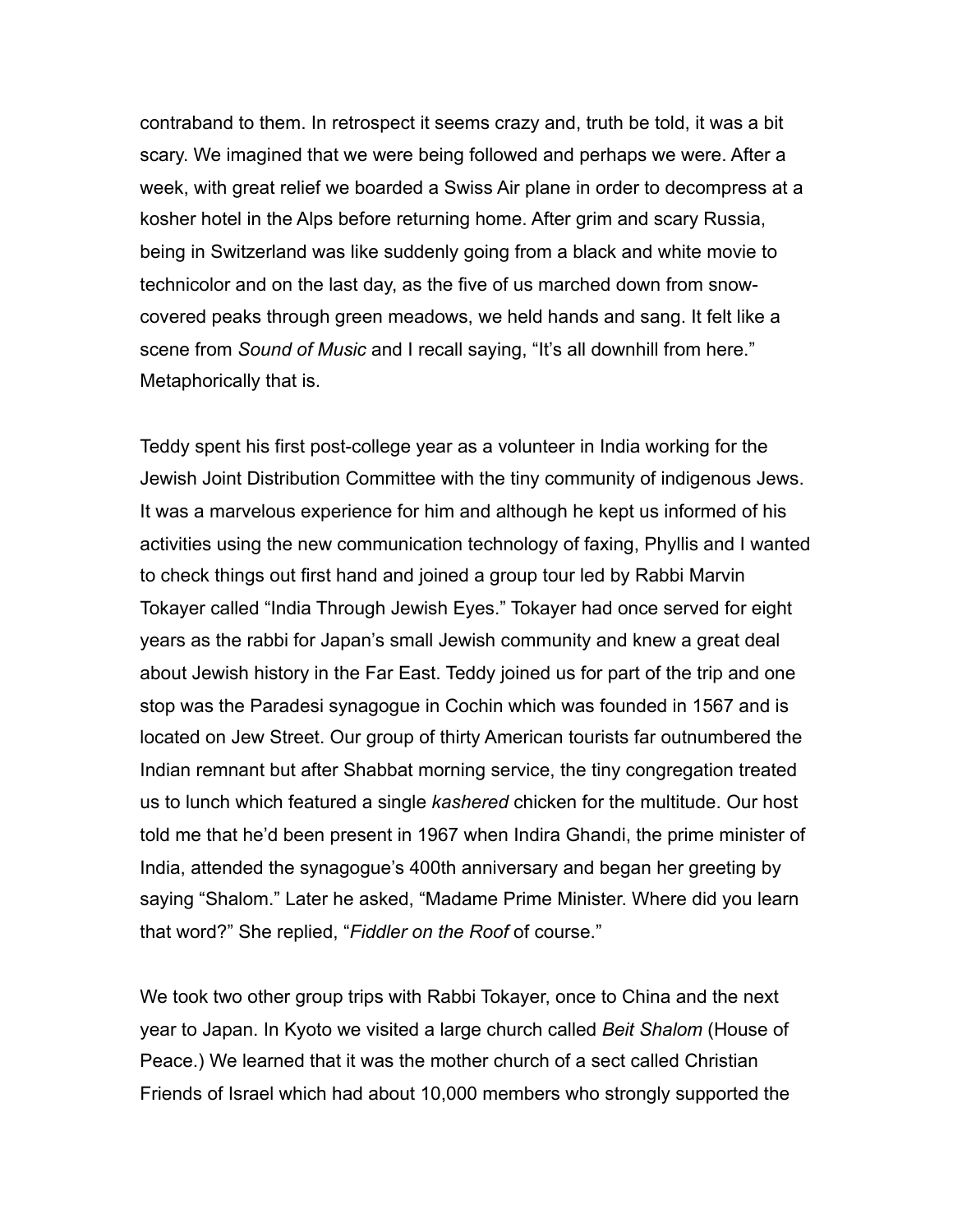government of Israel and believe that fostering good relations between Christians and Jews will hasten the return of the Messiah. As we exited the bus we saw a statue of Ann Frank outside the entrance while inside there were flags of Israel and Japan. The large auditorium was filled with hundreds of people who as we entered stood and greeted us by singing *Shalom Alechem* - many of them had tears in their eyes and so did we. A choir gave a splendid concert of Israeli and Hebrew music - all sung by heart and with heart - followed by messages of greeting by church elders. (Later we learned that there's another pro-Israel Christian group in Japan called Makuya which has some 60,000 members.)

Marvin Tokayer was a marvelous raconteur and my favorite of his many stories dated back to the time when he was based in Tokyo and each month would take a train to Kobe to meet with a small enclave of Jewish businessman who had married Japanese women. The group would lunch at a local restaurant that also was frequented by Kobe's municipal and business leaders. Among the locals whom Tokayer came to know was the chief of police who one day approached him and said, "Rabbi, I need your help. We have one of your people and don't know what to do with him." Rabbi Tokayer drove with the police chief to the local jail where he found sitting on a stool in a cell a forlorn looking young man in full *hasidic* regalia!

The young man could only speak Yiddish but Tokayer was able to piece together his story. It seems that his family was in the jewelry business in New York City and he had been sent to Japan to buy pearls. He brought with him two suitcases - one with his clothing and the other with cans of kosher food to eat. But what to eat them *on*? He bought some dishes but, according to Jewish custom, first they had to be purified in running water. Not only is Kobe a coastal city, it also was a navy base and when the intrepid (and oblivious) *hasid*, marched down to the water's edge, opened his suitcase, bent over and began doing something suspicious looking, the Navy guards observing this bizarre scene must have been amazed.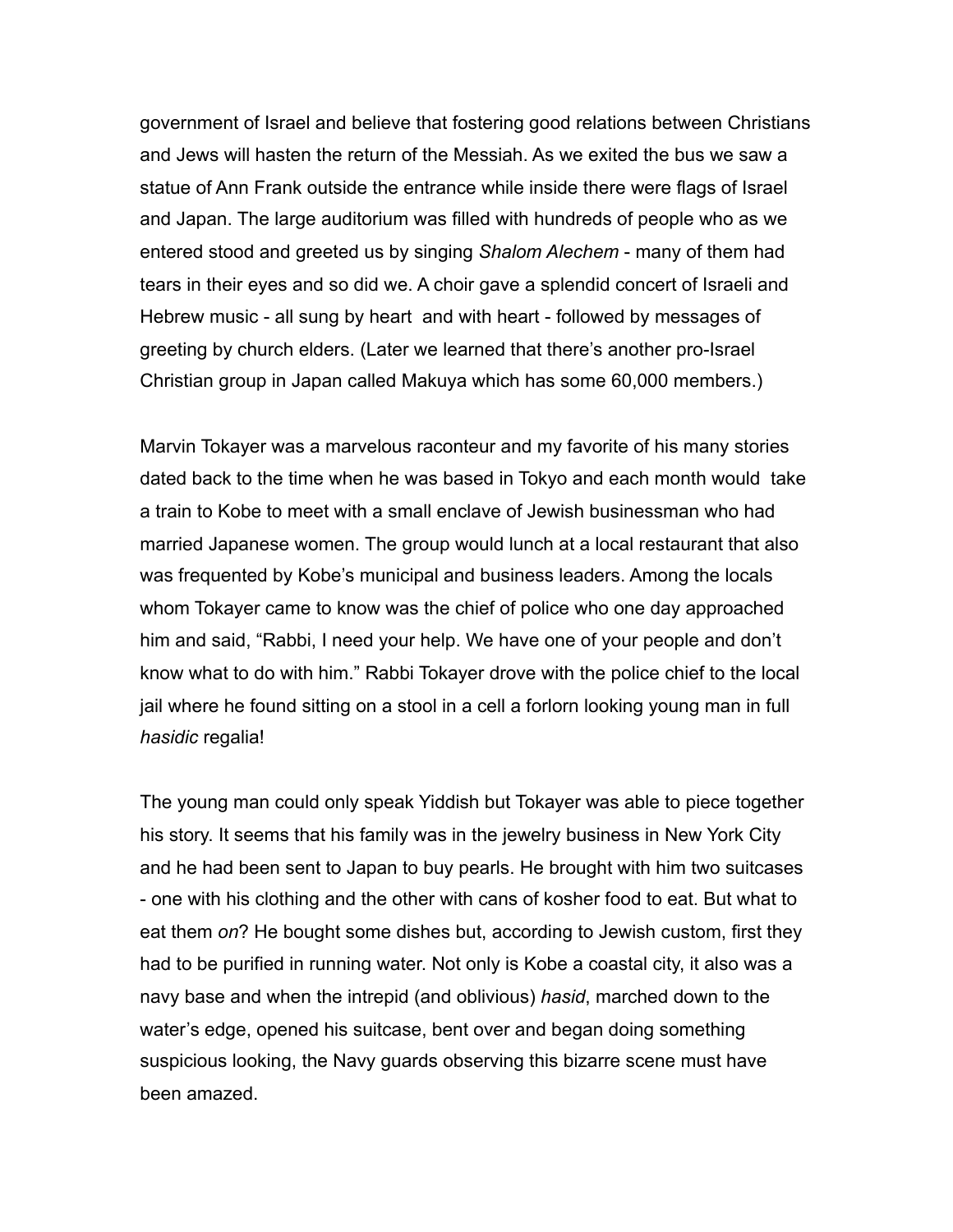Who was this alien creature and what was he doing? Of course, the *hasid* couldn't have understood the many signs that said "Keep Out" nor could the guards understand his strange language, so they arrested him. Although Rabbi Tokayer understood the scenario, he wondered how to explain it to the police chief. He took out his English-Japanese dictionary and looked up a single word, RITUAL - and when he pronounced that to the chief, the prisoner was immediately released. The Japanese appreciate ritual.

The next year we took Rabbi Tokayer's trip "China Through Jewish Eyes" which featured a three day cruise down the Yangtze River to view the soon to be completed Three Gorges Dam. Kosher style travel can be daunting but this boat trip was catered by a synagogue in Hong Kong, so as we cruised down the river we feasted on chopped liver, pot roast and various kosher delicacies. One day we were served turtle soup which had suspicious looking things floating in the tureen - thankfully, these "mock turtles" were giant mushrooms.

Once when Phyllis and I attended a medical meeting in Atlanta, on Friday evening she wanted to attend synagogue so we consulted a phone book (remember them) and found a modern orthodox one close to our hotel. As we settled in to enjoy the service, the rabbi suddenly announced, "Now Dr. Nevins will give a *Dvar Torah*" (a talk on a religious theme.) I panicked and for a moment wondered what I should talk about. To my great relief, a man sitting a few rows in front of us stood up, walked forward and delivered a passionate talk. Afterward, I sought him out and introduced myself: "Dr. Nevins, I too am Dr. Nevins." Then we played "Jewish geography" and I learned that he also was from the Bronx - in fact, only one block away from my home; literally a "stone's throw away" since his "gang" up on Popham Avenue sometimes threw rocks down at us on Undercliff Avenue. It turned out that the other Dr. Nevins wasn't an MD but a PhD professor on the faculty of Emory University and we weren't related at all - except by neighborhood.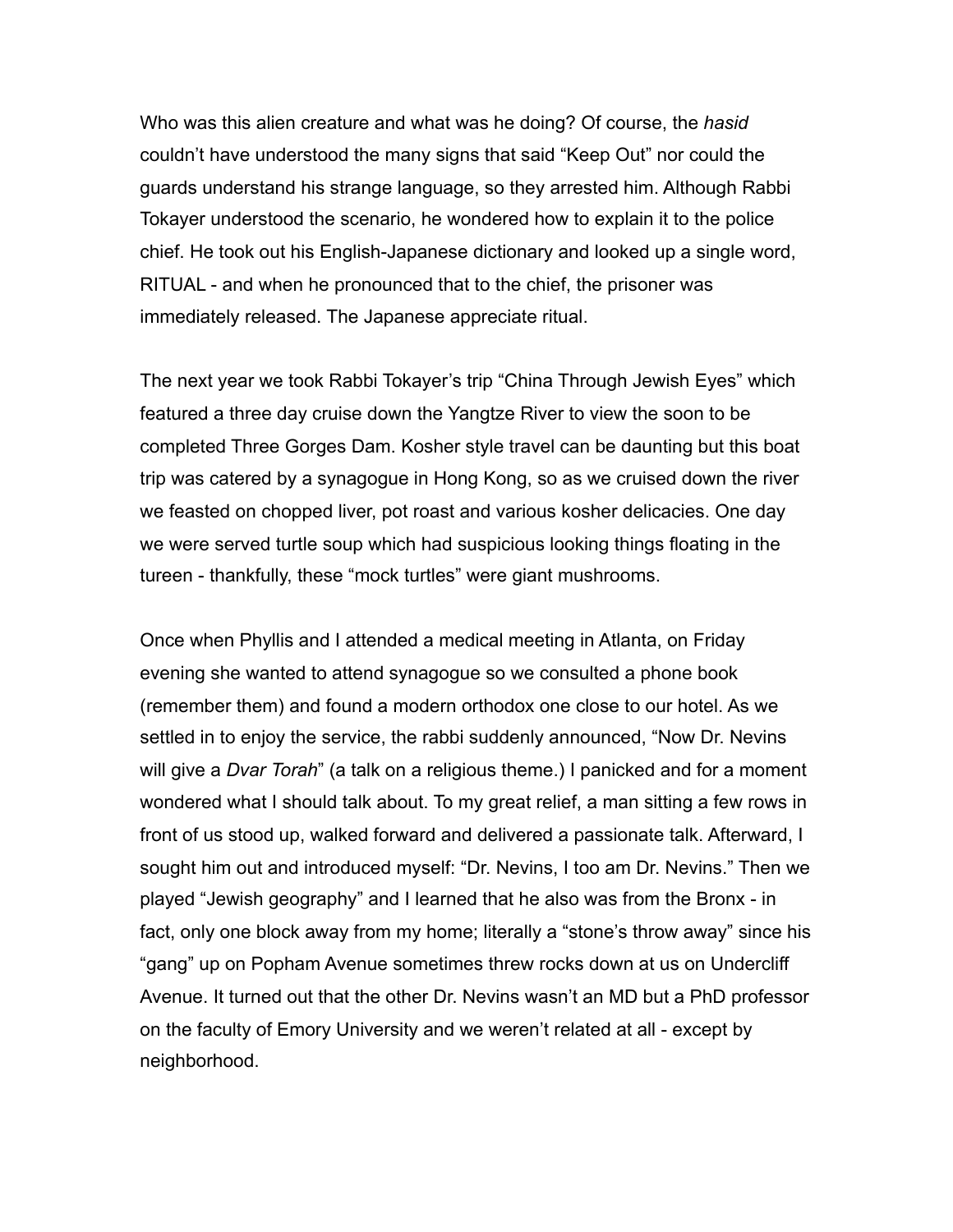#### 14. **HOPE DIES LAST**

In 2005 I led a small group on a medical history study trip to Israel and one of our first stops was the Ghetto Fighters Museum in Nahariya. I'd arranged for us to be met by a local Israeli doctor with whom we would discuss Jewish medical ethics. Tomi Spenser was born in Prague and at age eleven, along with 7,000 other Jewish children, escaped to England on a *kindertransport.* He grew up there*,* became a doctor, married and then moved his family to Israel where he became a general practitioner on Kibbutz Sasa in the north. Dr. Spenser also taught on the faculty of the Technion's medical school in Haifa where he developed a curriculum for medical students that discussed certain moral dilemmas encountered by prisoner doctors in concentration camps - such things as euthanizing dying patients or killing crying babies who might reveal the presence of hiding Jews.

Dr. Spenser mentioned that in 2000 he had curated an exhibition at the school consisting of digitized reproductions of some three dozen paintings with medical themes, all made by prisoners in the Terezin concentration camp near Prague; many of them captive physicians. I asked Dr. Spenser whether I could borrow them to exhibit in the United States and he agreed, but when I returned home Phyllis was entering a terminal phase of lymphoma and it was more than a year before I got through her loss and recalled my conversation with Tomi Spenser. However, then I couldn't reconnect with him until after many months I learned that in the interim he had died shortly after Phyllis did and of the same disease (non-Hodgkins lymphoma.) I was able to locate one of Tomi's sons who found the collection stored in a carton in his kibbutz garage. He shipped them to me and I exhibited the art at several venues in New York.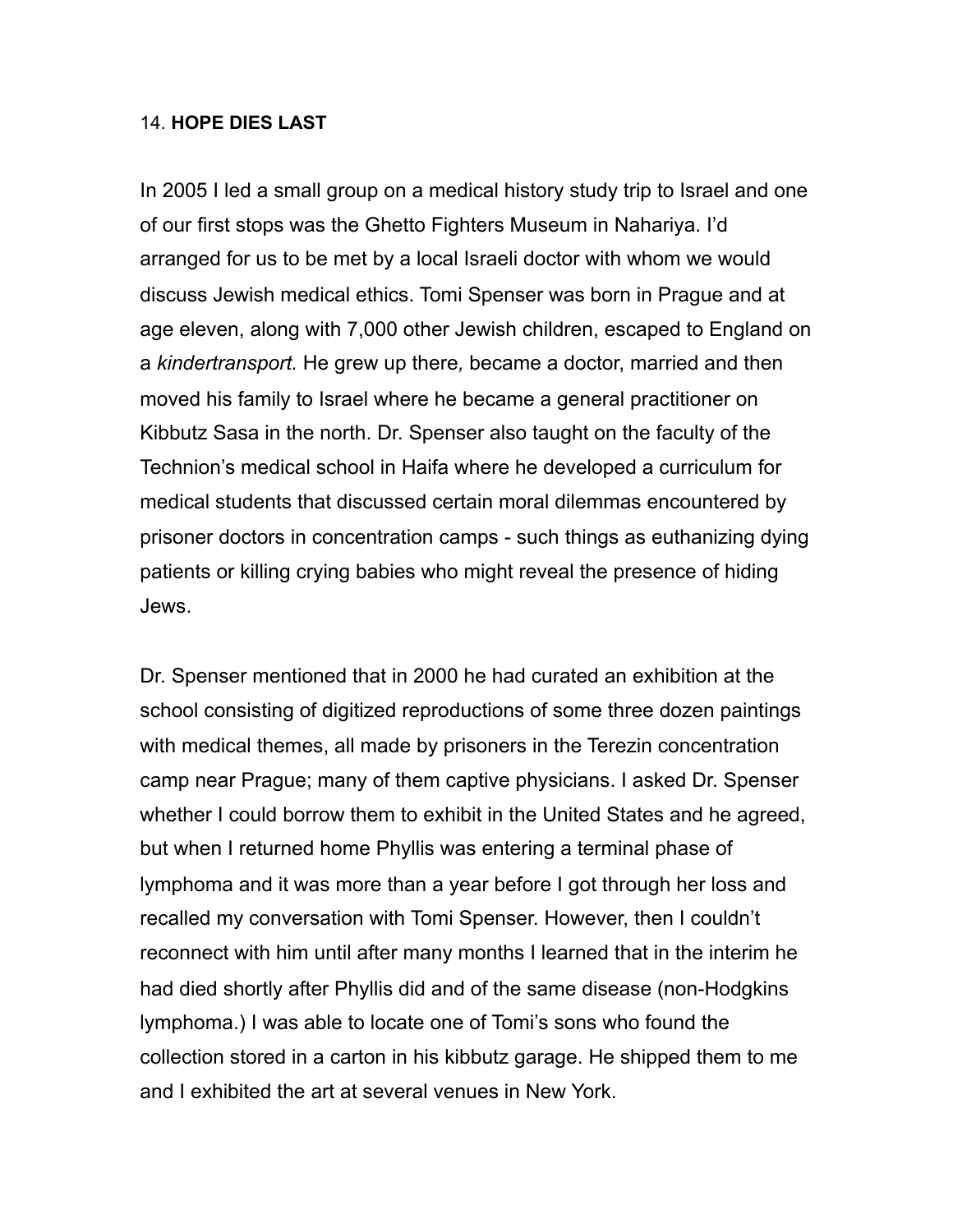Terezin (the Germans called it Theresienstadt) wasn't a death camp; it was euphemistically described by the Nazis as a "city of refuge." Actually it was a walled ghetto where Jews were concentrated for varying periods before being deported to "the East" for the final solution. At any time there were more than 50,000 people enclosed in a space built to accommodate about 5,000. Some were wealthy or prominent people who came voluntarily, lured by promises of privileged treatment but they were deceived. Between 1941 and 1945 of nearly 160,000 people sent to Terezin, some 36,000 died of old age, illness or starvation and the rest were deported to work camps or killing camps. Only a few thousand lived to tell the tale - of more than 12,000 children only 325 survived.

In effect, Terezin was a Potemkin's Village, used as a demonstration project for visiting Red Cross inspectors to show how well the Jews were being treated. Cultural activities were permitted for the purpose of propaganda – a cabaret, a jazz band, soccer games, a chorus, lectures by famous scholars - all of them prisoners, soon most all would die. Visual art, both permitted and subterfuge, was produced and many paintings survived; some done by children, others by professional artists and then there were the medical pictures that were collected by Dr. Spencer.

I'll describe just one of those painters, Karel Fleischmann a Czech dermatologist who also was a gifted artist and writer thousands of whose hidden works survived the war. His description of what it felt like in 1942 while he was waiting deportation to Terezin reads like something written by an earlier Prague Jew, Franz Kafka: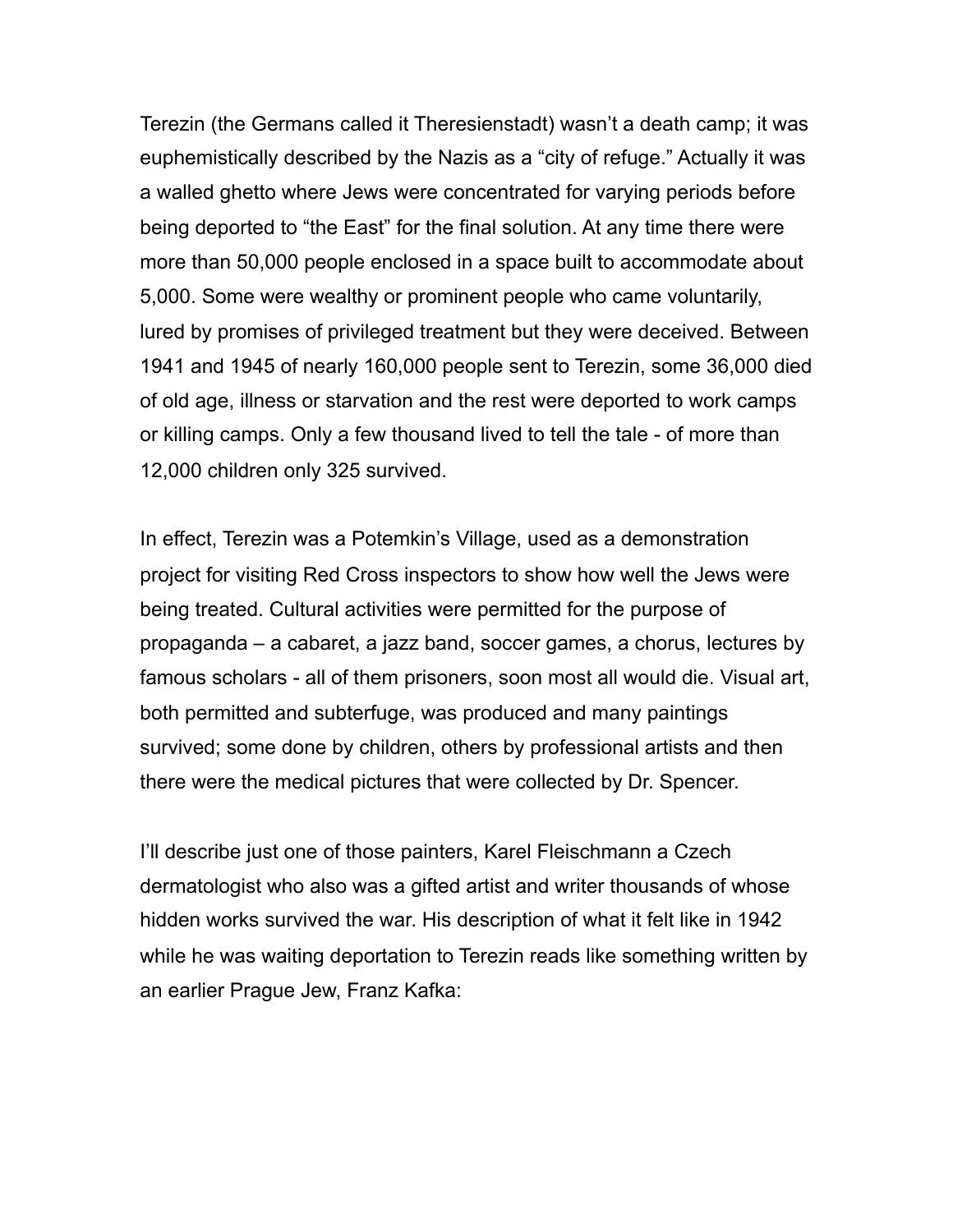*All of us felt a sense of sliding helplessness, again and again, day after day, night after night, you descended toward the abyss whose bottom was unfathomable…you felt only the downward movement, the fear, what next?*

 *The morning of our deportation was pitilessly cold. The clouds as black as ink, the rising sun blood red in the background…darkness on earth, darkness in our souls…a nightmare. We arrived in Terezin in the evening. Really you did not arrive, you were consigned. Someone managed for us for we no longer were we – we had become an object, a number, a ground substance, a kneaded mix of humans…*

 *Tired to the bones, sick, longing for quiet and sleep, we came into the cellars and dark holes of the barrack…still the mass was mixed, kicked and reduced to nothing, dirtied, put on the floor, kneaded and rolled till we became a formless porridge, a heap of rubbish…poisoned with the taste of the stable…Your helplessness became more and more pronounced as you lay denuded among the hundreds of strangers on the concrete floors or on bunks in the huge barracks…We live like rats in a cellar and become shy of the light and shy of people.* 

You wouldn't expect such eloquence from a mere physician but Karel Fleischmann was no ordinary man. At Terezin he headed the geriatric ward and worked closely with the medical director of the ghetto Erich Munk. I've written elsewhere about their close working and personal relationship (*Two Doctors of Terezin*) and in October 1944, both doctors were among the last group shipped to Auschwitz where they were gassed upon arrival. In one of Karel Fleischmann's poems he wrote, "Nobody will hear my song. The world of my time ends behind these walls." Another time he predicted, "One of us will teach the children how to sing again, to write on paper with a pencil, to do sums and multiply; one of us will get there." As I will explain, he was only partially correct.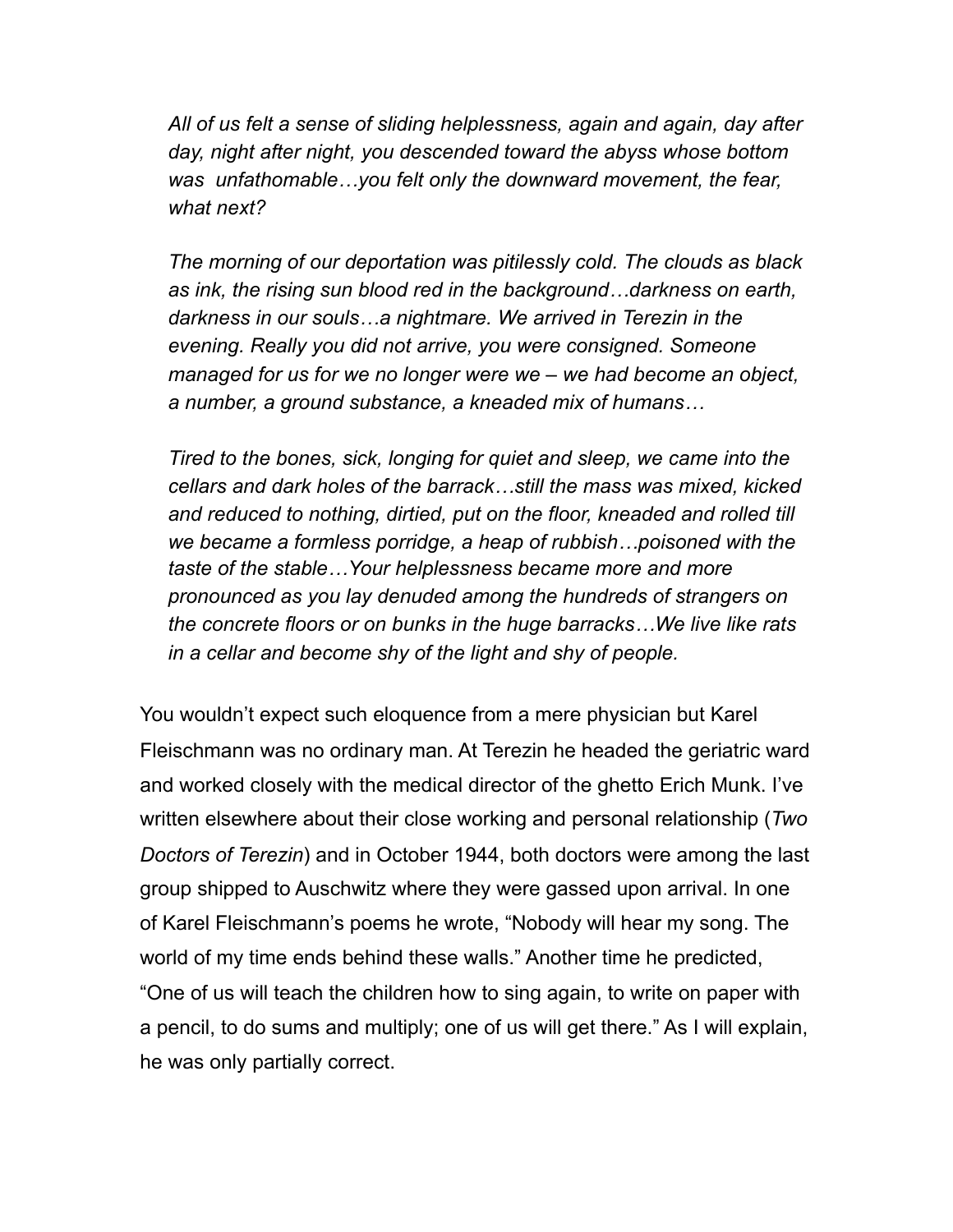Before I felt competent to lecture in the United States about the medical art collected by Tomi Spenser, I felt obliged to see the place for myself so in 2007 I made a brief visit to Prague to look around. The same optimistic spirit expressed by Dr. Fleischmann - the idea that "one of us will get there" - was evident when on my last day I interviewed an eighty-two year old woman who was working as a docent at the Jewish museum. Anna Hyndrakova had been one of the few children who survived Terezin and told me that in 1942 when she was fourteen, her family was sent there and remained for nearly two years. Anna was sick much of the time with dysentery, hepatitis, mumps, scarlet fever – all diseases that were prevalent there. She worked for awhile as a dental assistant, using her foot to pump the hand drill that the dentist used and in her spare time, she painted what she saw around her; after the war one of her works was displayed with other children's art in a synagogue in Prague.

When the Nazis wanted to "thin out" the densely crowded camp before a Red Cross visit in 1944, Anna was deported to Auschwitz where Dr. Mengele selected her to work and not to die. During the next year she escaped twice, once from a death march, and just two days before the war's end she made it all the way back to Prague. She lived for two years in a Jewish orphanage there and eventually was able to make a real life for herself. She earned a doctorate in social science, married and had two children and later three grandchildren. Anna told me that she never wanted to leave her home city and, in order to keep the story alive for others, and even into her eighties she worked in a Holocaust archive at the Jewish museum in Prague. She admitted that although it's depressing to constantly relive the past, she feels obliged to talk about it. When I asked how she'd kept up her spirit through those dark days, she replied: **"**Hope dies last*.***"**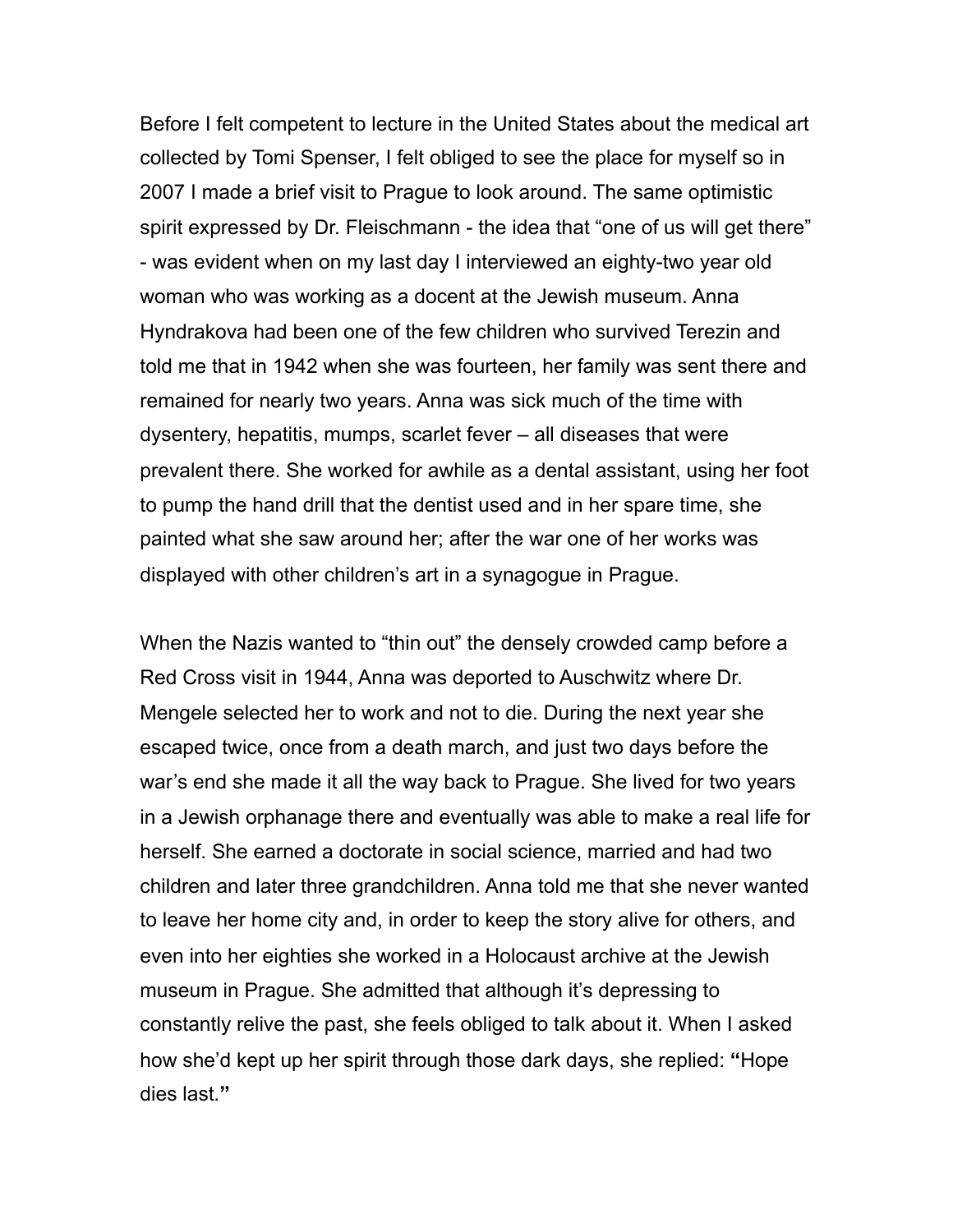Later I remembered that phrase when I read about another survivor of Terezin who also attributed his good fortune to hope. Victor Frankl was a former Viennese psychiatrist who worked for two years under Karel Fleischmann in Terezin's geriatric ward, counseling depressed, sometimes suicidal patients by engaging their minds in constructive ways. Dr. Frankl survived three camps after Terezin, all the time jotting down ideas on pieces of stolen paper which he hid in the lining of his clothes. After the war ended he published *Man's Search For Meaning* which sold over nine million copies in nineteen languages. The core of Viktor Frankl's philosophy was that there must be a purpose to suffering and dying. He wrote that everyone can rise above their fate but must discover the meaning in life for themselves, either by creating a work or doing a deed – by experiencing something or encountering someone. In his book Dr. Frankl observed that in the camps those without hope were the ones who died the quickest; conversely, those who held on to a vision of the future were more likely to survive.

 *In the concentration camp, we witnessed some of our comrades behave like swine while others behaved like saints. Man has both potentialities within himself; which one is actualized depends on decisions, not on conditions. Our generation is realistic because we have come to know man as he really is. After all, man is that being who invented the gas chambers and he is also that being who entered the gas chambers upright with the Lord's Prayer or the S'hma Israel on his lips.* 

Viktor Frankl wrote that "the salvation of man is through love and in love" and the way that he hung on was to constantly think about his wife. But when he returned to Vienna after the war, he learned that she and his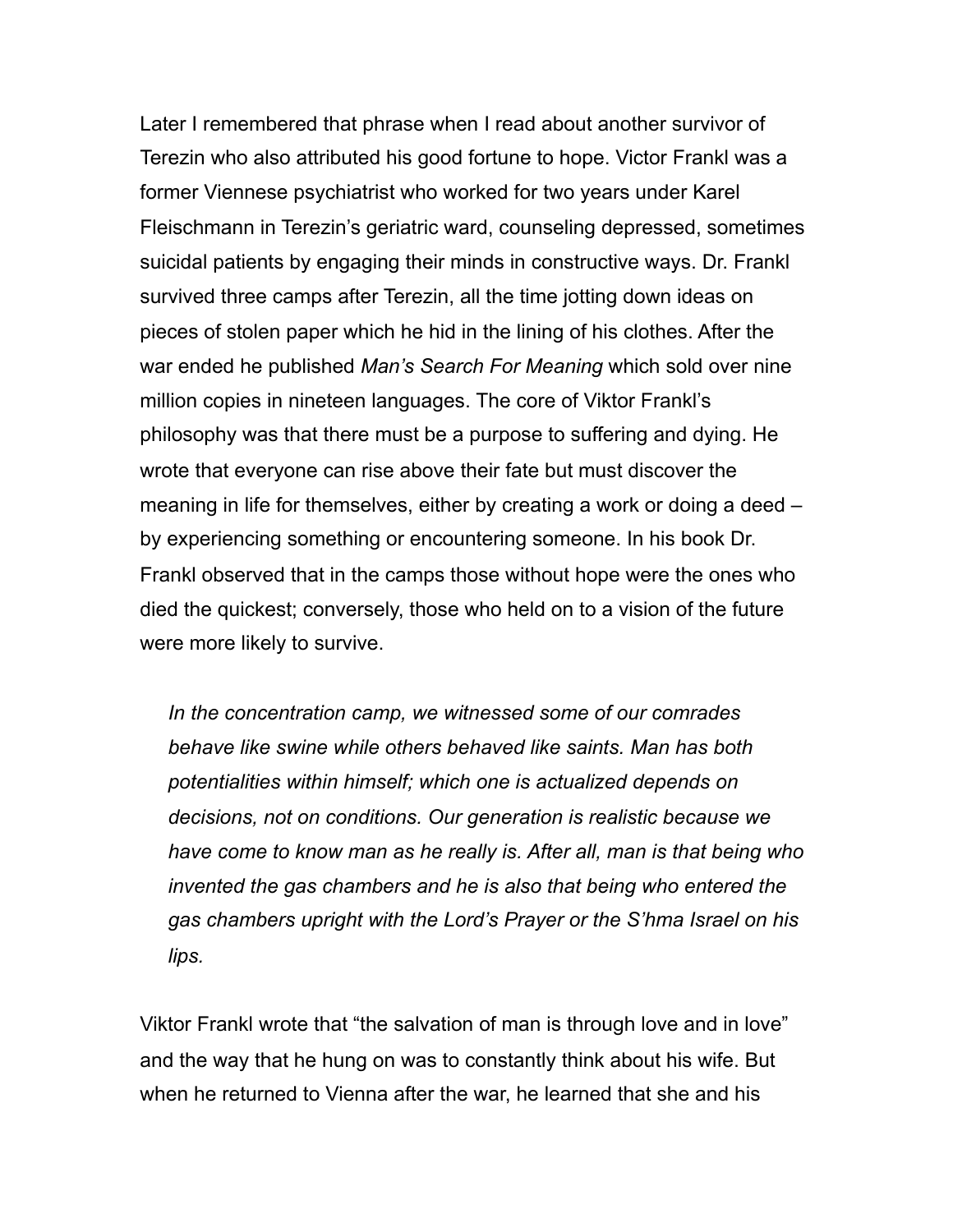entire family had been killed. Broken and alone, he accepted a teaching position at the medical school, remarried and went on to become a world famous psychotherapist. Dr. Frankel held five professorships in American universities, received 29 honorary degrees, was a Nobel Peace Prize nominee and died in London in 1997 at age 92.

One of the places where I exhibited Tomi Spencer's collection of Terezin art was the Holocaust Study Center in Spring Valley, NY. After I spoke at the opening event an elderly woman by the name of Ela Weissberger introduced herself and explained that as a child she had spent nearly three years at Terezin and that she owned a painting done by the same Dr. Karel Fleischmann about whom I'd just spoken. Would I like to see it? And how! When I visited Ela's home in Tappan, the small painting was unimpressive but how she got it was another matter. Her mother worked in the Nazi's vegetable garden where prisoners weren't allowed to take anything for themselves. However as Ela proudly told me, "My mother was the best thief in Terezin." She once hid fifty tomatoes under her clothes without squashing them, the theft undetected because she was so thin. Her mother lived in the same barracks as Dr. Fleischmann and had bartered her precious tomatoes for this simple painting.

When Ela was about eleven years old she played a leading role as the cat in the children's opera *Brundibar* which was staged for the amusement of the Nazis. In fact, it contained subtle mocking of the captors which they didn't understand and it was performed 55 times, though rarely by the same cast because so many children were taken away and killed. After the war *Brundibar* was performed throughout the world and sometimes Ela Weissberger would travel long distances to attend and tell her story - the title of her published memoir is *The Cat With the Yellow Star.*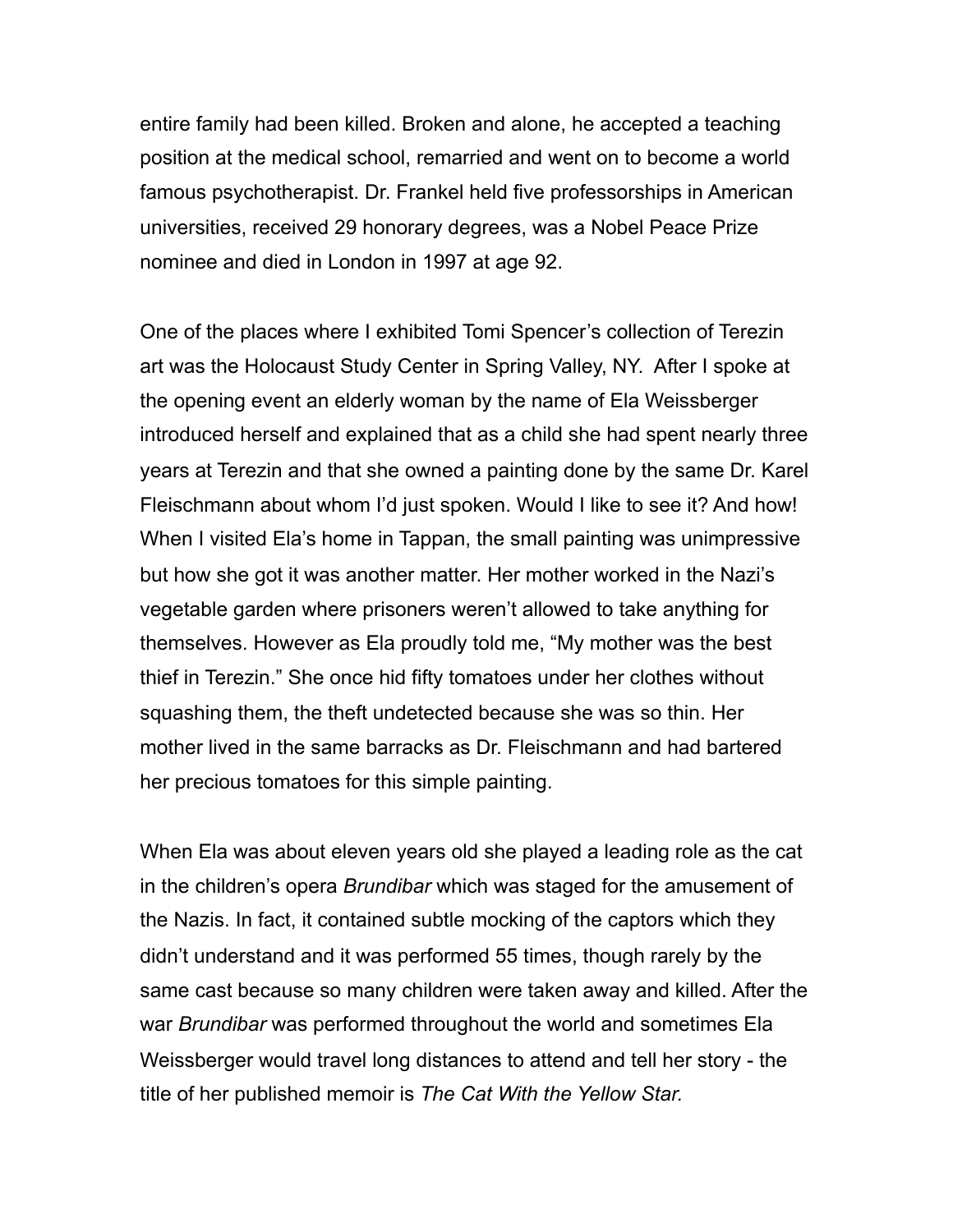At the end of the children's opera, sometimes this very old "cat" came up on stage to join the chorus as they all sang the opera's final victory song. Ela Weissberger frequently was asked why she continued to travel so far in order to tell her story and she'd answer, "I want to speak for the children who died. I ask people to remember my friends. By doing this, they stay alive in our hearts and minds. I'm the bridge between today's children and generations to come. And if we, as survivors, keep talking, we'll be heard. We can't keep silent - it's a part of our bodies." Ela told me that young people had an unofficial anthem that they used to sing in the ghetto's cabaret that was called *The Terezin March* and many years later when survivors held reunions at a kibbutz in Israel, they would join hands and sing this refrain:

*Anything can be done, no matter how bitter the time. Hand in hand we look to the future with a light heart. Tomorrow our lives begin again. We'll laugh as we stand on the ruins of the ghetto – Because together anything can be done.*

*Hey! Tomorrow life starts over, And with it the time is approaching When we'll fold our knapsacks And return home again. Where there is a will, there is a way, Let us join hands And one day on the ruins of the ghetto We shall laugh.*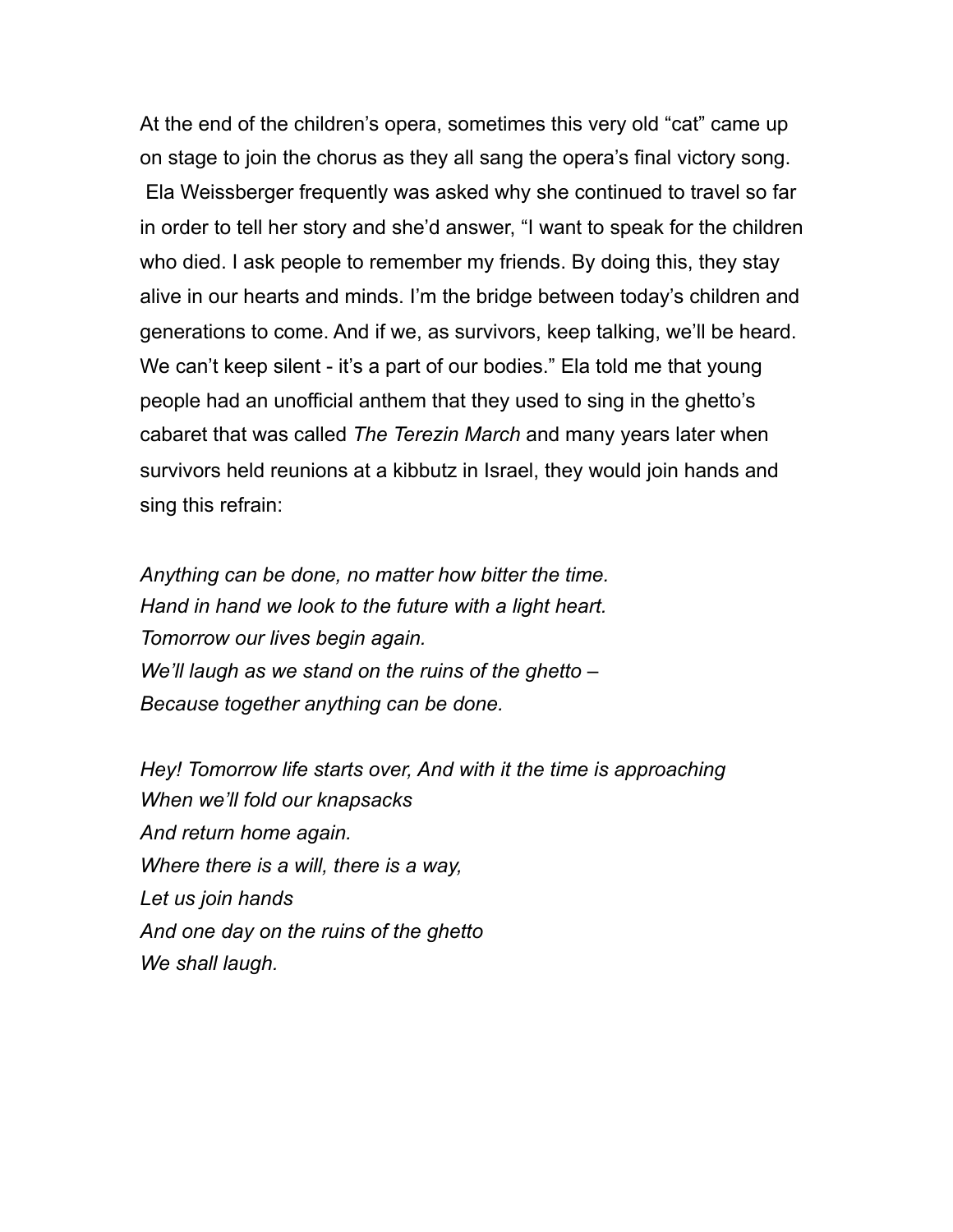The title of Israel's national anthem *Hatikvah* means "The Hope" and it seems to me that contained in these two anthems of hope is an inspirational message for us all to be optimistic and never give up one's ideals. Ela Weissberger and Anna Hyndrakova were living testimony of that commitment. As for the others, all that remains are their pictures and written words as a legacy of their indomitable spirit.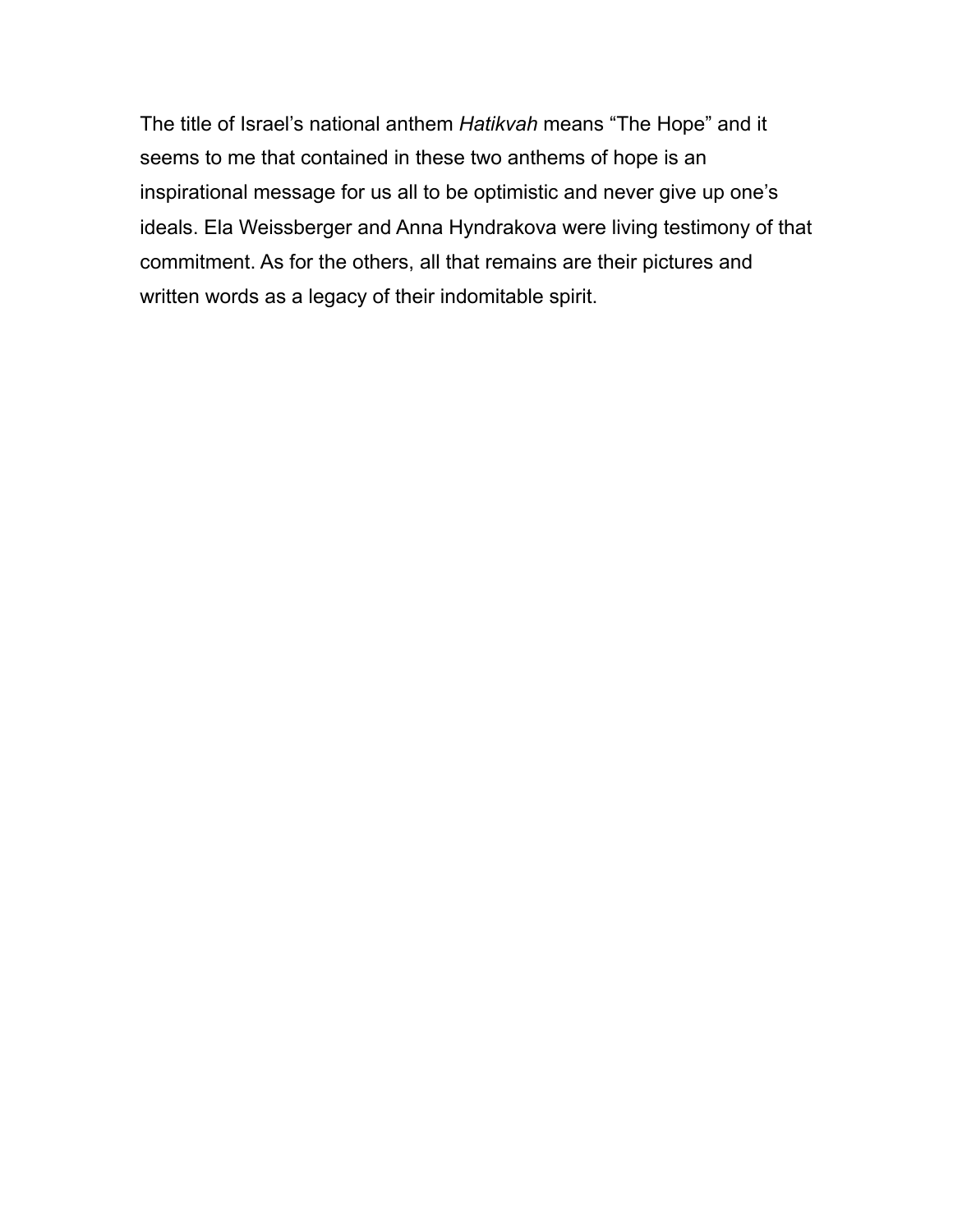# **15. THE AMOROUS ADVENTURES OF "MIKE BIALYSTOCK"**

In Mel Brooks' classic play/movie *The Producers*, Zero Mostel played a lecherous stalker of wealthy widows by the name of Max Bialystock. I'd always identified with his surname because my paternal grandparents came from the Bialystock region of then Russia, however, early in 2007 I began to think that perhaps Max and Mike had more in common than that. It was about a year and a half after Phyllis' death that, in a lonely moment, I logged on to *JDate,* a Jewish computer dating service, to see what this modern equivalent of the traditional matchmaker was all about. Signing on was easy: just answer a few basic questions, send a photo and \$30 and then sit back. Wow! It was like opening Pandora's Box. I hadn't considered that the legendary appeal of a Jewish doctor still applied even for those of advanced vintage.

Almost immediately I began receiving e-messages from dozens of flirtatious women, most from within a 40 mile radius but some from as far away as Kansas City and Tel Aviv. Apparently an eligible doctor was like catnip for ladies using code names such as NevRbettR, PetiteSweetie, bwaybaby, designing woman and smallnsweet. They all seemed eager to tell me that I was cute or that my bland bio was "intriguing." That's heady stuff for I'm as susceptible to a little flattery as any guy – especially a codger who hadn't had a date in more than a half century!

The photo of one determined woman who wouldn't take "No" for an answer reminded me of my Aunt Augusta in her later years – she lived to 103. Others appeared attractive but I'd been warned that it's standard practice for JDaters to submit much younger photos. At first it was exciting to scan each day's new crop, but after a week or two the process began to feel like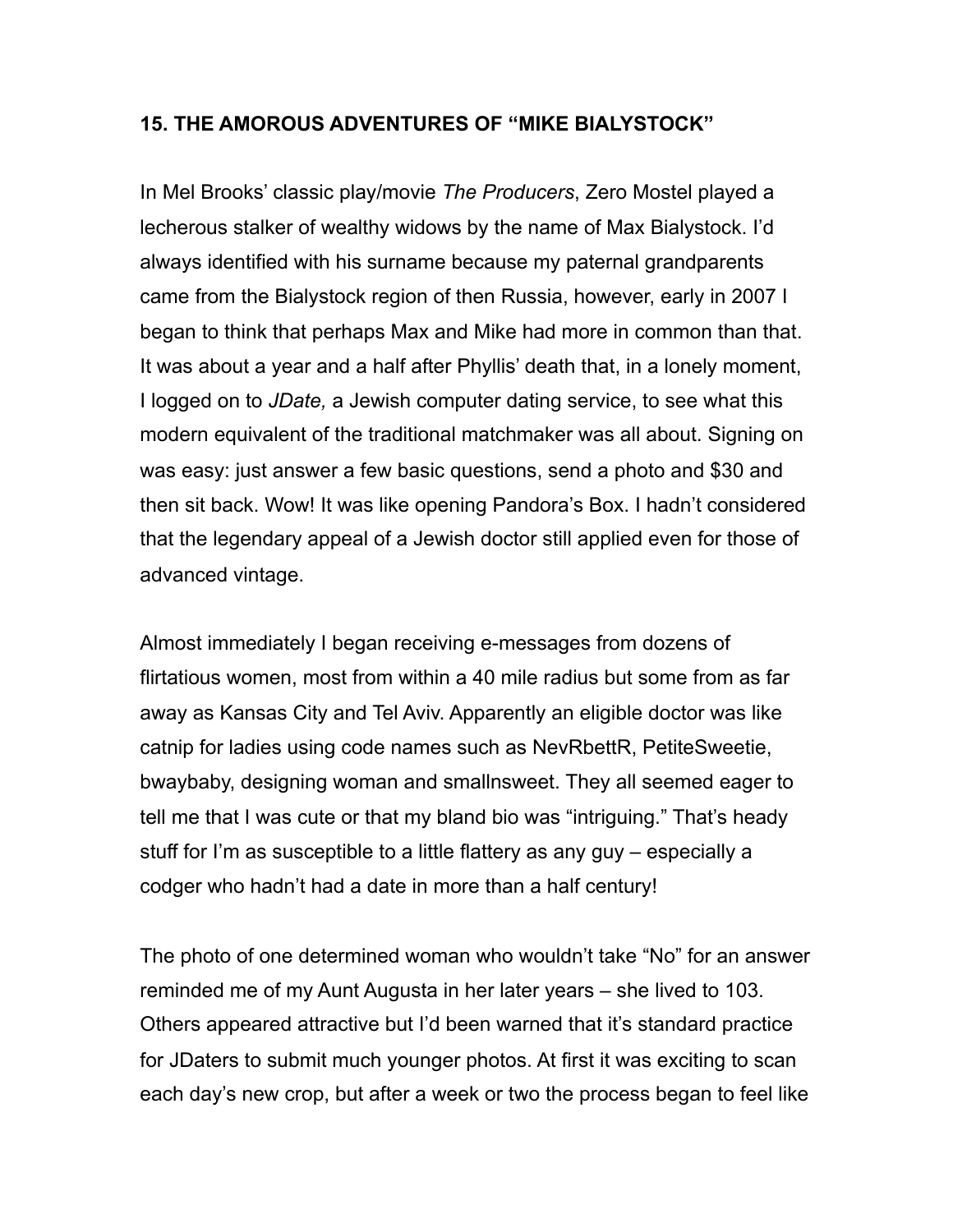virtual stalking. To be sure, it was consensual, but, unlike Max Bialystock, I soon began to feel more like the hunted than the hunter.

An age-related problem I encountered was that with failing short-term memory I could deal with only one or two women at a time. Soon I couldn't remember which one had described her body habitus as "proportional" or who it was who confessed, "I'm a real lady, but I also enjoy a dirty joke." I concluded that I could never be a Mormon because I'd flunk polygamy – I'd need a scorecard - so after the first week I began compiling a spreadsheet. However, after scanning the first 150 or so candidates, their faces began to blur and the bios all began to sound alike. Some who claimed to be "passionate" just appeared to be hyperactive and I was terrified to note that almost all seemed to work out and lift weights suggesting a robust new breed of Jewish Amazons. I envisioned a battalion of jogging, dancing, skating, beach walking, iron-pumping superwomen – nary a pot roaster in sight and the though of keeping up with these Olympians was daunting.

Virtual dating soon became addictive and, even after the initial flurry, every day brought still more "Flirt" messages. I'd finish reading one e-mail and another would be waiting so I decided that it was time to get "real." I began making preference lists and ranking the top ten. I even phoned a few of the more promising candidates and chatted, but was dismayed at how fickle I was – like the lyric in the old Broadway musical song, "When I'm Not Near The Girl I Love, I Love the Girl I'm Near."

After a week or two my scientific nature kicked in and I decided to keep track of everything in a journal and then it dawned on me that I could use my funny experiences as a litmus test – if I e-mailed the journal to some women who claimed to have a good sense of humor, some might be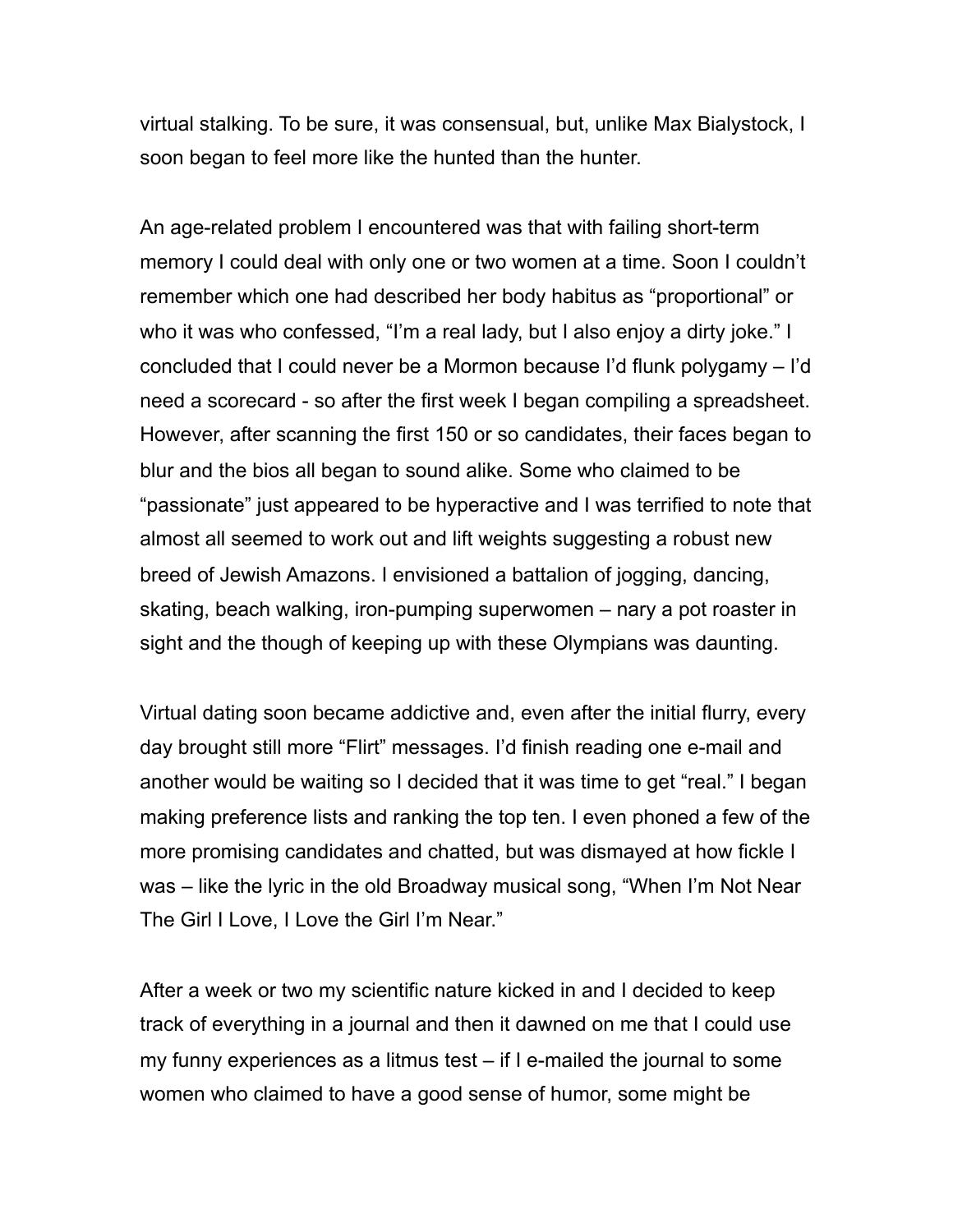amused while others wouldn't. I began receiving replies from veterans of internet dating who were willing to describe their own experiences – many of them embarrassing or worse. One suggested possible titles for my journal such as "Looking for Love in Cyberspace" or "Close Encounters of No Real Kind." Another woman confided that although she'd had a number of good experiences, she'd also encountered several weirdos. She noted that many men seemed to be in denial about the passage of time and appearance and some wannabe Don Juans were forthright about their intentions - as one fellow wrote, "If you don't have a mustache, you can have me." This woman thanked me for sharing my insights about computer dating because they "helped me to feel better about this whole ridiculous process."

Before long I was prepared to move on to more conventional socializing. I'd become emotionally exhausted, was sleeping poorly and felt the need to get beyond casual browsing and arrange for an actual meeting. I began to doubt myself and worried what would happen if my chosen one didn't choose me? After all, I was in my seventies and well-worn -- damaged goods? My new strategy was to select a few of the most promising potential partners and arrange to meet them in real time. This was easier than I'd expected because most of the women had some "disqualifying" characteristic; in fact, I was surprised to find how similar my favorites were during this preliminary stage. In retrospect, this shouldn't have been a surprise because so far they all were disembodied extensions of my own imagination.

These wry observations may seem cynical but they reflect the fact that in some respects cyberdating invites spoofing. In truth, all those who enter are aware of the limitations and, after all, it does offer new opportunities for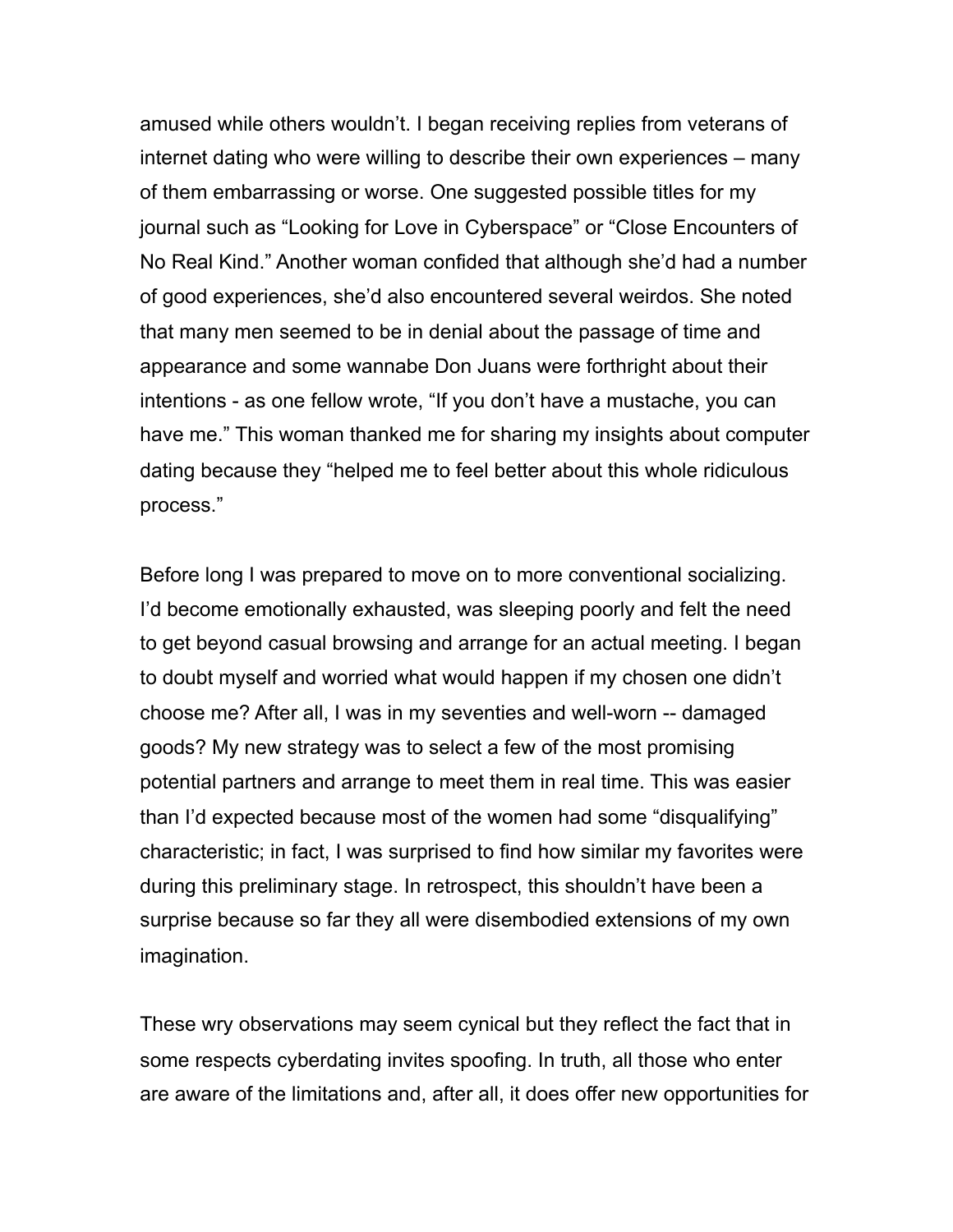social interaction. I have no doubt that from the distaff perspective there's plenty to mock about aging males but it's all part of the human comedy and if we lose our capacity to laugh at ourselves, what's left but to cry? Life and people can be absurd at any age and I suppose that for seniors, the familiar maxim still applies: "There's no fool like an old fool."

I winnowed the list down to three finalists and began making phone calls. The first was to a woman named Golda who was from Brooklyn. I'm ashamed to admit that I didn't fancy the idea of introducing "Golda from Brooklyn" to friends or family because it conjured up images of Golda Meir or Tevya's wife in *Fiddler On The Roof*. I chastised myself for being so shallow – after all, she seemed pretty and witty - so I phoned her, but Golda's thick Brooklyn accent confirmed my worst stereotypes and she struck out.

That left two candidates for the great privilege of meeting me: Carol and Linda. Both passed telephone muster so I arranged to meet each of them three days apart in Manhattan and what happened next confirmed my ineptitude as a cyberstud. Carol was first. We met on a beautiful summer day, she was attractive and clever and we walked and talked for several hours in Central Park. It went so well that after returning home, aglow from my first date in a half century, I felt compelled to send an e-mail to Carol telling how much I'd enjoyed meeting her. I carefully composed it and then pressed SEND. But right after the message whizzed off, I reread what I'd written and noted with horror that I'd begun "DEAR LINDA…" Oy!!!! That was the name of the NEXT scheduled date. Mortified, I shot off an apology: "So sorry. I'm terribly embarrassed… I don't even know a Linda {yet)." Carol must have understood the perils of computer dating the presenile. Taking my gaff with good humor, she replied "DEAR IRVING."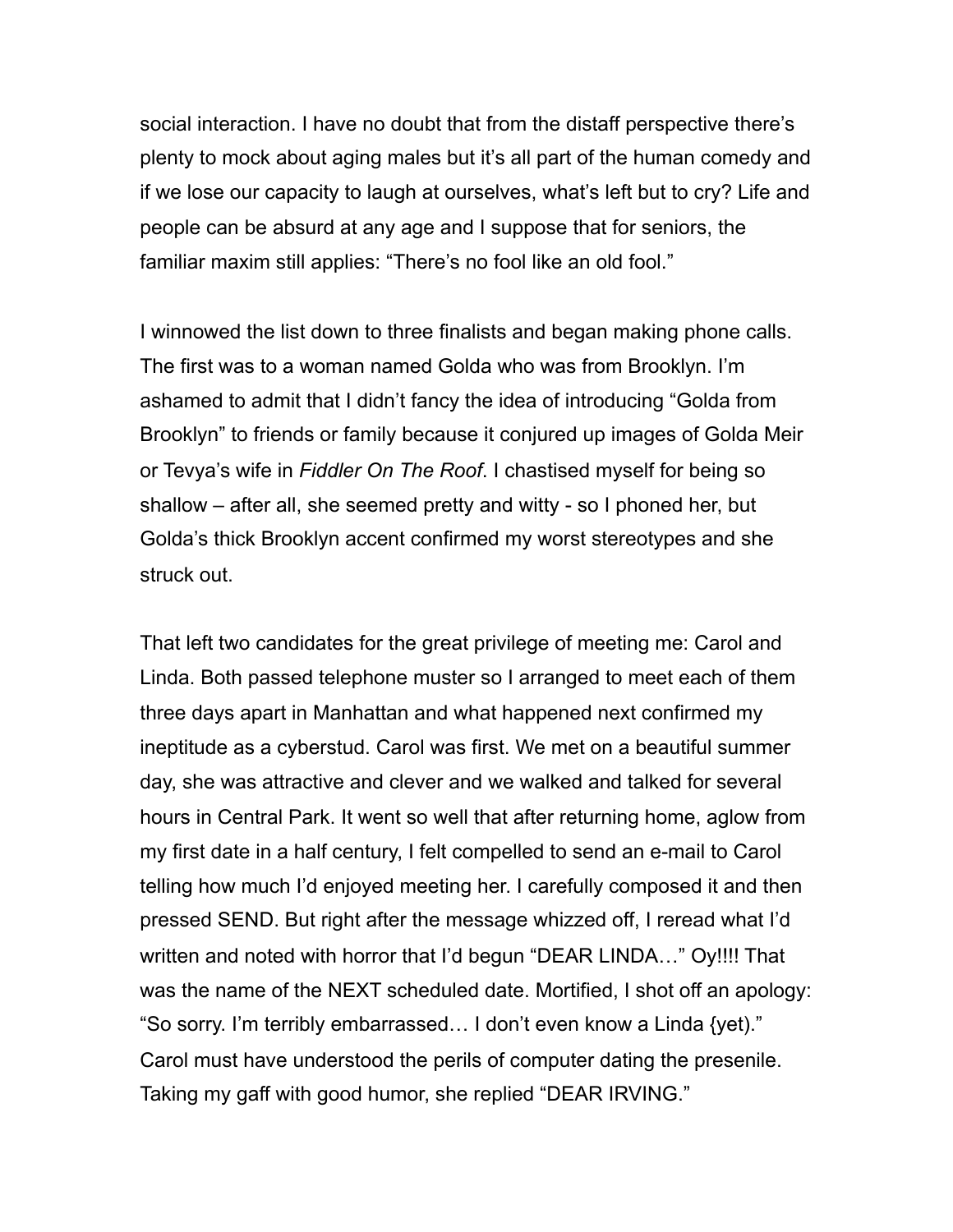Good for her. But three days later I met the REAL Linda -- and now, more than a decade has passed and we're still together. Mike Bialystock is long retired and definitely is offline.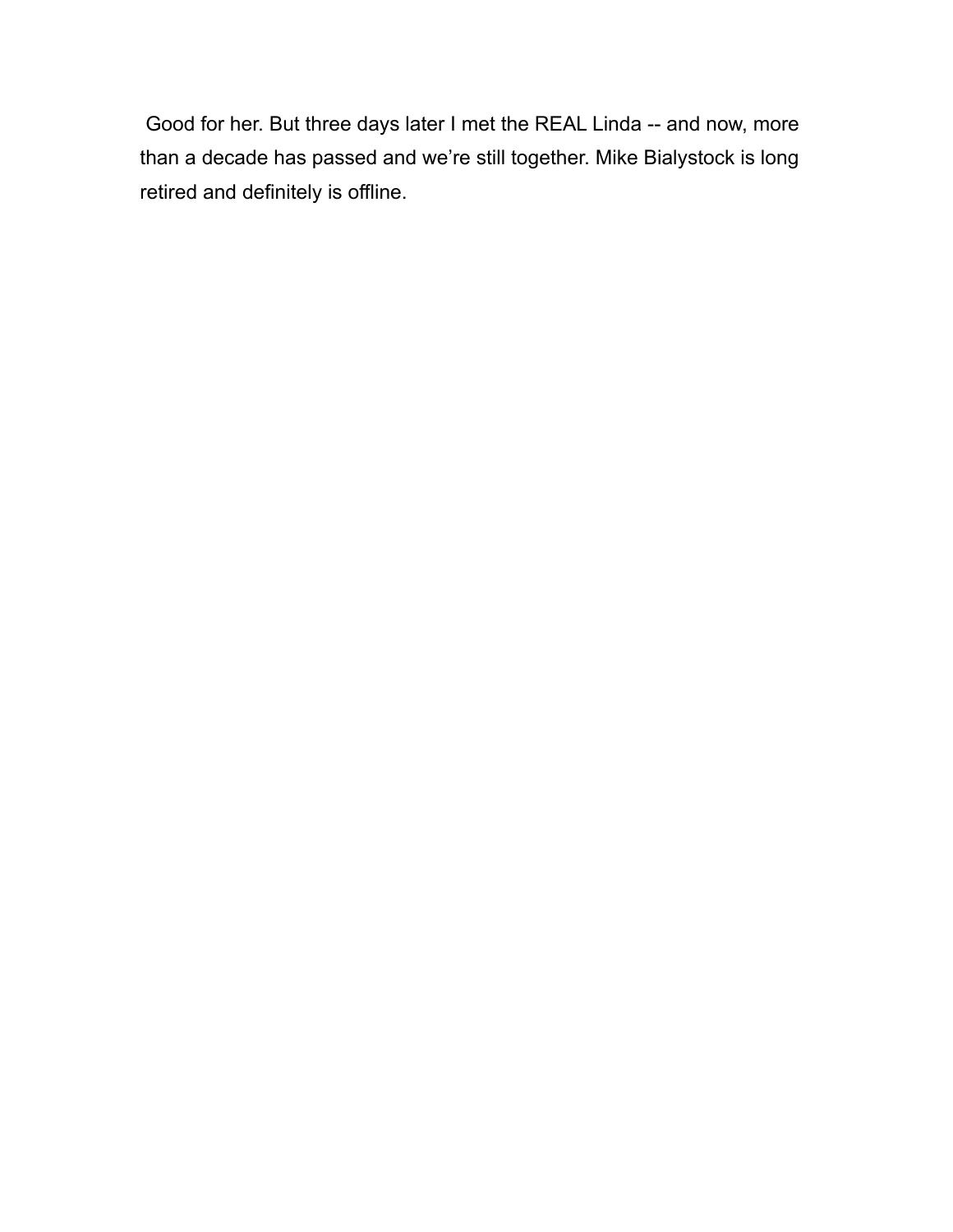### 16. **RIVER VIEW**

Although I was an English major in college, I never developed an appreciation for poetry so when an opportunity arose in 2016, I signed up for a poetry writing class and some immersion therapy. I can't say that I mastered the art, but the following feeble attempts described my delight in my new apartment in Piermont with its splendid view of the Hudson River. Linda thinks that my fascination with this scene represents nostalgia for my Bronx boyhood when I'd often sit for hours gazing out of my bedroom window at the Harlem River far below and day dreaming. Perhaps so.

 *DAWN ARRIVES WITH AN OVERTURE BY HONKING GEESE. THE SKY LIGHTENS AND DARK BLUE CLOUDS EMERGE LIKE INK BLOTS IN A GIANT RORSCHACH. OFF TO THE EAST, A SALMON SKY ADORNS THE ENTRY OF MORNING'S PREENING HERO – HIS HIGHNESS, THE SUN!*

 *THE RIVER AWAKENS TO REVEAL TODAY'S PATTERN. ITS FACE IS EXPRESSIVE, ITS MOOD EVER CHANGING. THE COLOR VARIES DEPENDING ON TIDE AND TIME, SEASON AND WEATHER -- GRAY, GREEN, BLUE, BROWN. AND IF THERE'S A PARTICULARLY VIVID SUNRISE OR SUNSET, TINGES OF PINK OR ORANGE.*

 *THE VIEW FROM MY BALCONY IS LIKE LIVING ON A HOUSE BOAT. THE DISTANT BRIDGE TRACES A HORIZONTAL DIVIDE – SKY ABOVE, WATER BELOW; LONG AND LOW NEAR NYACK, THEN A GRACEFUL RISE AS IT APPROACHES TARRYTOWN. SOMETIMES LATE AT NIGHT, I FOLLOW THE HEADLIGHTS OF A LONE CAR FLICKERING THROUGH THE TREES HIGH UP ON 9W – HURRYING WHO KNOWS WHERE?* 

 *WINTER ICE FLOWS ETCH JAGGED DESIGNS WHILE SPRING RAINS FORM INTRICATE PATTERNS ON THE SURFACE. BEST IS WHEN THE RIVER IS FOG*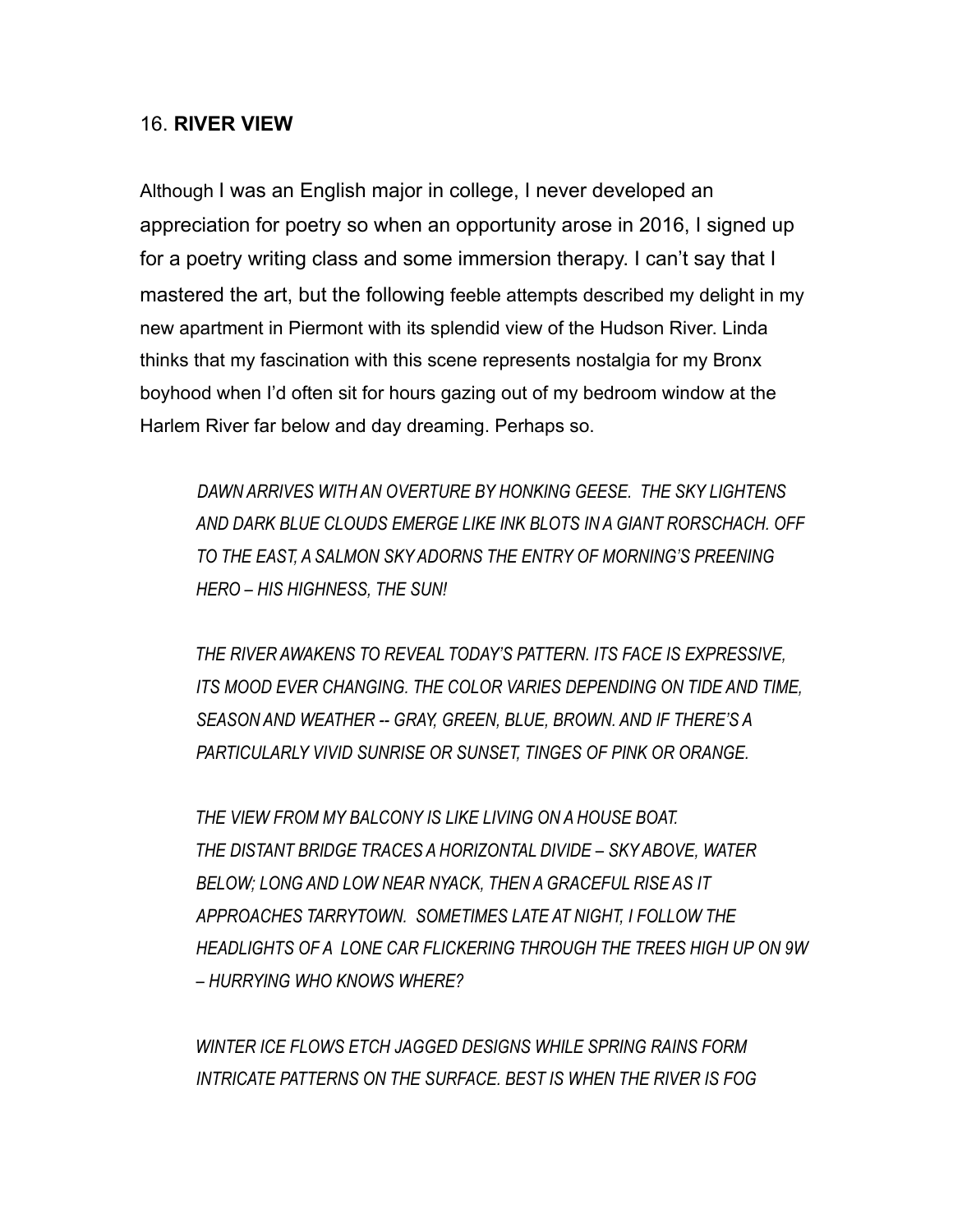*BOUND AND SILENT. IF A STORM PASSES, FIRST ROCKLAND IS OBSCURED IN DARKNESS AND THEN AS LIGHT IS RESTORED, IT'S WESTCHESTER'S TURN TO FADE FROM VIEW.* 

 *TRAFFIC ON THE WALKWAY BELOW MY BALCONY BRINGS OLD AND YOUNG, FEEBLE AND HALE, LOVERS AND LONERS, WHEELCHAIRS AND BABY CARRIAGES. RESTLESS DOGS ON LEASHES WANT TO RUN FREE. ON SOME SUMMER MORNINGS I AWAKE TO THE SHOUTS OF A CREW AT EARLY PRACTICE. LATER IN THE DAY I STRAIN TO HEAR SNATCHES OF TALK FROM THE WALKWAY. A SMALL CHILD WHINES "PICK ME UP." SOMEONE ON THEIR CELL PHONE IS LOUD AND OBLIVIOUS.*

 *SO MANY BOATS PASS MY WINDOW – KAYAKS, SKULLS, FRISKY JETSKIS, GRACEFUL SAILBOATS. AT DUSK MOTORBOATS CUT THEIR ENGINES AND GLIDE INTO THE MARINA. A FEW REMAIN MOORED JUST BEYOND, POISED FOR THEIR NEXT OUTING. A GULL HOVERS, THEN DIVE BOMBS FOR A TASTY DINNER. ALAS, HE FLIES OFF WITH EMPTY BEAK. THERE'S A SPLASH OF A FISH BREACHING AND LATE AT NIGHT, WAY OFF IN THE DISTANCE, A TRAIN WAILS.* 

 *THERE'S A CONSTANT SOFT GROWL OF TRAFFIC ON THE BRIDGE – THE BEAST NEVER SLEEPS. A STORM ARRIVES WITH A RUMBLE OF THUNDER. THE RAIN HISSES AS IT POUNDS THE WATER AND IF THE DOOR IS LEFT OPEN A CRACK, THE WIND HOWLS.* 

 *HURRICANE SANDY WAS HIGH DRAMA: WHITE CAPS HURTLED STRAIGHT AT ME LIKE AT THE SEASHORE; THEN THE TIDE TURNED AND RUSHED TOWARD TOWN – BOATS WASHED ASHORE, DEBRIS AND FLOODING, LIGHTS OUT.*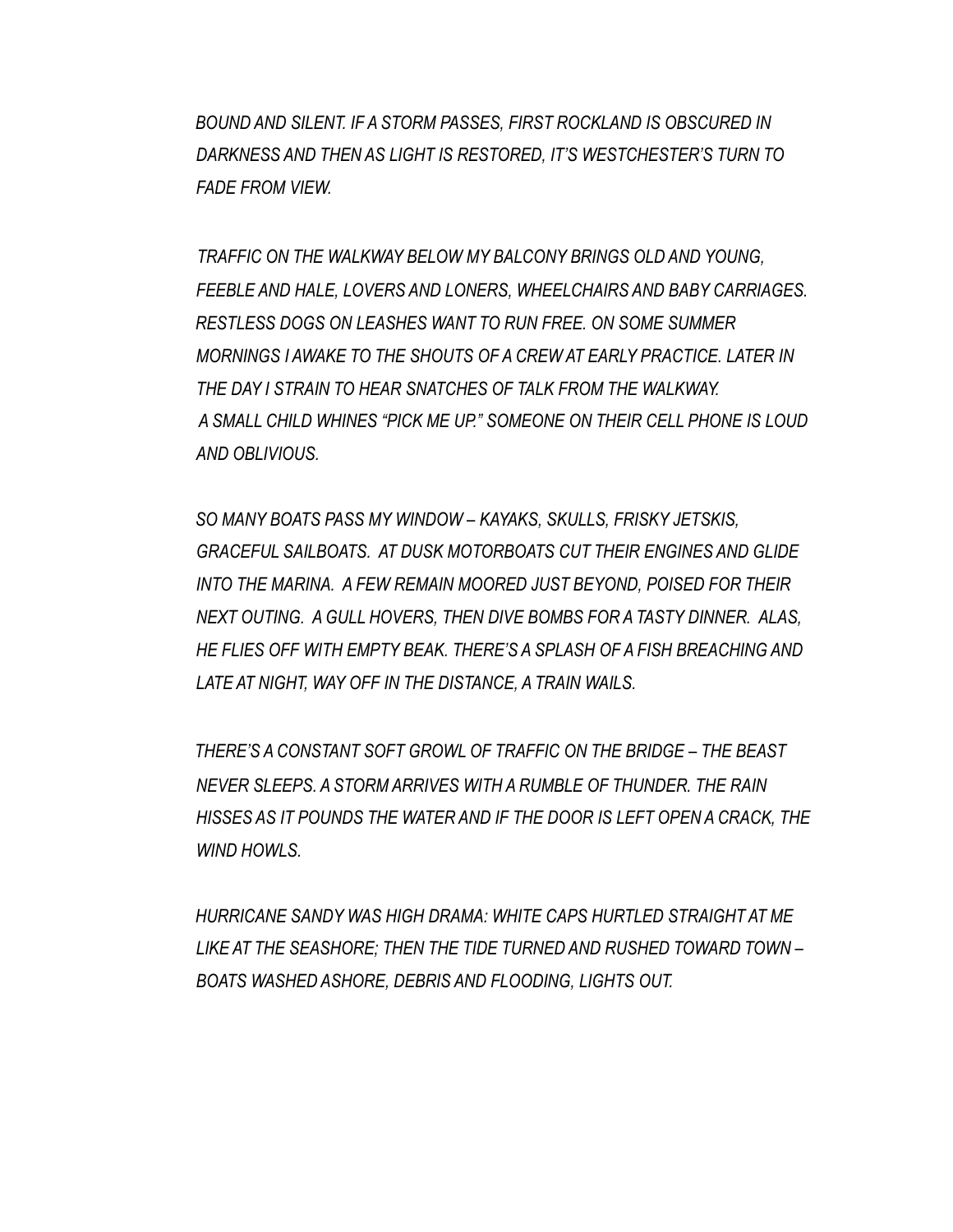*TRAGEDY STRUCK TWICE LAST WEEK. FIRST, A WRONG-WAY COLLISION ON THE BRIDGE – SIX INJURED, ONE DEAD – NO CARS MOVED FOR SIX HOURS, FLASHING RED LIGHTS UNTIL 3:00 AM. SIX NIGHTS LATER, A MOTOR BOAT SMASHED INTO A CONSTRUCTION BARGE – FOUR INJURED, TWO DROWNED. THE NEXT MORNING HELICOPTERS, RATHER THAN SEAGULLS, CIRCLED OVERHEAD. A LONE POLICE BOAT TROLLED NEAR MY WINDOW – SEARCHING.*

 *POINTING LIKE A FINGER INTO THE HUDSON, THE MILE LONG PIER WAS BUILT TO*  JOIN TRAINS FROM THE WEST TO SHIPS UP FROM THE CITY. A CENTURY LATER, *HALF A MILLION TROOPS MARCHED ALONG IT, BOARDED TRANSPORTS AND SAILED TO FRANCE. THEY CALLED IT "LAST-STOP USA." NOW IT'S A HAVEN FOR FISHERMEN, CYCLISTS, STROLLERS -- AND BIRDS.*

 *CRANES ARE FLYING BEYOND THE OLD BRIDGE – YELLOW, RED AND WHITE, THEIR NECKS STRETCH UP. A WHOLE FLOCK OF THEM AND MORE TO COME THEY SAY. THIS MORNING, THE INSISTENT BANG OF A PILE DRIVER. SIXTY BEATS A MINUTE -- JUST LIKE MY HEART.*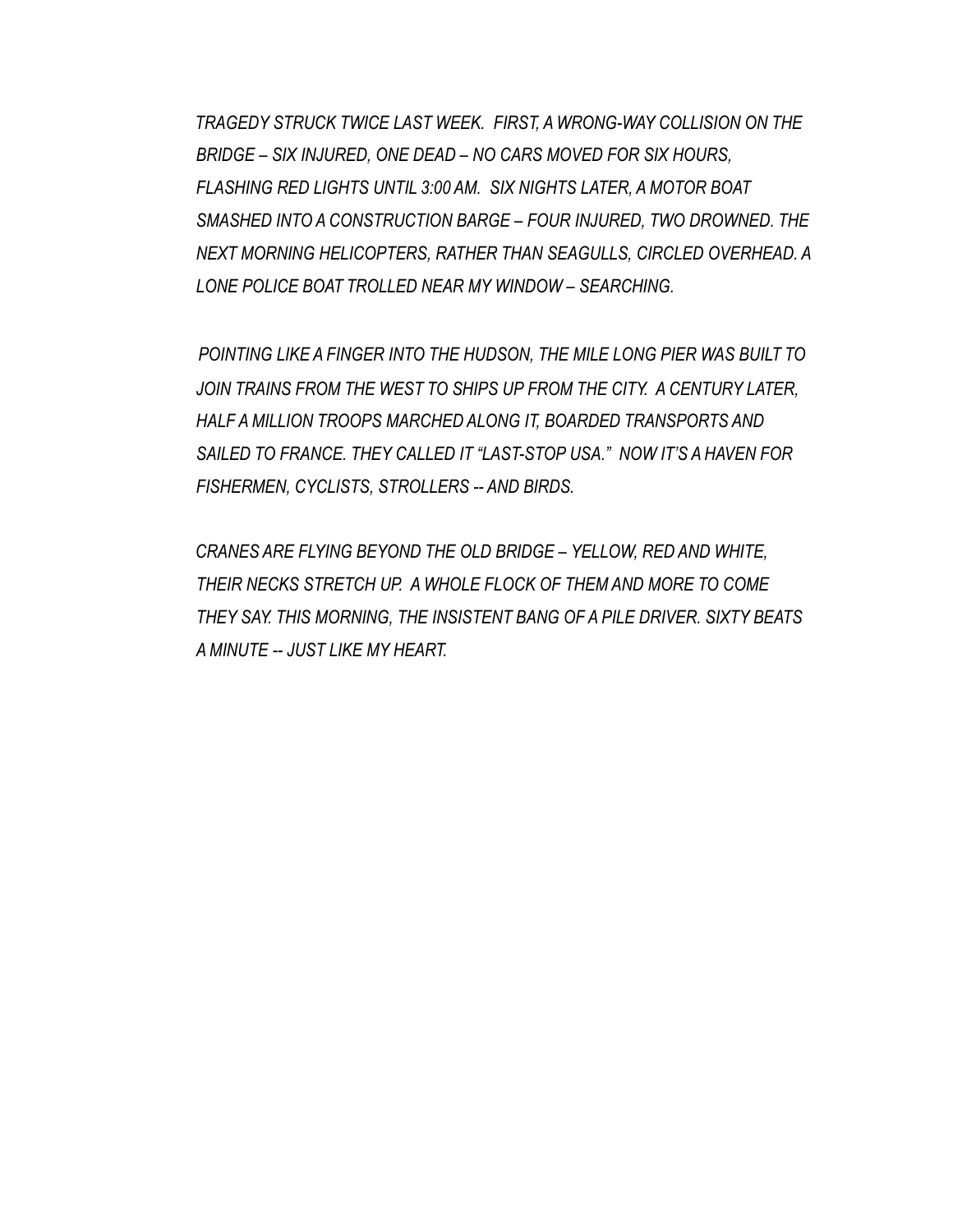## 17. **FOUR WOMEN**

After our visit in 1995 to rededicate the Jewish cemetery in Dabrowa Bialostocka, for the next two decades I rarely thought again about the *shtetl* where my paternal grandparents grew up. Then in October 2015 I received an e-mail message from a high school teacher there who'd read a Polish translation of my book. Dorota Budzinska explained that she and her students were studying Dabrowa's forgotten Jewish history and had been cleaning out the overgrown cemetery. Now they were planning a symposium and she invited me to speak. Naturally, I was delighted to accept. How could I say no? So accompanied by my son Ted and grandson Sam, we returned to our family's *shtetl* for the program that was held on May 24, 2016.

The school sent a van to pick us up in Warsaw for the nearly four hour drive to Dabrowa. The formal part of the program was held in the auditorium of a modern school with flags of Poland, The United States and Israel displayed. There were lengthy greetings in Polish by various officials before it was my turn to speak. I'd been advised to avoid controversial subjects since the current political situation was sensitive and had composed about a ten minute talk, submitting the text in advance so that an excellent translator (Elzbieta Smolenska) could alternate reading paragraphs with me. Here's what I said:

*When I was born 80 years ago this month, I was named after a greatgrandfather (Moshe Aaron Zaban) whom I never knew because he is buried here in Dabrowa. In 1896, 120 years ago, his daughter, my grandmother Seely (Celia) Zaban, left for America to join her boyfriend Haskel Neviadomsky who left two years earlier to avoid being drafted into*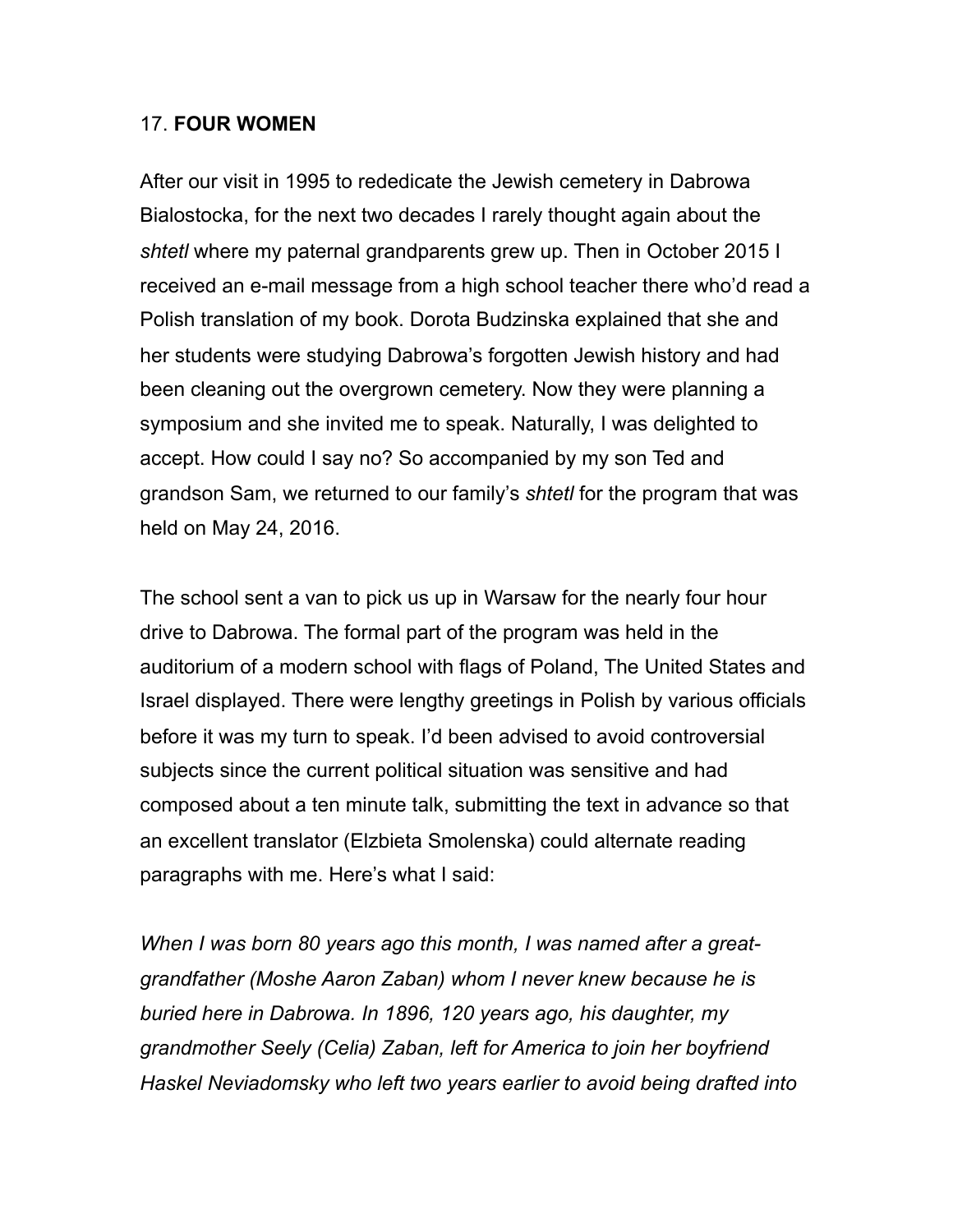*the Imperial Army. When grandpa arrived in New York, he made enough money to pay for grandma's passage and when she arrived in New York City at age 18 she was uneducated and unskilled - except for being a very good cook. After they married they joined a social organization with many former Dabrowa residents who lived in New York and sometimes that group would meet to recall old times. When members of the society or their families died they were buried together, just as their ancestors had been in Dabrowa's Jewish cemetery.* 

*History usually focuses on famous men but since this week you'll be celebrating Mothers Day, I thought it would be appropriate for me to discuss four women starting with my tiny grandmother. In truth, her life was undistinguished except for the fact that she raised four successful children which, in itself, was a praiseworthy achievement. I was one of her seven grandchildren and my generation produced more offspring so that now there are many descendants scattered throughout the world. With me today is Ted, one of my three children, and Sam, one of my seven grandchildren - respectively, we are at least four, five and six generations removed from ancestors who are buried here.* 

*My grandparents never spoke to us about their early lives but long after they were gone, I became interested in studying our family's story. I not only wanted to learn about their experiences, but also about the place from where they came. The result was a small book that was published in 1982 called Dubrowa, Memorial to a Shtetl. In it I focused on the history of the former Jewish community and, in the course of my research, I interviewed many people who were not relatives but who had interesting stories to tell. I've mentioned my grandmother but now I'd like to describe two other special women from a later generation who also came from here.*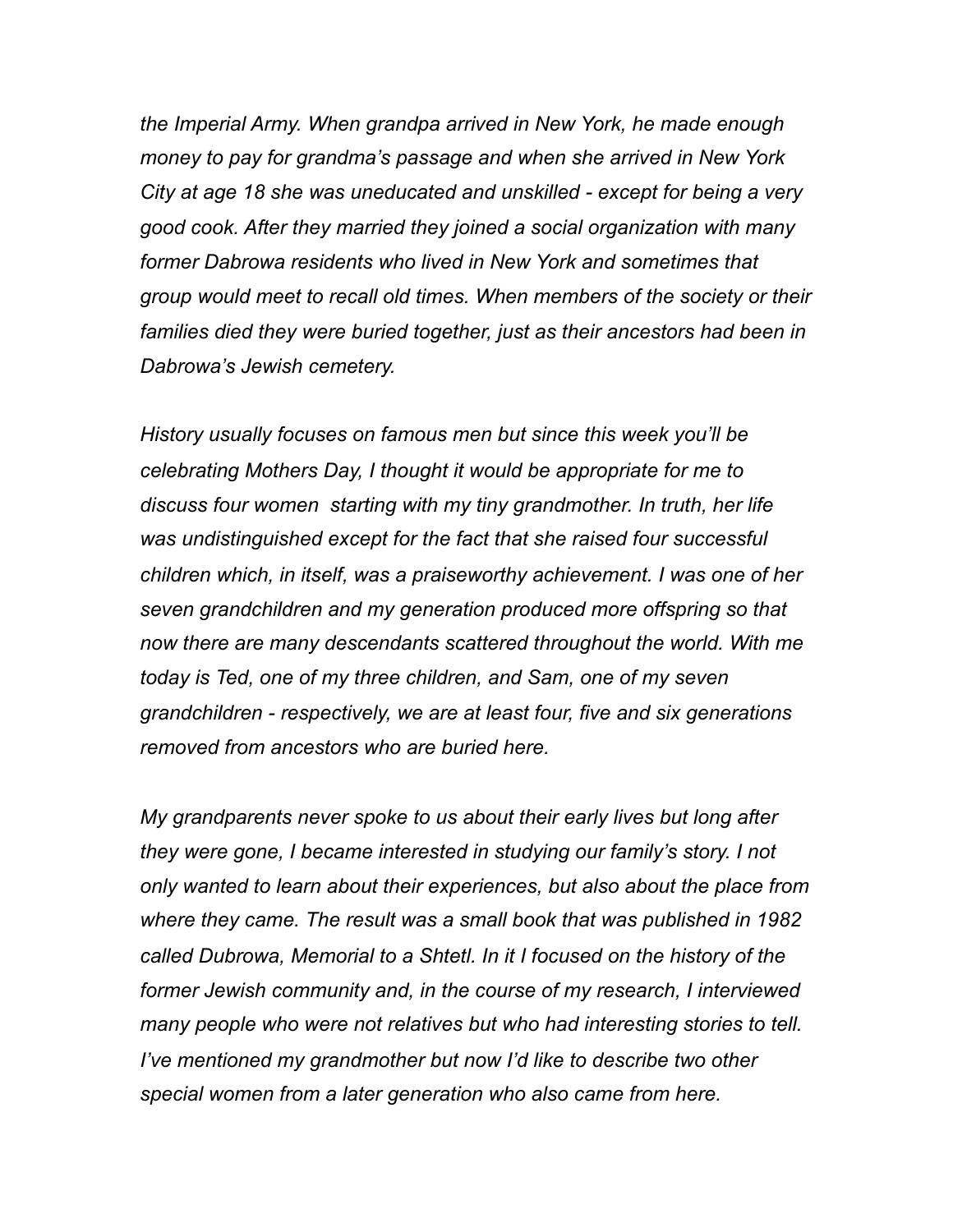*One was Rena Schlacter (Holstein) who was 23 years old when she left Dabrowa just three days before Germany invaded Poland. Her father had been killed in a pogrom in 1916 when she wasn't yet two years old and in September 1939 her mother insisted that, for safety, she join her older sister Lillian (Gritz) in America.* 

*When war broke out, 17 year old Sonia Grabinski (Lewkowicz) remained in Dabrowa with her parents and, as with everyone else, they lived under desperate conditions until in December 1942, along with nearly 300 remaining Jews, she was transported in a cattle car to Treblinka to be executed. But, miraculously, upon arrival Sonia was assigned to work in the camp's laundry and after about five months, in August 1943, she was one of more than 300 prisoners who revolted and escaped to the forest. Fewer than 70 of that group lived to tell the tale and they were the only survivors out of more than 800,000 people sent to Treblinka. After the war, Sonia was one of two or three Jews who returned to Dabrowa, but after several months she left for Israel where I interviewed her for my book in 1982.* 

*In 1946, shortly after the war ended, Rena Holstein wrote a letter from America to Sonia Grabinski in Israel asking for details about what happened in their home town and I'd like to read a few lines from Sonia's reply:* 

*"Our Dabrova [sic] the Germans burned in the year of 1941, immediately as they entered….Your sister and [her] husband remained and lived in a mud hut…There were many such. We also lived in terrible conditions. And, yet, everybody [passed] the time with hope that maybe after the war will*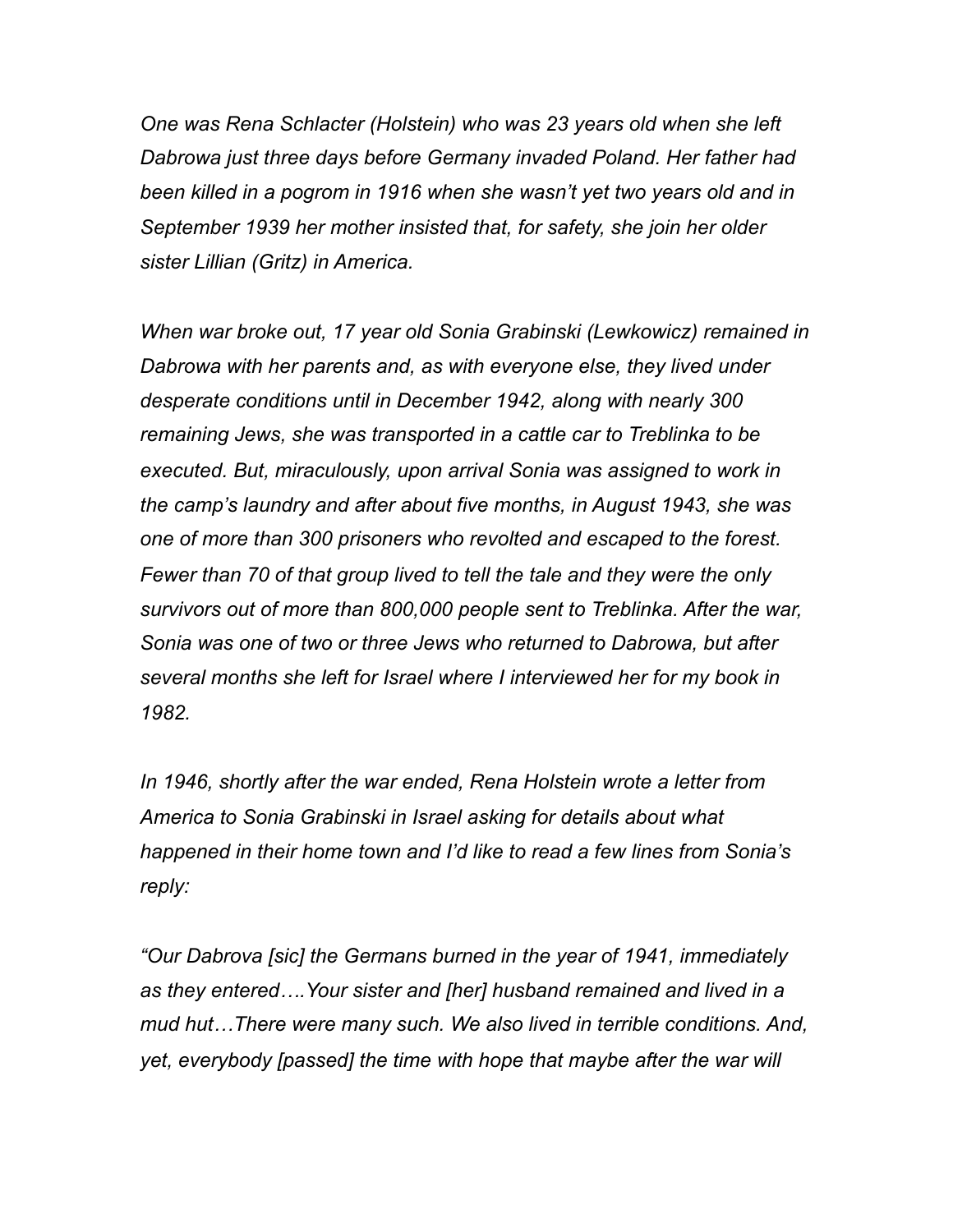*end it will get better. It happened differently. People of Dabrova were lost in terrible gas chambers in the factory of Treblinka. Nobody escaped…*

*It is terrible to speak and write it down. I don't want to bleed your heart and that is why I am telling you not to think about it. And if ever you remember, think that they have it good already. They suffered and now they are at peace. Maybe you think…that I am either crazy or an unfeeling, terrible person. No, my dear, you see my hands are trembling….Myself, who lived through and who lived longer than my family, survived [but] I have it much worse…I lived through [Hell] for three and one half years, it is hard to imagine it…I survived but my heart and soul are deadened. I am sorry that my letter cannot give you more pleasure. Yes, the reality is very, very sad and it makes no sense to lie." [Sonia died in Israel in 2006.]* 

*Despite Sonia's advice to forget and move on, before Rena left Dabrowa she promised her brother that she wouldn't forget the children. So it was that in 1988, about 42 years after Sonia's reply to her, the two sisters, Roncha and Leychie as they were called, returned to Dabrowa and engaged their former Christian school friend Jan Jarjecki to build a secure wall with a locked gate around the Jewish cemetery. After the project was completed the sisters, my wife and I and several others participated in a dedication ceremony that was held here on June 27, 1995.* 

*There's also a fourth woman whom I'd like to remember today although she didn't come from Dabrowa and wasn't Jewish. The names of the other three are known only to their families, but I'm sure that most of you know the story of Irena Sendler (Sendlerova.) However, I confess that until very recently I'd never heard her name - so let me explain why I mention her now.*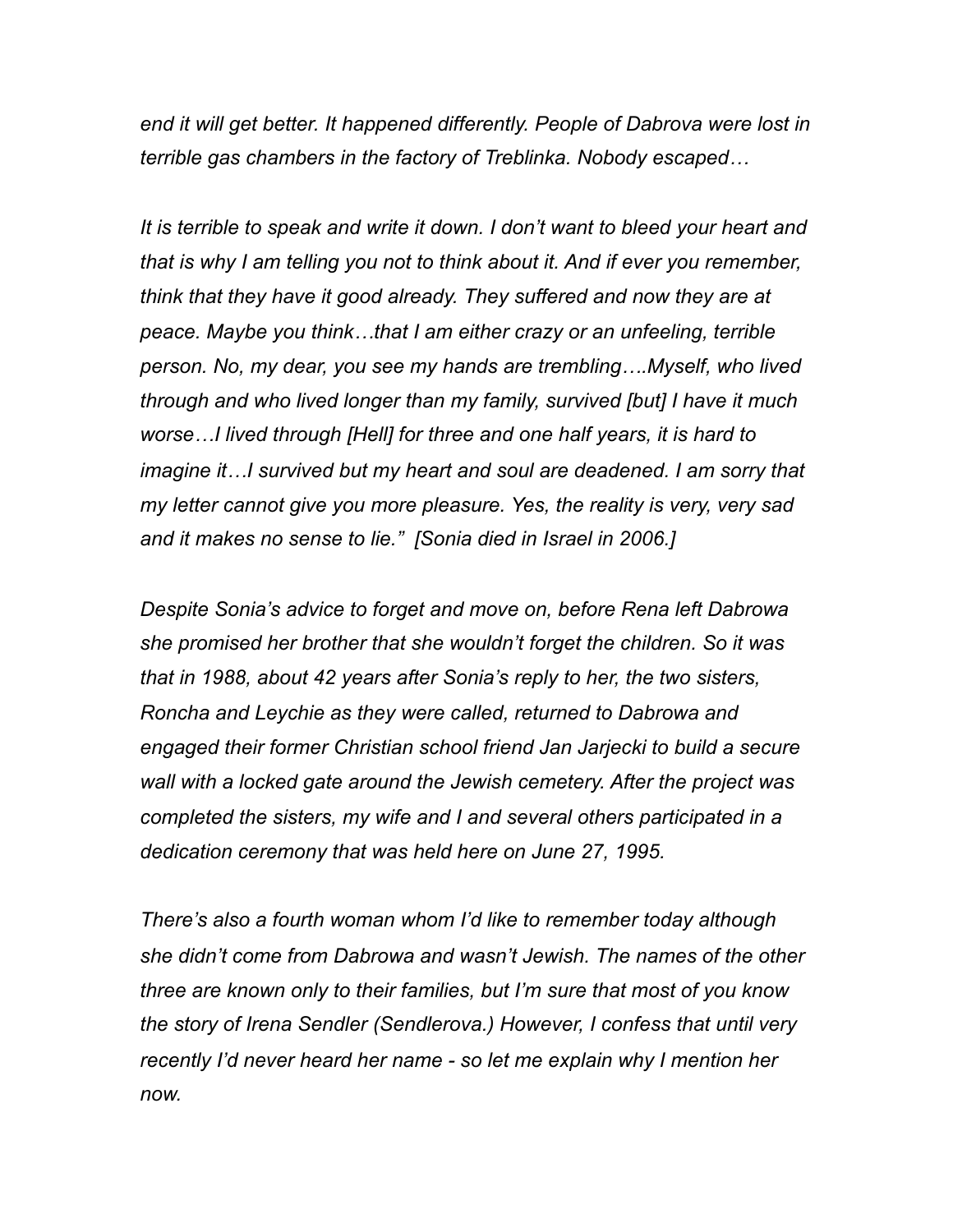*Several months ago I received an official invitation from your mayor to participate in this program and from that I learned that its title would be Reading Ashes. I was unfamiliar with that phrase, so I "googled" it and that's when I first heard of the poet Jerzy Ficowski who in 1979 published a book of 25 poems he'd written about the Holocaust (in English translation the title is A Reading of Ashes.) One of these poems was about the poet's wife Bieta whom I learned was only about six months old in 1942 when she was sedated by her Jewish parents so she wouldn't make noise and smuggled out of the Warsaw ghetto in a wooden box.* 

*Her rescuer was a young social worker Irena Sendler who arranged for the child to be raised by the same Catholic midwife who had delivered her and many other Jewish babies. It's an inspiring story, but even more remarkable was the fact that Bieta was one of nearly 2,500 Jewish children also rescued from the Warsaw ghetto as a result of the courage of Irena Sendler. Eventually, Irena was arrested, tortured and sentenced to death, but she was rescued by Zegota (Council to Aid Jews) and lived to age 98.* 

*Many years later, Irena Sendler was honored by Israel as a righteous person and in 2005 she was nominated for a Nobel Prize. But for decades her story was little known even here in Poland where it was suppressed by the Soviet government. I can attest that even today, except for a very few scholars, her name is virtually unknown in my country so let me explain why I presume to speak about her today to a Polish audience who probably are quite familiar with her?* 

*One reason is because nearly twenty years ago three American high school girls who lived in a tiny town in rural Kansas (Uniontown, pop 270) far smaller than Dabrowa - heard about Irena Sendler from an obscure*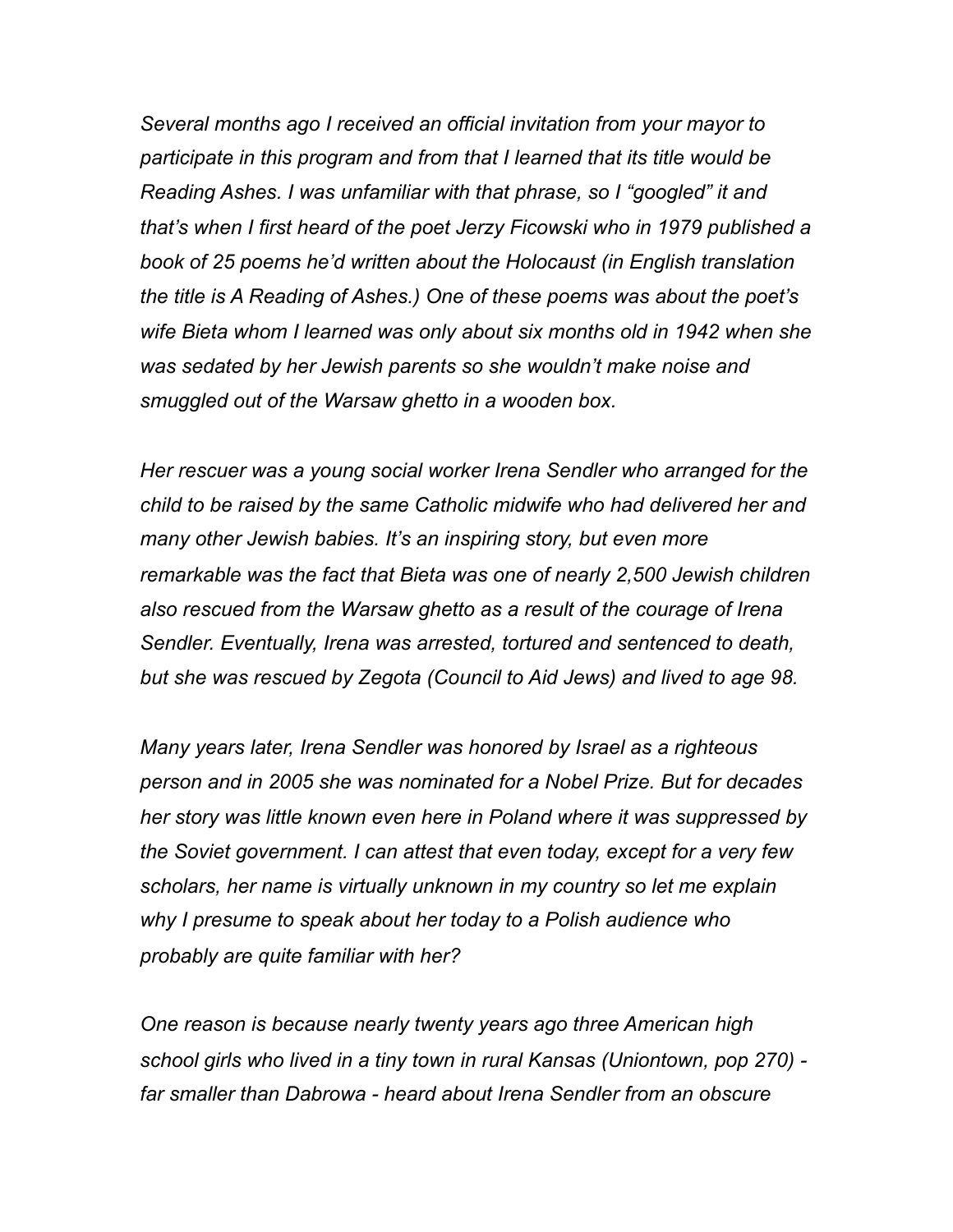*source and then did their homework. The students wrote and produced a play about Irena, entered it in a history competition and slowly spread the word about her - even to Poland where she still was hardly known. In time the girls visited Irena in Warsaw where they also met Bieta Ficovski - the baby in the box - who by then was helping to care for Irena in her last years. There's a nice symmetry to all this - American high school students teaching Poles about their own national hero whose story was little known - and today, Polish students hosting this event so that when we return to America we can use what we learn here to educate people back home.* 

*Which brings me to a second reason for mentioning Irena Sendler today. I pride myself in knowing a lot about Jewish history and about the Holocaust - yet, until just a few months ago I knew nothing about this saintly woman, nor of the poet and his wife. My point is that, even now, there is so much that we don't know about each other. And if I knew nothing about these Polish heroes, I wonder how little you may know about things that on our side we take for granted? That's why a meeting like this is so important*  for, in a small way, it helps bridge a gap not only of cold facts but of human *stories. Because it seems that even in today's hyperconnected world we remain virtual strangers, it's our mutual responsibility to listen and learn from one another.* 

*Once again we live in troubling times - certainly not as awful as during the darkest years of the 20th century - but troubling enough. And again, harsh words are being spoken by influential leaders both in your country and in mine. Now is a time for all people of good-will to be vigilant in guarding against injustice and hate - and it's in times like these, that it's necessary to hold fast to our best values - including tolerance, kindness, humility and humanity. That was a fundamental lesson in the life and poetry of Jerzy*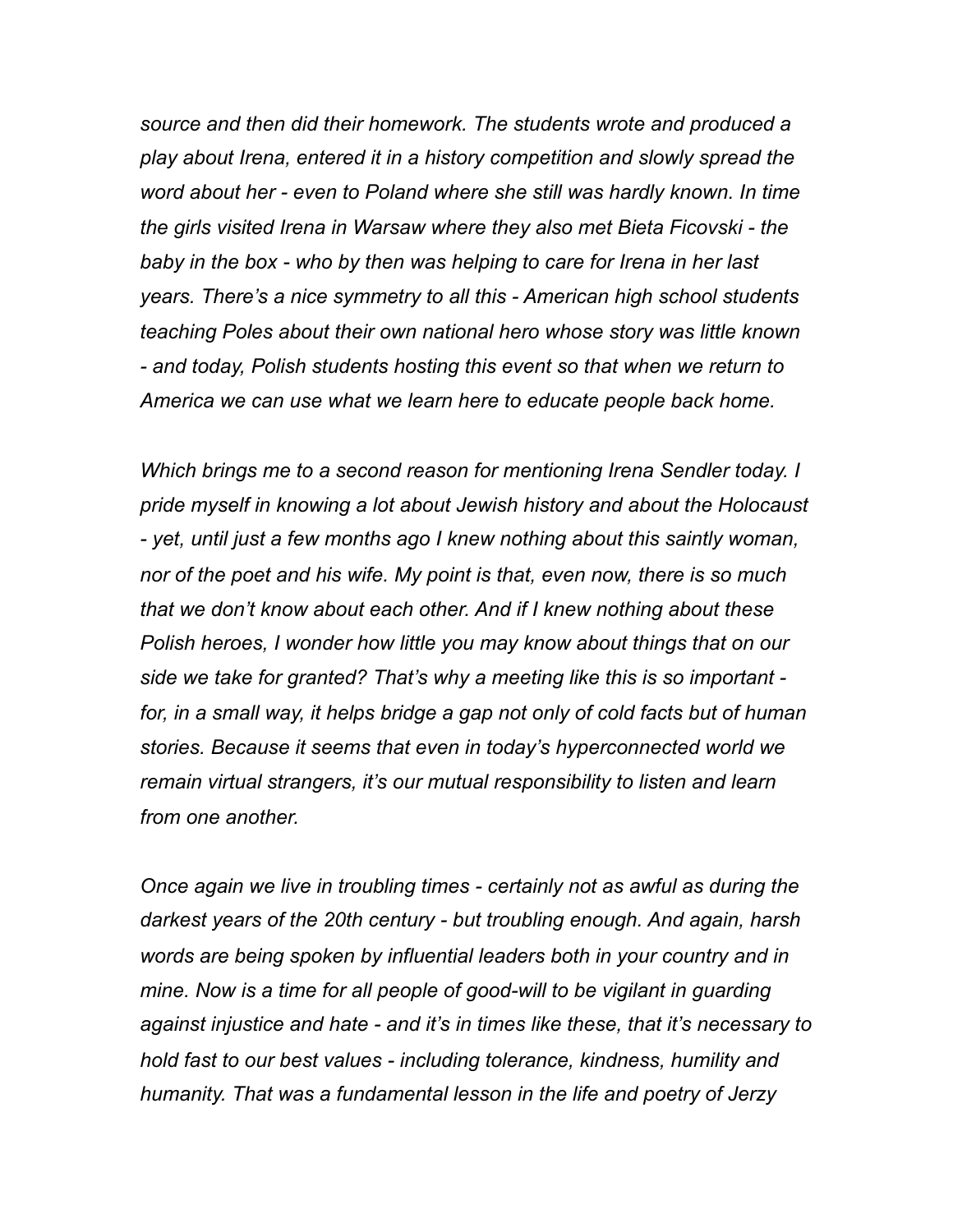*Ficowski - a lesson that can be learned from "reading ashes" - and today it's my message to you.* 

*Of some 14 million Jews living in the world today, the families of nearly three quarters originated in Poland. Of nearly 3.5 million Jews who lived in Poland before World War II, only about 10% survived and most of them moved away. But since the fall of the Soviet regime in 1989, there's been what some have called a "Jewish Renaissance" which culminated two years ago with the opening of the new museum in Warsaw which celebrates 1000 years of Jewish life here.* 

*How many Jews currently live in Poland depends on who you ask and how one defines who is a Jew? Some estimates suggest that today between 5,000 and 25,000 Poles identify as being Jewish but, whatever the degree of their observance and connectedness, compared to the number of Jews who lived in Poland during the 1930s, thats less than one percent of the pre-war population.* 

*Nazi rule in Poland caused the most terrible genocide in human history and Jewish blood and ashes permeate the soil. But today we haven't returned in order to cast blame. Rather, we come in a spirit of reconciliation - its time to learn from the past and never repeat the worst of it. So, hopefully, as a result of educational programs like this, we all can move forward together in peace. SHALOM.* 

Next up after my talk was Dr. Mark Podwal whom I'd invited to join us because I knew that his mother and family members had emigrated from Dabrowa in 1929. In addition to being a dermatologist in Manhattan. Mark is a world-renowned artist whose unique Jewish-themed paintings and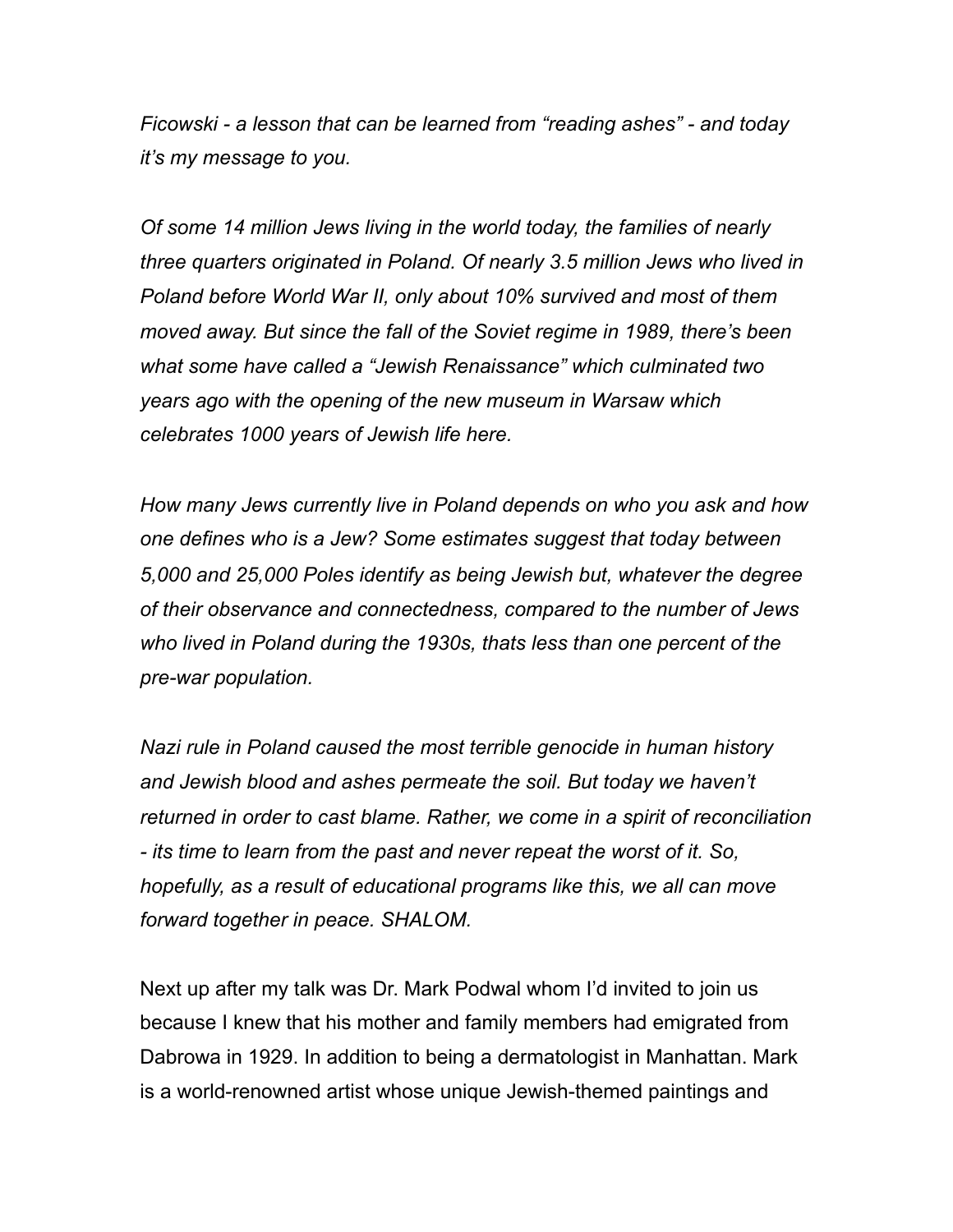drawings are displayed in many major museums. He was so inspired by this his first visit to the town that when he returned home Mark painted 18 pictures that juxtaposed local Jewish and Polish history which were exhibited at sites both in the United States and Poland. Our obscure *shtetl*  finally received some recognition beyond its borders.

Dr. Podwal's talk was followed by a documentary film produced for the occasion by journalist/historian Tomek Wisniewski of Bialystock. He'd spent hundreds of hours interviewing a dozen elderly people who had lived in Dabrowa before the war and remembered their former neighbors. To my mind, the film wasn't particularly edifying because it was heavily edited and most of the old-timers had selective memories. They said polite things but if you read between the lines (subtitles) certain old prejudices still seemed evident. One woman recalled that there used to be talk about Jews using Christian blood to make those tasty matzahs she'd tasted but that she had never believed it. Perhaps not but others did because, according to my own research, in the spring of 1939 - six months before the war began there were pogroms in Dabrowa, the reason given was the age-old blood libel. Another lady said that when she was a school girl she once was made to sit in the same row as a Jewish girl: "Maybe it was because I was naughty."

After lunch there was a ceremony in the old Jewish cemetery which was in better condition then when I'd visited some twenty years earlier. The mayor and I pulled a red and white ribbon from a new plaque put up by the town council to mark this occasion. Then prayers were led respectively by a visiting rabbi, the local priest and an imam and I thanked Dorata's students for clearing the underbrush from the forest. The gravestones were well worn and I couldn't find my great-grandfather's after whom I'm named.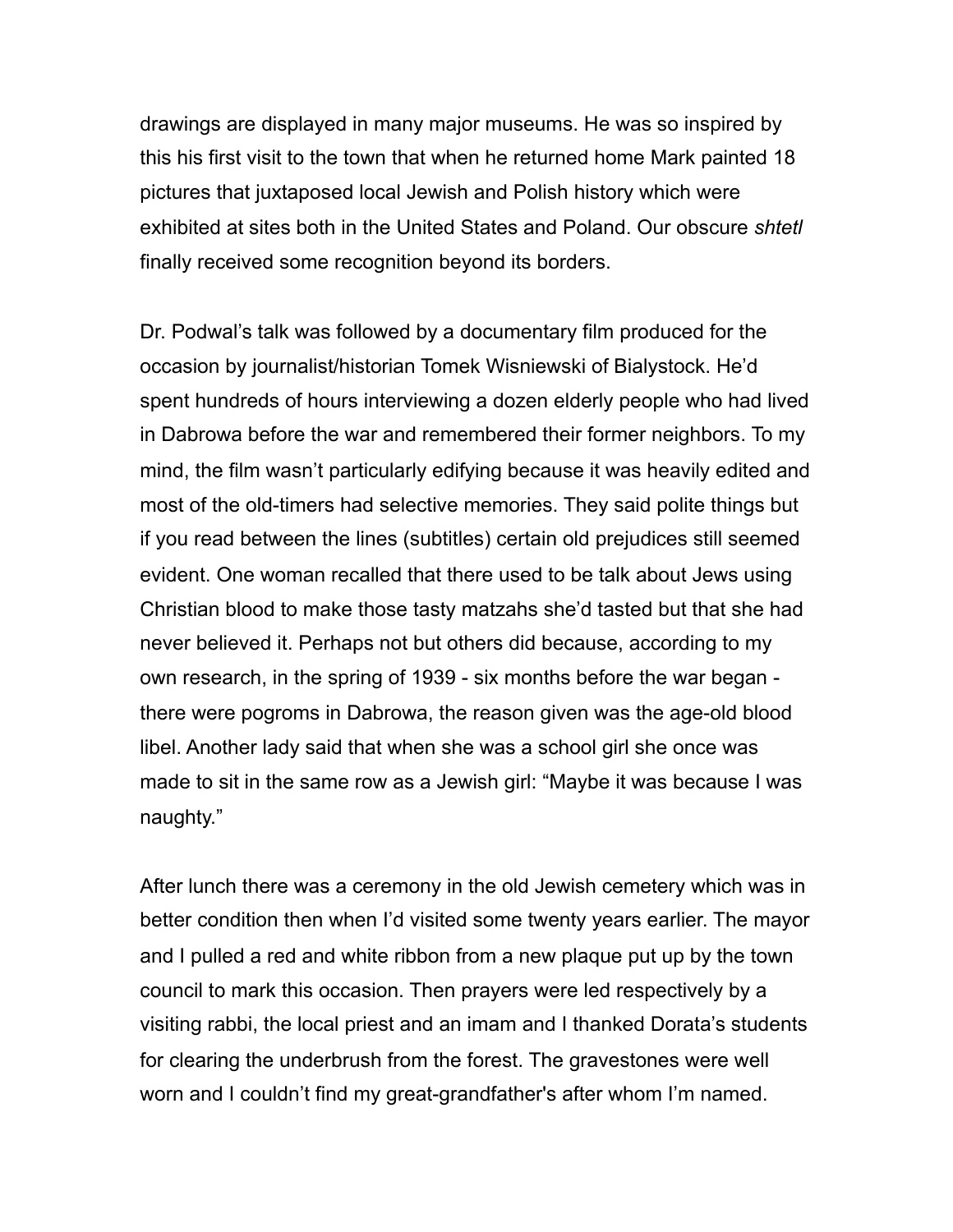The program ended in the town square where many people were gathered in a festive mood. "Jewish music" was being played in an open band shell and when we arrived, they broke into "If I were a rich man" and I gave my best imitation of Tevya's belly shake. As we milled around for nearly an hour several people came up and in halting English, or just smiles, handshakes or hugs, expressed thanks for our visit. One man placed a pin on my shirt which joined the Polish and Israeli flags and another told me that it was his son who'd found my book and translated it into Polish. He was near tears when I gave him an inscribed copy. Our return to Dabrowa was a memorable experience and the best news is that long after the event, Dorata Budzinska continues to teach students about their town's Jewish history and Mark Podwal's pictures are on permanent display both in the school and the town hall.

On our last morning in Poland as Ted, Sam and I strolled through Warsaw's restored old city we watched a solemn Catholic ceremony celebrating the holiday of Corpus Christi. Thousands of the faithful marched through the quarter and their chanting was so infectious that I joined in - also humming a few Israeli songs under my breath. However, there was a disturbing sight because while browsing in souvenir shops, we saw hundreds of tiny wooden figurines for sale which are called *zydikis* - "little Jews." They come in various sizes and shapes - all of them caricatures with hooked noses and long beards - and apparently they're very popular because supposedly they bring good luck. What kind of luck? Many of the little Jews carried money bags while others held coins. Old stereotypes never die.

A few months before the event in Dabrowa, I received an official invitation from the town's mayor which indicated that the title of the program would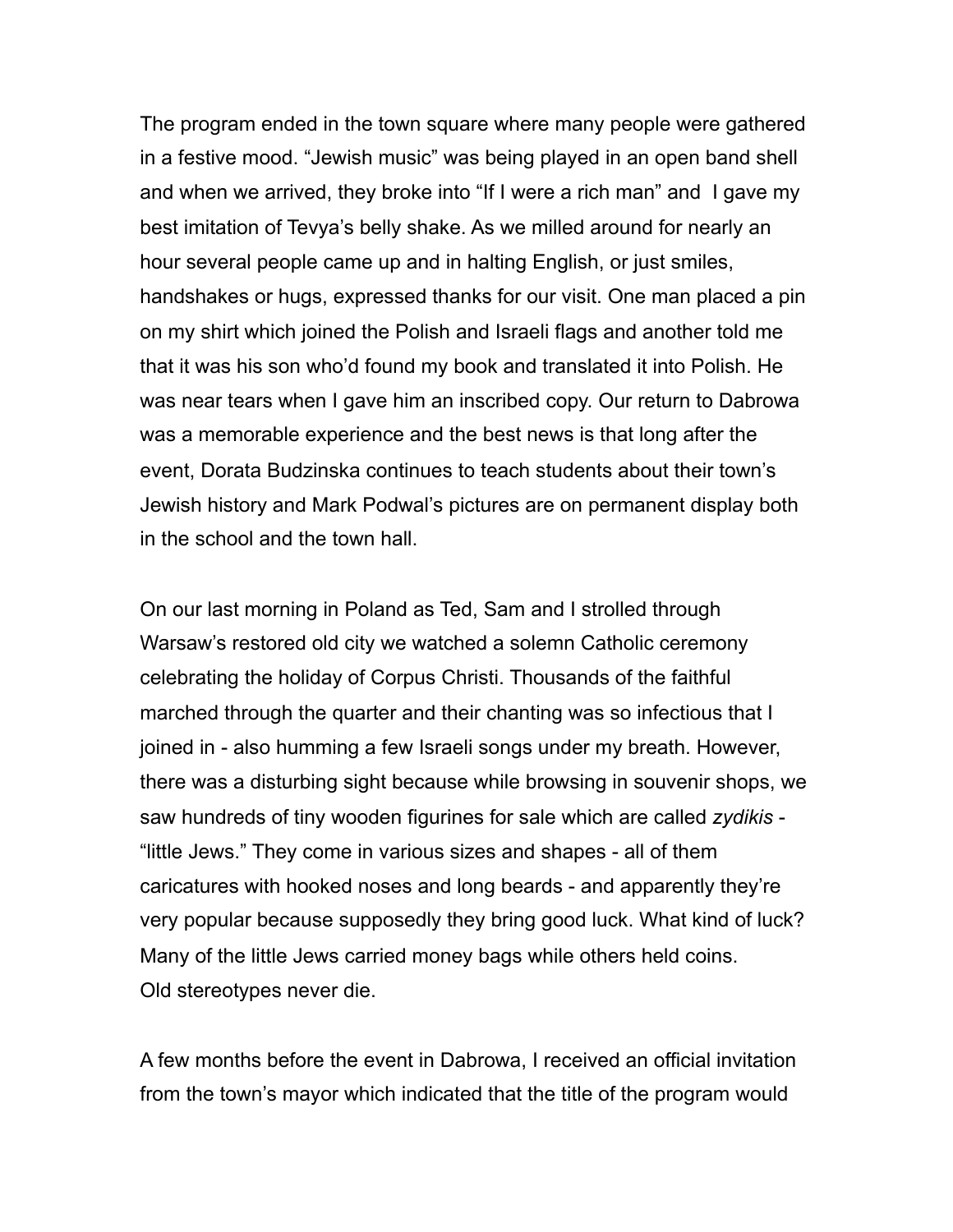be *Reading Ashes*. That meant nothing to me but it sounded rather poetic, I so I "googled" those two words and learned that *Reading Ashes* referred to a collection by that name of 25 poems on Holocaust themes that were written shortly after the war's end by Jerzy Ficowski who as a young man growing up in Warsaw during the war, was horrified by barbarism that he observed up close of Jews and gypsies. He felt powerless to do anything meaningful to help, but joined the partisan resistance movement and fought in the Warsaw Uprising of 1944 (not the Ghetto uprising of 1943.) After the war Jerzy Ficowski found his poetic voice and some critics described his Holocaust poems as the most poignant ever written by a non-Jew.

One of Ficowski's poems was about his wife "Bieta" who was eighteen years younger than him. She was born in the Warsaw ghetto in 1942 and when it was obvious that no one would survive, like many other Jewish women, her mother gave her daughter away to Irena Sendler (whom I mentioned in my Dabrowa speech *Four Women.)* The six months old baby was sedated and placed in a wooden box with air holes. An inscribed silver spoon placed inside gave the child's name and birth date and the box was placed on a truck under a pile of bricks and driven out of the ghetto. Bieta was brought up by the same midwife who delivered her, along with many others in the ghetto. Her parents were killed and she never knew about her origin until she was 17 years old and decades later she cared for Irena Sendler who by then was in her nineties.

Bieta still was living in Warsaw and I arranged through intermediaries to meet her so that I could learn more about her husband's poems especially one that he'd dedicated to Marc Chagall. When we met in a cafe in Warsaw's old Yiddish theater, her grandsons served as translators and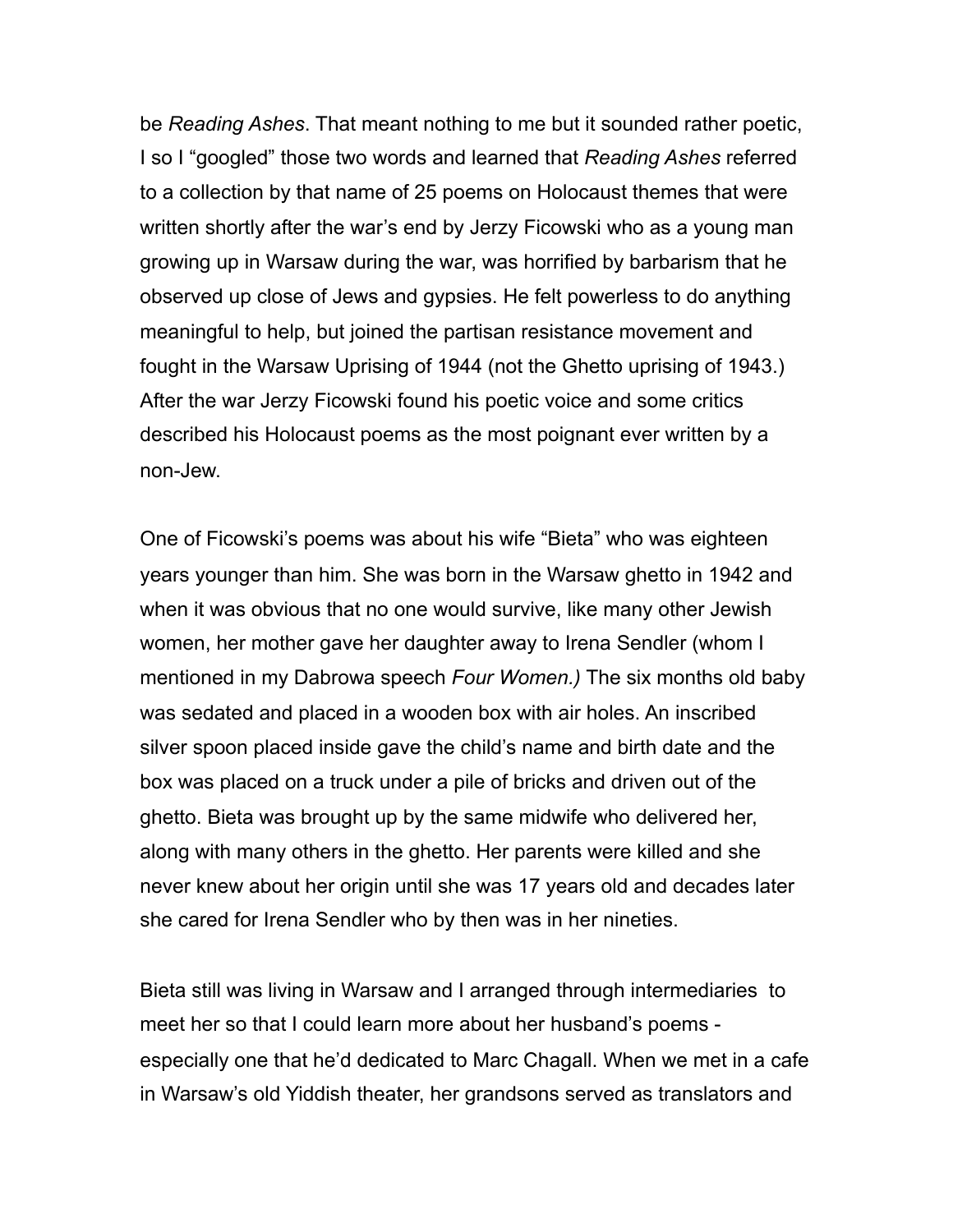Bieta told me that when Jerzy Ficowski was awarded a poetry prize in 1999, he was described as having contributed his whole life and work to promoting tolerance and building bridges of closeness between people of different nationalities and religions. It's a pity that today this admirable humanitarian as well as Irena Sendler are not better known in the West, but it's gratifying that other righteous gentiles, including Dorata Budzinska of Dabrowa, are carrying on their good work.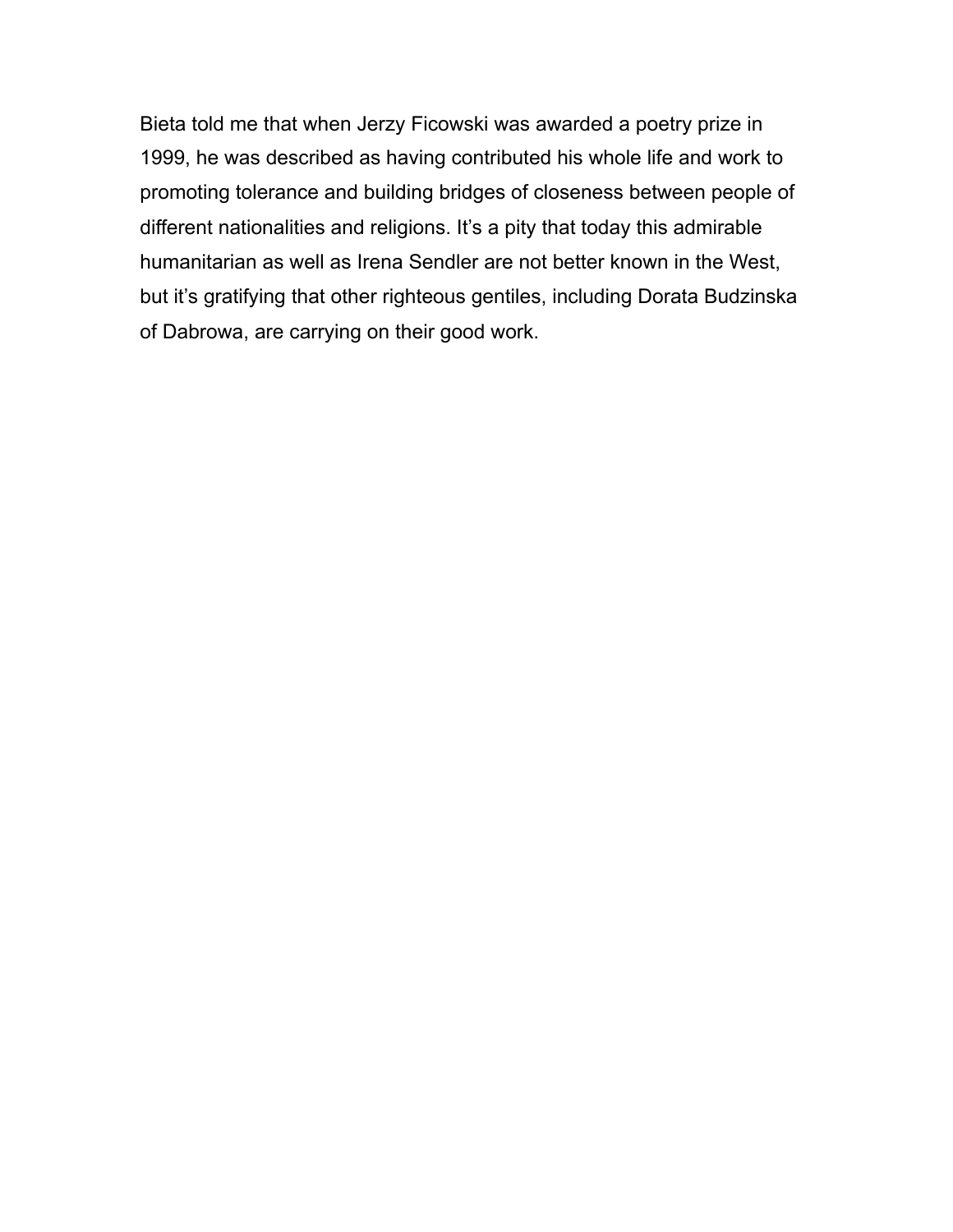## 18. **FAMILY**

As I explained in the Introduction, I've made a conscious effort to keep the focus of this book on me - at risk of being accused of being a narcissist so as not to offend anyone by saying too little or too much or the wrong thing about them. Nevertheless, a little more should be added.

Phyllis was a loving partner and parent and during her last year of life demonstrated great courage. Although her life was cut short far too soon, at least she was able to speak at Rachel's Bat Mitzvah and even to cuddle baby Ava who was born just one week before the end. Illustrative of Phyllis' character was that the pleasure she derived from calligraphing more than twenty beautiful *ketubahs* (Jewish wedding contracts) was not related to their artistry as much as by engaging each young couple in the creative process she facilitated their first act of working together as a Jewish couple.

Phyllis guided our transition to a more religiously observant life style and one day a team of zealous Orthodox women arrived from Monsey armed with blow torches to *kasher* our kitchen. The house survived and soon we all came to treasure Shabbat dinners with fresh baked challah, good conversation and spirited singing. Among the best times were when each year I constructed our own cozy *succah* in the front yard and we entertained guests. The most memorable bad time was one Yom Kippur when we accidentally abandoned my nearly blind mother in the dark and rain on Temple Emanuel's mountain top as we raced off in two cars to "break fast" at Toni and Mike Brower's home. The mishap became family legend and on repetition every year afterward we would exaggerate the scene which seemed straight out of King Lear.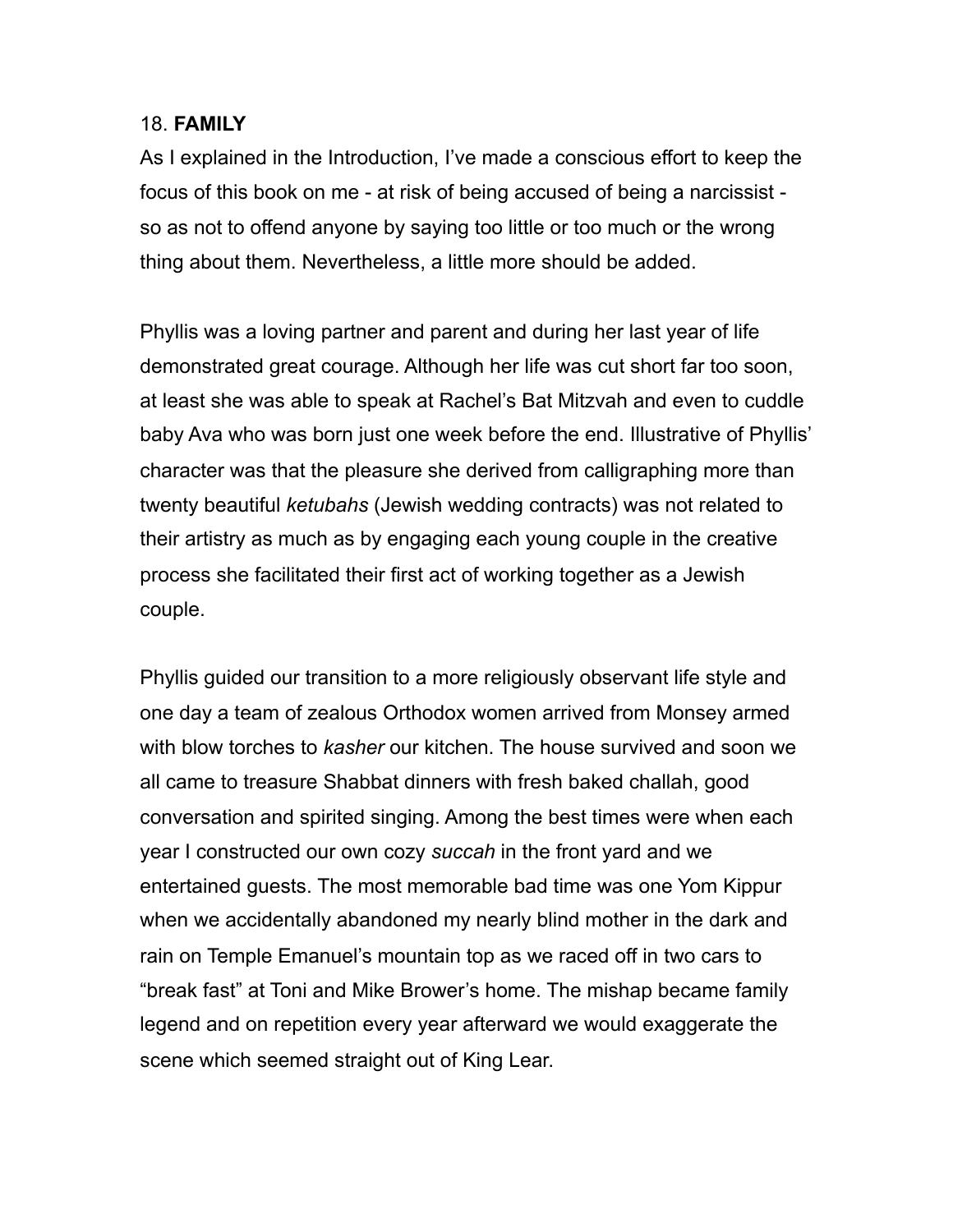Of course we were enormously fortunate that our lives were free of financial stress, tragedy or extreme personal drama and as a result of this good fortune, Andrea, Danny and Teddy grew up in a stable environment. So did their spouses Alan, Lynn and Sharon who also were blessed with loving and supportive parents - respectively Phil and Doris Sherman, Bob and Marney Scheele and Abe and Roselle Morris. The eventual beneficiaries of all this were our grandchildren: Rachel and David Sherman, Talya, Leora and Sam Nevins and Julia and Ava Nevins.

Contributing to family bonding were annual winter vacations, at first on Palm Island on Florida's Gulf Coast and later at more exotic venues in the Caribbean and Arizona. A feature of these get-aways were the home movies that everyone participated in making. Although the scripts were corny and the acting terrible, we all delighted in watching them over and over.

My grandchildren used to keep count of whose photos appear most on my refrigerator door (perhaps they still do) but, I'm sure they know that I love them all equally. Admittedly, I don't always remember birthdays (that was Phyllis' job/joy) but I offer the following as proof that I have some awareness of dates:

Michael Nevins (5/2/36) m.Phyllis Brower (2/3/39 -10/19/05) Andrea Sherman (4/1/63) m. Alan Sherman (10/22/59) Rachel Sherman (12/2/92) David Sherman (6/21/96) Daniel Nevins (3/16/66) m.Lynn Scheele (2/26/67) Talya Nevins (2/15/95) Leora Nevins (6/5/97) Sam Nevins (12/28/99) Ted Nevins (11/24/68) m.Sharon Morris (9/15/69) Julia Nevins (3/16/03) Ava Nevins (10/10/05)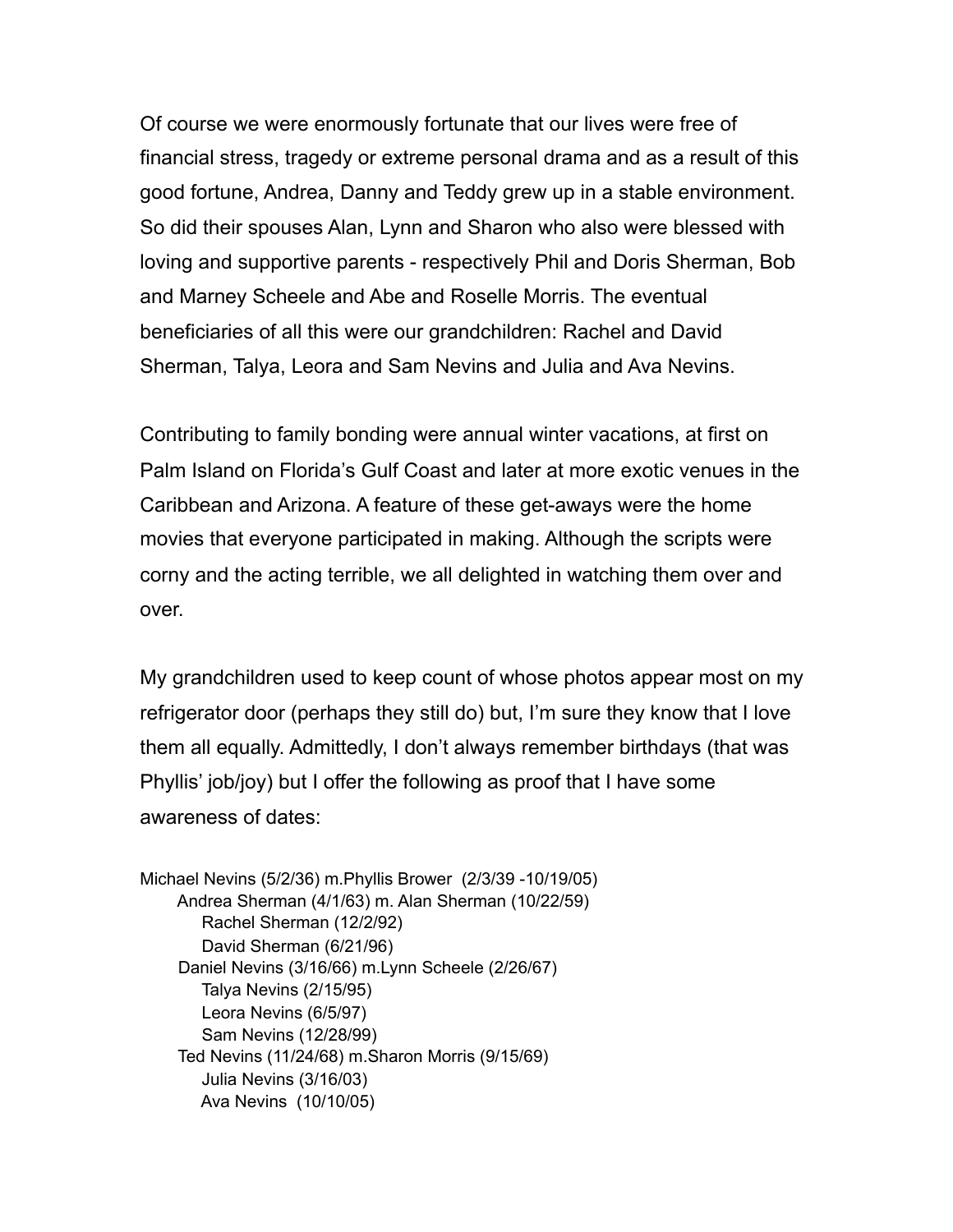By now many beloved relatives and friends have passed away and I've lost touch with others; however, when I visit with Mike and Toni Brower, Debbie Nevins or members of the Chaki family, we take pleasure in recalling treasured memories.

If Phyllis had lived longer, she would have been proud of how Andrea, Danny and Teddy have succeeded in their professions and along with their spouses are devoted and effective parents. And she certainly would have enjoyed observing how our seven grandchildren, each in their own unique ways, are happy, healthy, talented and progressing toward being independent and responsible adults. For me, that's the great reward of reaching advanced age.